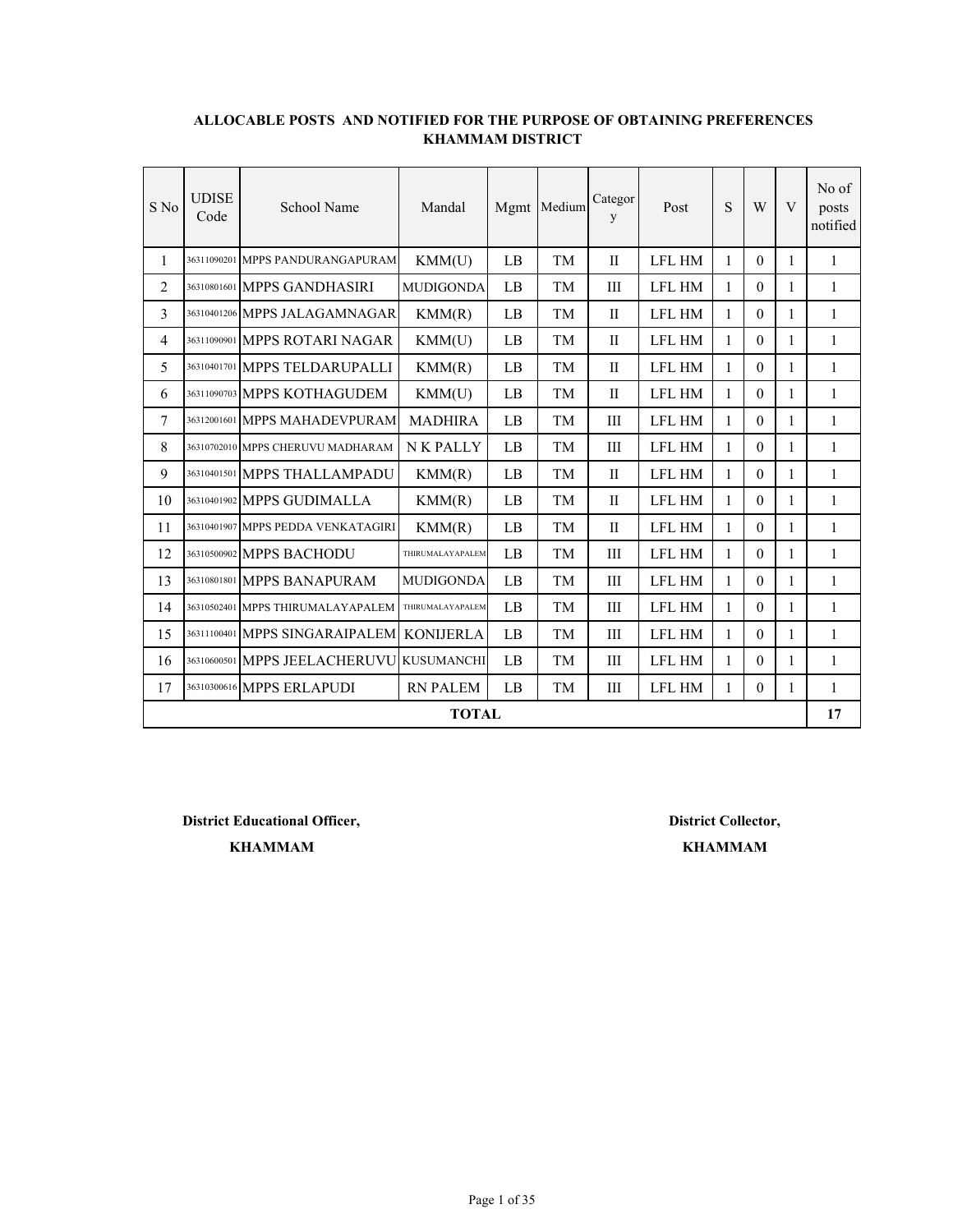| S No         | <b>UDISE</b><br>Code | School Name                              | Mandal          |  | Mgmt Medium | Categor | Post     |  | W        | V | No of<br>posts<br>notified |
|--------------|----------------------|------------------------------------------|-----------------|--|-------------|---------|----------|--|----------|---|----------------------------|
|              |                      | 36312101204 GOVT. SRRM HS BANIGANDLAPADU | YERRUPALEM GOVT |  | TM          | Ш       | LP HINDI |  | $\theta$ |   |                            |
| <b>TOTAL</b> |                      |                                          |                 |  |             |         |          |  |          |   |                            |

**District Educational Officer, District Collector,**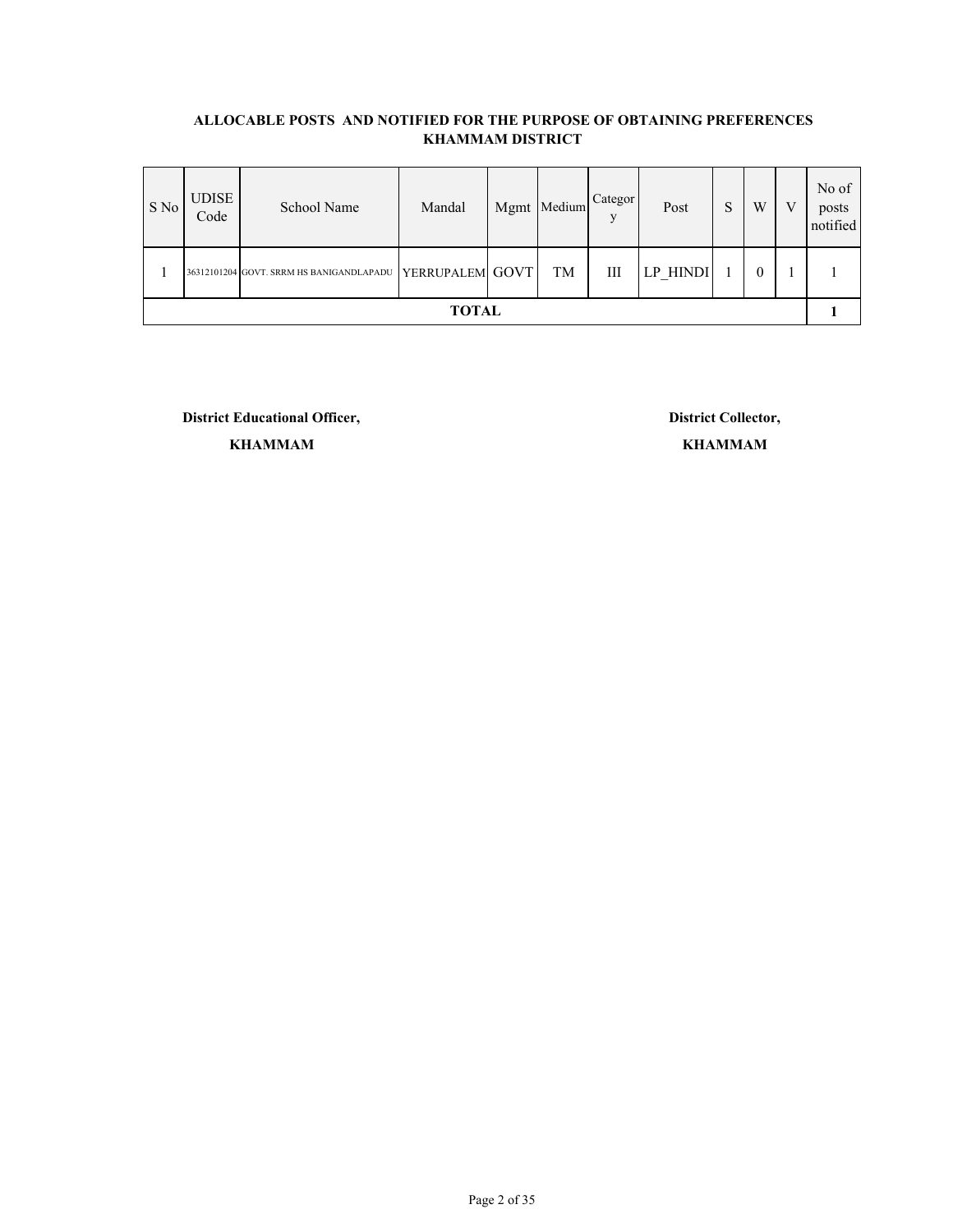| S No           | <b>UDISE</b><br>Code | School Name                                | Mandal            |    | Mgmt Medium | Categor<br>y | Post            | S | W              | V            | No of<br>posts<br>notified |
|----------------|----------------------|--------------------------------------------|-------------------|----|-------------|--------------|-----------------|---|----------------|--------------|----------------------------|
| 1              |                      | 36311100404 ZPHS SINGARAIPALEM             | <b>KONIJERLA</b>  | LB | TM          | Ш            | LP HINDI        | 1 | $\theta$       | $\mathbf{1}$ | $\mathbf{1}$               |
| $\overline{2}$ |                      | 36311100105 ZPHS TANIKELLA                 | <b>KONIJERLA</b>  | LB | TM          | П            | LP HINDI        | 1 | $\theta$       | 1            | 1                          |
| 3              |                      | 36310601502 ZPHS MALLEPALLY                | <b>KUSUMANCHI</b> | LB | TM          | Ш            | <b>LP HINDI</b> | 1 | $\Omega$       | 1            | 1                          |
| 4              |                      | 36311600105 ZPHS ADSARLAPADU               | <b>VEMSOOR</b>    | LB | TM          | Ш            | <b>LP HINDI</b> | 1 | $\theta$       | 1            | $\mathbf{1}$               |
| 5              |                      | 36311900502 ZPHS MUSTIKUNTLA               | <b>BONAKAL</b>    | LВ | TM          | Ш            | LP HINDI        | 1 | $\theta$       | 1            | 1                          |
| 6              |                      | 36310401208 ZPHS YEDULAPURAM               | KMM(R)            | LB | TM          | П            | <b>LP HINDI</b> | 1 | $\theta$       | 1            | 1                          |
| 7              |                      | 36311100904 MPUPS CHINA GOPATHI            | <b>KONIJERLA</b>  | LB | TM          | Ш            | LP HINDI        | 1 | $\Omega$       | 1            | $\mathbf{1}$               |
| 8              |                      | 36312000905 ZPHS MATOOR                    | <b>MADHIRA</b>    | LB | TM          | Ш            | <b>LP HINDI</b> | 1 | $\theta$       | 1            | $\mathbf{1}$               |
| 9              |                      | 36311090307 ZPHS BALLEPALLI                | KMM(U)            | LB | TM          | П            | <b>LP HINDI</b> | 1 | $\theta$       | 1            | $\mathbf{1}$               |
| 10             |                      | 36311700507 ZPHS BILLUPADU                 | THALLADA          | LВ | TМ          | Ш            | LP HINDI        | 1 | $\Omega$       | 1            | 1                          |
| 11             |                      | 36311090706 ZPHS KOTHAGUDEM                | KMM(U)            | LB | TM          | П            | <b>LP HINDI</b> | 1 | $\theta$       | 1            | $\mathbf{1}$               |
| 12             |                      | 36311700707 ZPHS NUTHANKAL                 | THALLADA          | LB | TM          | Ш            | <b>LP HINDI</b> | 1 | $\theta$       | $\mathbf{1}$ | $\mathbf{1}$               |
| 13             |                      | 36310900302 ZPHS NERADA                    | <b>CHINTAKANI</b> | LB | TM          | Ш            | <b>LP HINDI</b> | 1 | $\theta$       | 1            | $\mathbf{1}$               |
| 14             |                      | 36310800304 ZPHS EDAVALLI                  | <b>MUDIGONDA</b>  | LB | TM          | П            | LP HINDI        | 1 | $\theta$       | 1            | $\mathbf{1}$               |
| 15             |                      | 36312102305 ZPHS REMIDICHERLA              | YERRUPALEM        | LB | TM          | Ш            | <b>LP HINDI</b> | 1 | $\Omega$       | 1            | $\mathbf{1}$               |
| 16             |                      | 36311200506 MPUPS REPALLEVADA              | <b>ENKOOR</b>     | LB | TM          | Ш            | LP HINDI        | 1 | $\theta$       | 1            | $\mathbf{1}$               |
| 17             |                      | 36311801403 ZPHS GOLLAPUDI                 | WYRA              | LB | TM          | Ш            | LP HINDI        | 1 | $\theta$       | 1            | $\mathbf{1}$               |
| 18             |                      | 36310901104 ZPHS TIMMINENIPALEM CHINTAKANI |                   | LB | TМ          | III          | LP HINDI        | 1 | $\theta$       | 1            | 1                          |
| 19             |                      | 36310601403 ZPHS JAKKEPALLI                | <b>KUSUMANCHI</b> | LB | TM          | Ш            | LP HINDI        | 1 | $\theta$       | 1            | $\mathbf{1}$               |
| 20             |                      | 36311401706 ZPHS KUPPENAKUNTLA             | PENUBALLI         | LB | TM          | Ш            | LP HINDI        | 1 | $\theta$       | $\mathbf{1}$ | $\mathbf{1}$               |
| 21             |                      | 36311701306 ZPHS MITTAPALLI                | <b>THALLADA</b>   | LB | TM          | Ш            | LP HINDI        | 1 | $\theta$       | $\mathbf{1}$ | $\mathbf{1}$               |
| 22             |                      | 36311600806 MPUPS KONDRUGATLAMALLELA       | <b>VEMSOOR</b>    | LB | TM          | Ш            | LP HINDI        | 1 | $\theta$       | $\mathbf{1}$ | $\mathbf{1}$               |
| 23             |                      | 36310500304 ZPHS PAINAM PALLI              | THIRUMALAYAPALEM  | LB | TM          | Ш            | LP HINDI        | 1 | $\overline{0}$ | $\mathbf{1}$ | $\mathbf{1}$               |
| 24             |                      | 36311301803 ZPHS BATHULAPALLY              | <b>KALLUR</b>     | LB | TM          | Ш            | <b>LP HINDI</b> | 1 | $\theta$       | $\mathbf{1}$ | $\mathbf{1}$               |
| 25             | 36310801203          | <b>ZPHS CHIRUMARRI</b>                     | <b>MUDIGONDA</b>  | LB | TM          | П            | <b>LP HINDI</b> | 1 | $\theta$       | 1            | $\mathbf{1}$               |
| 26             |                      | 36310400704 MPUPS AREKODU                  | KMM(R)            | LВ | TM          | Ш            | LP HINDI        | 1 | 0              | 1            | 1                          |
| 27             |                      | 36311400903 MPUPS RAMACHANDRA RAO BANJAR   | <b>PENUBALLI</b>  | LB | TM          | Ш            | <b>LP HINDI</b> | 1 | $\theta$       | 1            | $\mathbf{1}$               |
| 28             |                      | 36311401101 MPUPS THUMMALAPALLI            | PENUBALLI         | LB | TM          | Ш            | LP HINDI        | 1 | $\theta$       | 1            | 1                          |
| 29             |                      | 36311600512 MPUPS LINGAPALEM               | <b>VEMSOOR</b>    | LB | TM          | Ш            | <b>LP HINDI</b> | 1 | $\theta$       | 1            | $\mathbf{1}$               |
| 30             |                      | 36311301901 MPUPS YERRABANJARA             | <b>KALLUR</b>     | LB | TM          | Ш            | LP HINDI        | 1 | $\theta$       | 1            | $\mathbf{1}$               |
| 31             |                      | 36311400402 MPUPS BHAVANNAPALEM            | PENUBALLI         | LB | TM          | Ш            | LP HINDI        | 1 | $\theta$       | 1            | $\mathbf{1}$               |
| 32             |                      | 36310701702 ZPHS PAINAMPALLI               | N K PALLY         | LB | TM          | Ш            | <b>LP HINDI</b> | 1 | $\theta$       | 1            | 1                          |
| 33             |                      | 36310801003 ZPHS PENDUREGUPALLI            | <b>MUDIGONDA</b>  | LB | TM          | П            | LP HINDI        | 1 | $\overline{0}$ | $\mathbf{1}$ | $\mathbf{1}$               |
| 34             |                      | 36311401605 MPUPS KOTHURU                  | PENUBALLI         | LB | TM          | Ш            | LP HINDI        | 1 | $\Omega$       | $\mathbf{1}$ | $\mathbf{1}$               |
|                |                      |                                            | <b>TOTAL</b>      |    |             |              |                 |   |                |              | 34                         |

**District Educational Officer, District Collector,**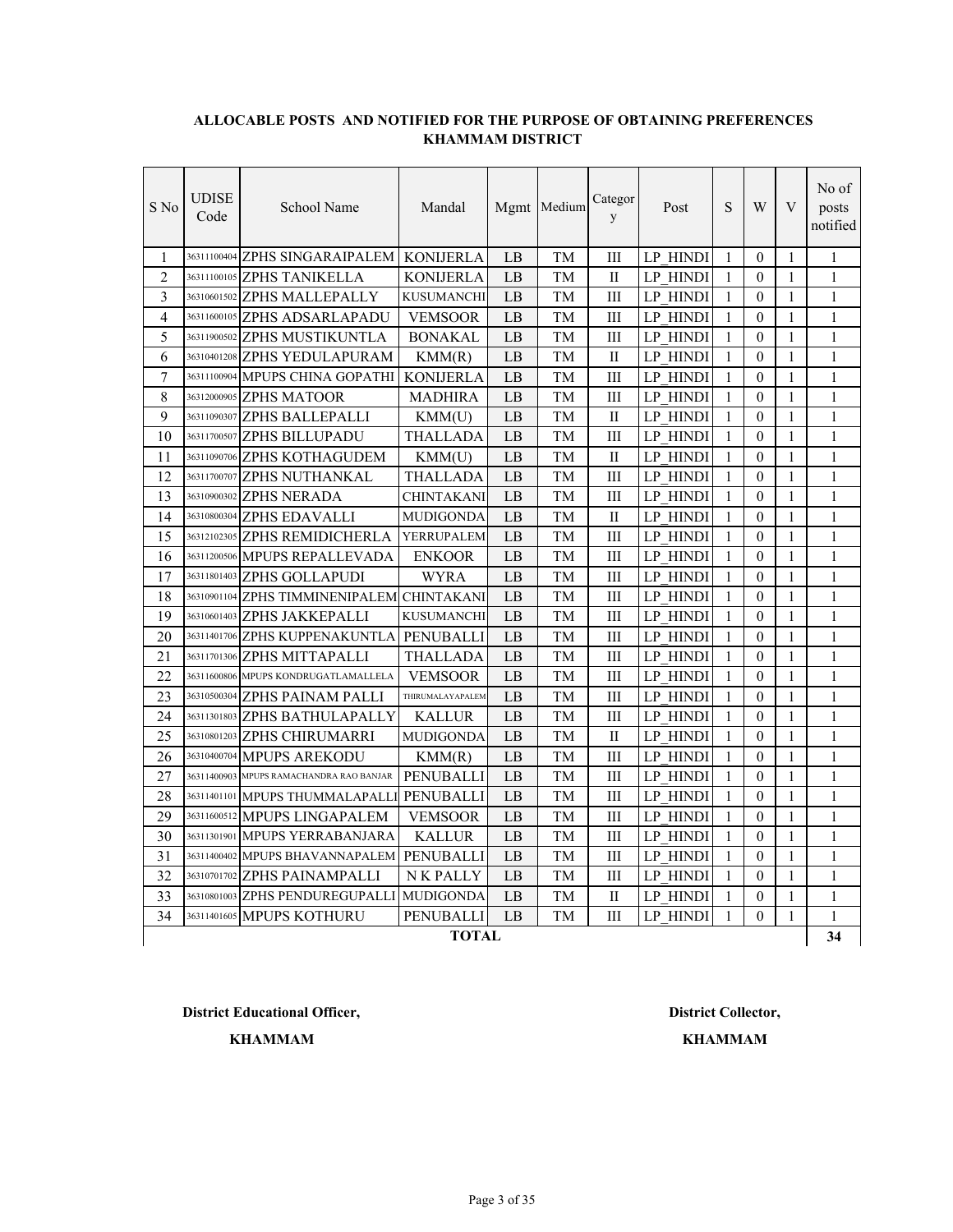| S No         | <b>UDISE</b><br>Code | School Name                              | Mandal          |  | Mgmt Medium | Categor<br>$\mathbf{V}$ | Post      | n<br>C | W        | V | No of<br>posts<br>notified |
|--------------|----------------------|------------------------------------------|-----------------|--|-------------|-------------------------|-----------|--------|----------|---|----------------------------|
|              |                      | 36312101204 GOVT. SRRM HS BANIGANDLAPADU | YERRUPALEM GOVT |  | TM          | Ш                       | $LP_$ TEL |        | $\theta$ |   |                            |
| <b>TOTAL</b> |                      |                                          |                 |  |             |                         |           |        |          |   |                            |

**District Educational Officer, District Collector,**

**KHAMMAM KHAMMAM**

Page 4 of 35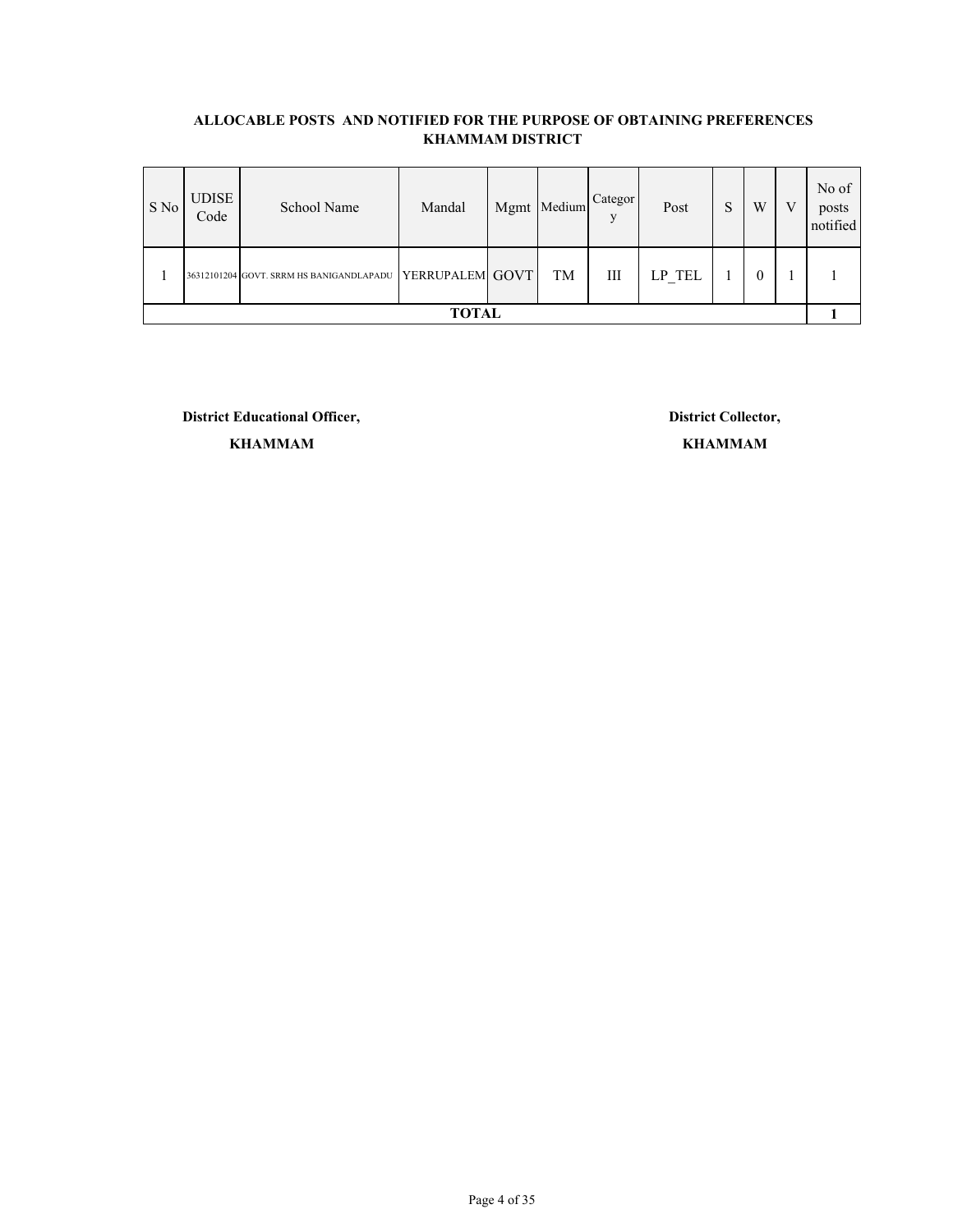| S No           | <b>UDISE</b><br>Code | School Name                               | Mandal            |    | Mgmt Medium | Categor<br>y | Post      | S            | W                | V            | No of<br>posts<br>notified |
|----------------|----------------------|-------------------------------------------|-------------------|----|-------------|--------------|-----------|--------------|------------------|--------------|----------------------------|
| $\mathbf{1}$   |                      | 36311601205 ZPHS KANDUKURU                | <b>VEMSOOR</b>    | LB | TM          | Ш            | LP TEL    | $\mathbf{1}$ | $\theta$         | 1            | 1                          |
| $\overline{2}$ |                      | 36311501205 ZPHS THUMBUR                  | SATHUPALLY        | LB | TM          | Ш            | LP TEL    | 1            | $\theta$         | $\mathbf{1}$ | 1                          |
| 3              |                      | 36310301203 ZPHS V VENKATAYAPALEM         | <b>RN PALEM</b>   | LB | TМ          | П            | LP TEL    | $\mathbf{1}$ | $\theta$         | 1            | $\mathbf{1}$               |
| 4              |                      | 36310301002 ZPHS RAGHUNADHA PALEM         | <b>RN PALEM</b>   | LB | TM          | H            | LP TEL    | 1            | $\theta$         | 1            | 1                          |
| 5              |                      | 36310200207 ZPHS PONNEKAL                 | <b>KAMEPALLY</b>  | LB | TM          | Ш            | LP TEL    | $\mathbf{1}$ | $\mathbf{0}$     | 1            | $\mathbf{1}$               |
| 6              |                      | 36310600204 MPUPS CHOWTAPALLI KUSUMANCHI  |                   | LB | TM          | Ш            | LP TEL    | $\mathbf{1}$ | $\mathbf{0}$     | 1            | $\mathbf{1}$               |
| 7              |                      | 36311600514 ZPHS MARLAPADU                | <b>VEMSOOR</b>    | LB | TM          | Ш            | $LP_$ TEL | $\mathbf{1}$ | $\theta$         | 1            | $\mathbf{1}$               |
| 8              |                      | 36311501302 MPUPS SIDDARAM                | <b>SATHUPALLY</b> | LB | TM          | Ш            | LP TEL    | 1            | $\theta$         | 1            | $\mathbf{1}$               |
| 9              |                      | 36311402003 MPUPS GANESHUNIPADU PENUBALLI |                   | LB | TМ          | Ш            | LP TEL    | 1            | $\mathbf{0}$     | 1            | $\mathbf{1}$               |
| 10             |                      | 36310100808 MPUPS GADEPADU                | <b>SINGARENI</b>  | LB | TМ          | Ш            | LP TEL    | 1            | $\theta$         | 1            | 1                          |
| 11             |                      | 36311401706 ZPHS KUPPENAKUNTLA            | <b>PENUBALLI</b>  | LB | TМ          | Ш            | LP TEL    | $\mathbf{1}$ | $\theta$         | 1            | 1                          |
| 12             |                      | 36311301803 ZPHS BATHULAPALLY             | <b>KALLUR</b>     | LB | TМ          | Ш            | LP TEL    | $\mathbf{1}$ | $\theta$         | 1            | $\mathbf{1}$               |
| 13             |                      | 36311101501 MPUPS GOPARAM                 | KONIJERLA         | LB | TМ          | Ш            | LP TEL    | 1            | $\theta$         | 1            | $\mathbf{1}$               |
| 14             |                      | 36311700801 MPUPS ANJANAPURAM             | THALLADA          | LB | TМ          | Ш            | LP TEL    | $\mathbf{1}$ | $\mathbf{0}$     | 1            | $\mathbf{1}$               |
| 15             |                      | 36311400305 MPUPS UPPALACHALAKA           | PENUBALLI         | LB | TМ          | Ш            | LP TEL    | $\mathbf{1}$ | $\theta$         | 1            | $\mathbf{1}$               |
| 16             |                      | 36311601302 MPUPS DUDDIPUDI               | <b>VEMSOOR</b>    | LB | TM          | Ш            | LP TEL    | $\mathbf{1}$ | $\boldsymbol{0}$ | $\mathbf{1}$ | $\mathbf{1}$               |
| 17             |                      | 36311600104 MPUPS RAMANNAPALEM            | <b>VEMSOOR</b>    | LB | TМ          | Ш            | LP TEL    | $\mathbf{1}$ | $\mathbf{0}$     | 1            | $\mathbf{1}$               |
| 18             |                      | 36310100318 MPUPS POLAMPALLY GATE THANDA  | <b>SINGARENI</b>  | LB | TМ          | Ш            | LP TEL    | $\mathbf{1}$ | $\mathbf{0}$     | $\mathbf{1}$ | $\mathbf{1}$               |
| 19             |                      | 36311400903 MPUPS RAMACHANDRA RAO BANJAR  | PENUBALLI         | LB | TМ          | Ш            | LP TEL    | $\mathbf{1}$ | $\theta$         | 1            | $\mathbf{1}$               |
| 20             |                      | 36311400204 ZPHS LINGAGUDEM               | PENUBALLI         | LB | TM          | Ш            | LP TEL    | $\mathbf{1}$ | $\theta$         | $\mathbf{1}$ | $\mathbf{1}$               |
| 21             |                      | 36311901202 ZPHS BRAHMANAPALLE K          | <b>BONAKAL</b>    | LB | TM          | Ш            | LP TEL    | 1            | $\mathbf{0}$     | 1            | 1                          |
| 22             |                      | 36311400304 MPUPS GOWRARAM                | PENUBALLI         | LB | TM          | Ш            | $LP_$ TEL | $\mathbf{1}$ | $\mathbf{0}$     | 1            | $\mathbf{1}$               |
| 23             |                      | 36311401101 MPUPS THUMMALAPALL            | I PENUBALLI       | LB | TM          | Ш            | LP TEL    | 1            | $\theta$         | 1            | $\mathbf{1}$               |
| 24             |                      | 36310100113 MPUPS MADHARAM                | <b>SINGARENI</b>  | LB | TМ          | Ш            | LP TEL    | $\mathbf{1}$ | $\mathbf{0}$     | 1            | $\mathbf{1}$               |
| 25             |                      | 36311400402 MPUPS BHAVANNAPALEM           | PENUBALLI         | LB | TМ          | Ш            | LP TEL    | 1            | $\theta$         | 1            | $\mathbf{1}$               |
| 26             |                      | 36310601005 ZPHS ESWARAMADARAM KUSUMANCHI |                   | LB | TM          | Ш            | $LP_$ TEL | $\mathbf{1}$ | $\theta$         | 1            | 1                          |
|                |                      |                                           | <b>TOTAL</b>      |    |             |              |           |              |                  |              | 26                         |

**District Educational Officer, District Collector,**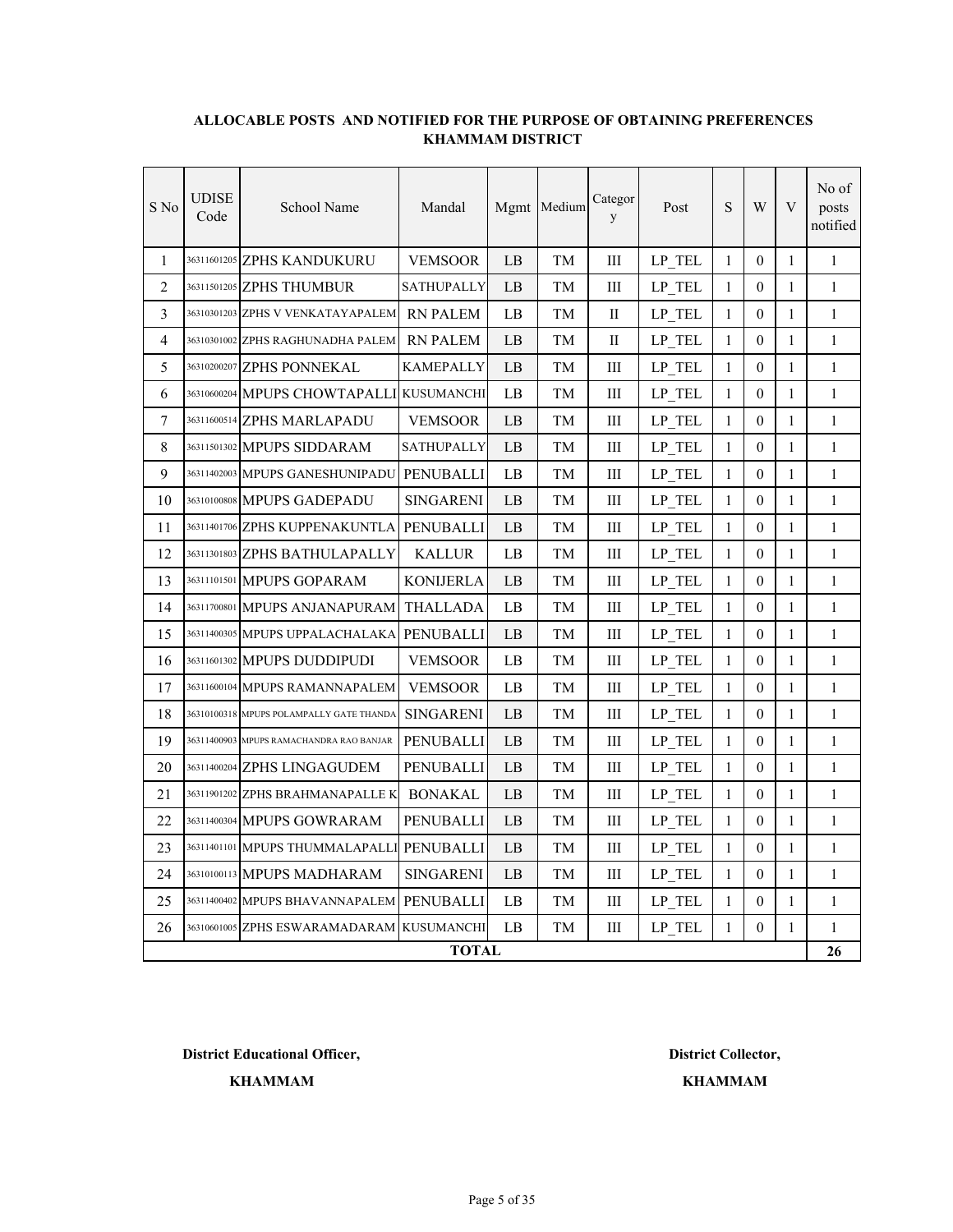| S No           | <b>UDISE</b><br>Code | School Name                                     | Mandal          |  | Mgmt Medium | Categor<br>V | Post       | ຕ<br>C | W            | V | No of<br>posts<br>notified |
|----------------|----------------------|-------------------------------------------------|-----------------|--|-------------|--------------|------------|--------|--------------|---|----------------------------|
|                |                      | 36312101204 GOVT. SRRM HS BANIGANDLAPADU        | YERRUPALEM GOVT |  | TM          | Ш            | <b>PET</b> |        | $\theta$     |   |                            |
| $\overline{2}$ |                      | 36310800503 GOVT. HS GOKINAPALLI MUDIGONDA GOVT |                 |  | TM          | Ш            | PET        |        | $\mathbf{0}$ |   |                            |
|                | <b>TOTAL</b>         |                                                 |                 |  |             |              |            |        |              |   |                            |

**District Educational Officer, District Collector, KHAMMAM**

**KHAMMAM**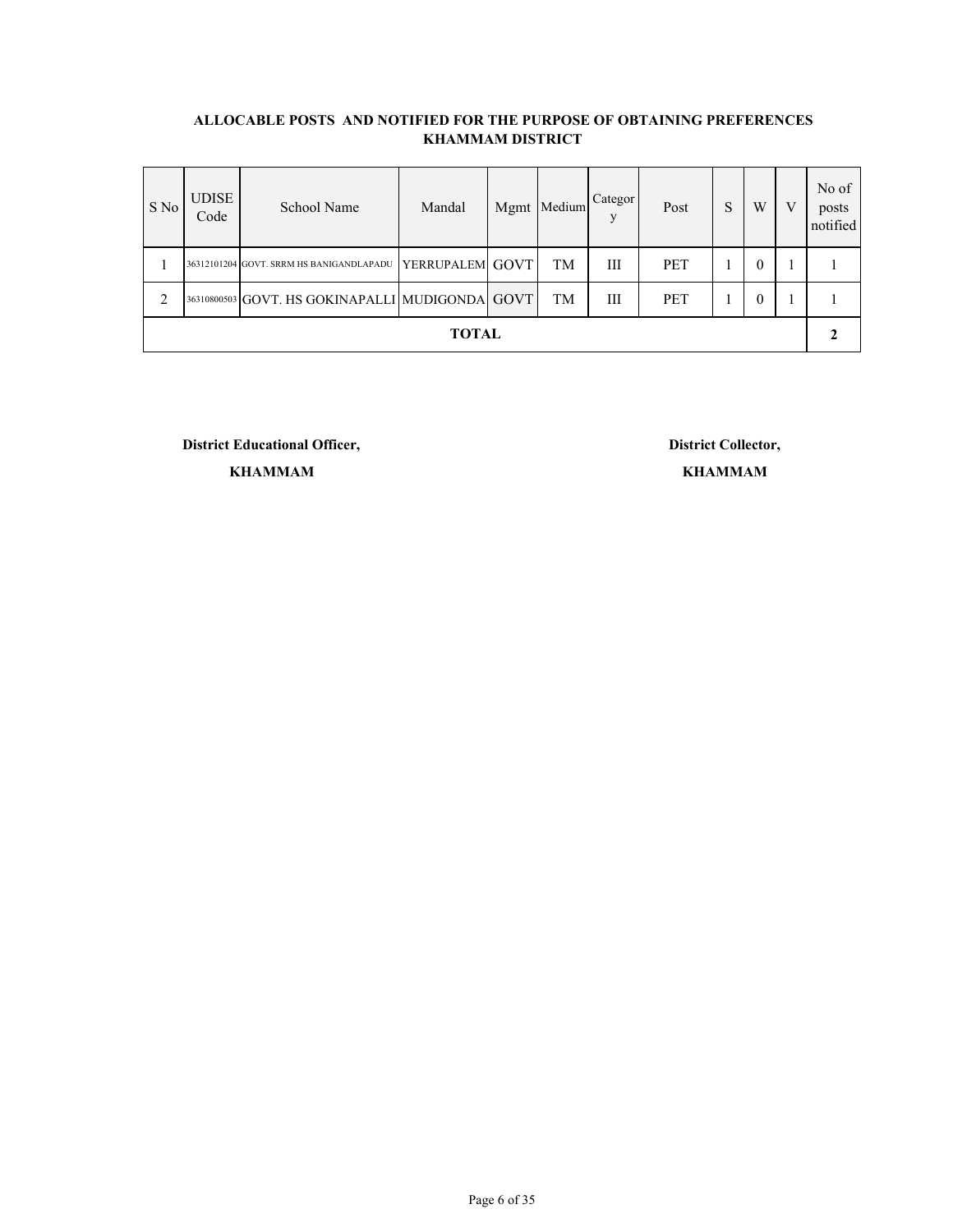| S No           | <b>UDISE</b><br>Code | School Name                        | Mandal           |    | Mgmt Medium | Categor<br>y | Post       | S            | W            | $\mathbf{V}$ | No of<br>posts<br>notified |
|----------------|----------------------|------------------------------------|------------------|----|-------------|--------------|------------|--------------|--------------|--------------|----------------------------|
| 1              |                      | 36310501903 ZPHS JALLEPALLI        | THIRUMALAYAPALEM | LB | TM          | III          | <b>PET</b> | $\mathbf{1}$ | $\mathbf{0}$ | 1            | 1                          |
| $\overline{c}$ |                      | 36311800114 ZPHS (G) WYRA          | <b>WYRA</b>      | LB | TM          | III          | <b>PET</b> | 1            | $\theta$     |              | 1                          |
| 3              |                      | 36311400605 ZPHS LANKAPALLI        | <b>PENUBALLI</b> | LB | TM          | Ш            | <b>PET</b> | 1            | $\Omega$     | 1            | 1                          |
| 4              |                      | 36310501203 ZPHS SUBLAID           | THIRUMALAYAPALEM | LB | TM          | III          | <b>PET</b> | 1            | $\theta$     | 1            | 1                          |
| 5              |                      | 36310200207 ZPHS PONNEKAL          | <b>KAMEPALLY</b> | LB | TM          | Ш            | <b>PET</b> | 1            | $\Omega$     | 1            | 1                          |
| 6              |                      | 36310401908 ZPHS PEDDA VENKATAGIRI | KMM(R)           | LB | TM          | $\mathbf{H}$ | <b>PET</b> | 1            | $\Omega$     |              | 1                          |
| 7              |                      | 36311700304 ZPHS ANNARGUDEM        | <b>THALLADA</b>  | LB | TM          | Ш            | PET        | 1            | $\Omega$     | 1            | 1                          |
| 8              |                      | 36311402104 ZPHS KONDRUPADU        | <b>PENUBALLI</b> | LB | TM          | Ш            | <b>PET</b> | 1            | $\Omega$     | 1            | 1                          |
| 9              |                      | 36310300305 ZPHS PAPATAPALLY       | <b>RN PALEM</b>  | LB | TM          | $\mathbf{I}$ | <b>PET</b> | 1            | $\Omega$     | 1            | 1                          |
| 10             |                      | 36310400903 ZPHS MUTHAGUDEM        | KMM(R)           | LB | TM          | $\mathbf{I}$ | <b>PET</b> | 1            | $\Omega$     | 1            | 1                          |
| 11             |                      | 36312001102 ZPHS MARLAPADU         | <b>MADHIRA</b>   | LB | TM          | Ш            | <b>PET</b> | 1            | $\Omega$     | 1            | 1                          |
| 12             |                      | 36311600603 ZPHS KALLURUGUDEM      | <b>VEMSOOR</b>   | LB | TM          | Ш            | <b>PET</b> | 1            | $\theta$     |              | 1                          |
|                |                      |                                    | <b>TOTAL</b>     |    |             |              |            |              |              |              | 12                         |

**District Educational Officer, District Collector,**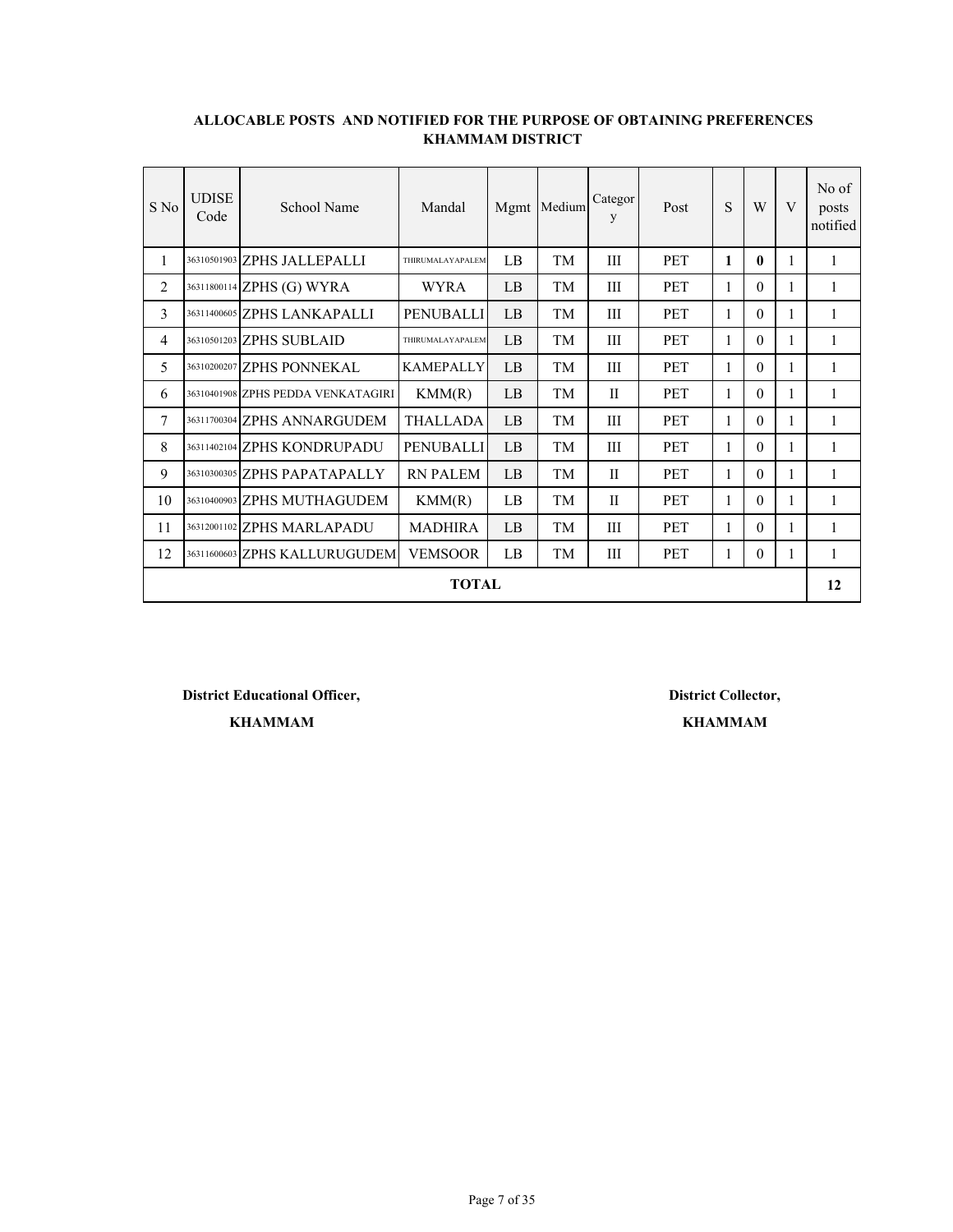| S No           | <b>UDISE</b><br>Code | School Name                                  | Mandal          |             | Mgmt Medium | Categor<br>y | Post              | S | W            | V              | No of<br>posts<br>notified |
|----------------|----------------------|----------------------------------------------|-----------------|-------------|-------------|--------------|-------------------|---|--------------|----------------|----------------------------|
| 1              |                      | 36311091701 GOVT. HS KHAZIPURA               | KMM(U)          | GOVT        | TM          | $\mathbf{I}$ | <b>SA ENGLISH</b> |   | $\theta$     |                |                            |
| $\overline{2}$ |                      | 36311591604 GOVT. HS AYYAGARIPETA SATHUPALLY |                 | GOVT        | TM          | III          | <b>SA ENGLISH</b> | 2 | $\theta$     | $\overline{2}$ | 2                          |
| 3              |                      | 36311800115 GOVT. HS WYRA                    | <b>WYRA</b>     | <b>GOVT</b> | TM          | III          | <b>SA ENGLISH</b> | 3 | 1            | 2              |                            |
| $\overline{4}$ |                      | 36312091403 GOVT. HS TVM MADHIRA MR          | <b>MADHIRA</b>  | GOVT        | TM          | III          | <b>SA ENGLISH</b> | 2 |              |                |                            |
| 5              |                      | 36312101204 GOVT. SRRM HS BANIGANDLAPADU     | YERRUPALEM GOVT |             | TM          | Ш            | <b>SA ENGLISH</b> | 3 | 1            | 2              |                            |
| 6              |                      | 36312000504 GOVT. HS SIRIPURAM               | <b>MADHIRA</b>  | <b>GOVT</b> | TM          | Ш            | <b>SA ENGLISH</b> | 2 |              |                |                            |
| $\overline{7}$ |                      | 36311090905 GOVT. HS INDIRANAGAR COLONY      | KMM(U)          | <b>GOVT</b> | TM          | $\mathbf{I}$ | <b>SA ENGLISH</b> | 2 | $\mathbf{I}$ |                |                            |
| TOTAL          |                      |                                              |                 |             |             |              |                   |   |              |                |                            |

**District Educational Officer, District Collector,**

**KHAMMAM KHAMMAM**

Page 8 of 35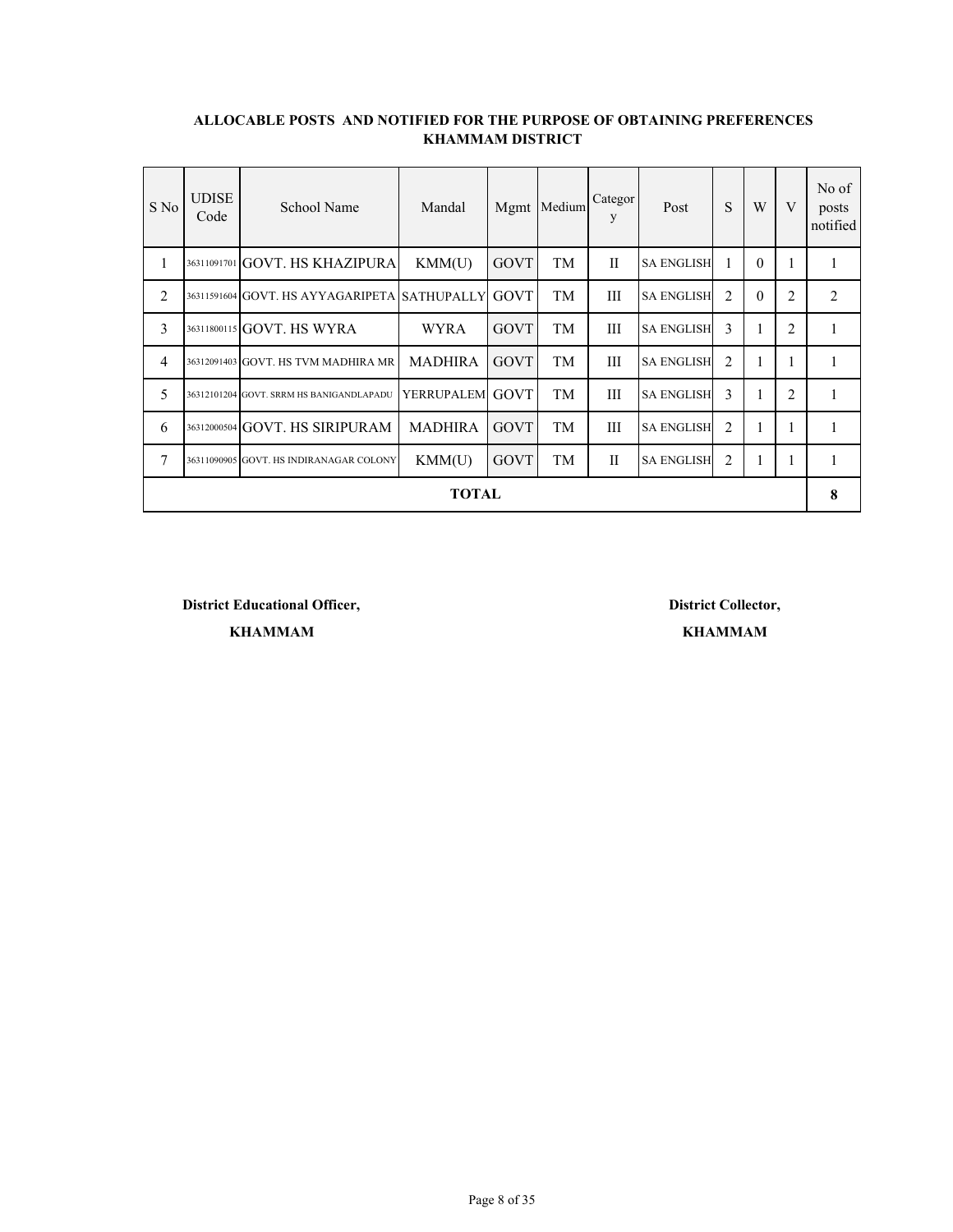| S No | UDISE<br>Code | School Name                                | Mandal            |                        | Mgmt Medium | Categor<br>y | Post              | ${\bf S}$      | W                | V            | No of<br>posts<br>notified |
|------|---------------|--------------------------------------------|-------------------|------------------------|-------------|--------------|-------------------|----------------|------------------|--------------|----------------------------|
| 1    |               | 36310401209 ZPHS JALAGAM NAGAR             | KMM(R)            | LB                     | TМ          | $\mathbf{I}$ | <b>SA ENGLISH</b> | 2              | $\theta$         | 2            | 2                          |
| 2    |               | 36311200707 ZPHS ENKURU                    | <b>ENKOOR</b>     | LB                     | TМ          | Ш            | <b>SA ENGLISH</b> | 2              | $\overline{0}$   | 2            | 2                          |
| 3    |               | 36311501205 ZPHS THUMBUR                   | <b>SATHUPALLY</b> | LB                     | TМ          | Ш            | SA ENGLISH        | 2              | $\theta$         | 2            | 1                          |
| 4    |               | 36312090602 ZPHS MADHIRA HW                | <b>MADHIRA</b>    | LB                     | TМ          | Ш            | <b>SA ENGLISH</b> | $\overline{2}$ | $\theta$         | 2            | $\mathbf{1}$               |
| 5    |               | 36310800402 ZPHS MEDEPALLY                 | <b>MUDIGONDA</b>  | LB                     | TМ          | III          | <b>SA ENGLISH</b> | 2              | $\theta$         | 2            | $\mathbf{1}$               |
| 6    |               | 36310401906 ZPHS GUDIMALLA                 | KMM(R)            | LB                     | TM          | $\mathbf{I}$ | <b>SA ENGLISH</b> | $\mathbf{1}$   | $\theta$         | $\mathbf{1}$ | $\mathbf{1}$               |
| 7    |               | 36311900805 ZPHS RAVINUTHALA               | <b>BONAKAL</b>    | LB                     | TМ          | III          | <b>SA ENGLISH</b> | 2              | $\Omega$         | 2            | $\mathbf{1}$               |
| 8    |               | 36310500903 ZPHS BACHODU                   | THIRUMALAYAPALEM  | LB                     | TМ          | III          | <b>SA ENGLISH</b> | 2              | $\Omega$         | 2            | $\mathbf{1}$               |
| 9    |               | 36310801602 ZPHS GANDHASIRI                | <b>MUDIGONDA</b>  | LB                     | TM          | Ш            | <b>SA ENGLISH</b> | 1              | $\overline{0}$   | 1            | 1                          |
| 10   |               | 36311090706 ZPHS KOTHAGUDEM                | KMM(U)            | LB                     | TМ          | П            | <b>SA ENGLISH</b> | $\mathbf{1}$   | $\mathbf{0}$     | 1            | 1                          |
| 11   |               | 36311700707 ZPHS NUTHANKAL                 | THALLADA          | LB                     | TM          | III          | <b>SA ENGLISH</b> | $\mathbf{1}$   | $\theta$         | 1            | $\mathbf{1}$               |
| 12   |               | 36310901003 ZPHS NAMAVARAM                 | <b>CHINTAKANI</b> | LB                     | TМ          | $\mathbf{I}$ | <b>SA ENGLISH</b> | 1              | $\theta$         | 1            | $\mathbf{1}$               |
| 13   |               | 36310101003 ZPHS BAJUMALLAIGUDEM SINGARENI |                   | LB                     | TM          | III          | <b>SA ENGLISH</b> | $\mathbf{1}$   | $\mathbf{0}$     | $\mathbf{1}$ | $\mathbf{1}$               |
| 14   |               | 36311801702 ZPHS PALADUGU                  | <b>WYRA</b>       | LB                     | TМ          | III          | <b>SA ENGLISH</b> | $\mathbf{1}$   | $\mathbf{0}$     | $\mathbf{1}$ | $\mathbf{1}$               |
| 15   |               | 36312001102 ZPHS MARLAPADU                 | <b>MADHIRA</b>    | LB                     | TM          | III          | <b>SA ENGLISH</b> | $\mathbf{1}$   | $\mathbf{0}$     | $\mathbf{1}$ | $\mathbf{1}$               |
| 16   |               | 36311600603 ZPHS KALLURUGUDEM              | <b>VEMSOOR</b>    | LB                     | TM          | III          | <b>SA ENGLISH</b> | $\mathbf{1}$   | $\mathbf{0}$     | 1            | $\mathbf{1}$               |
| 17   |               | 36311701306 ZPHS MITTAPALLI                | <b>THALLADA</b>   | LB                     | TМ          | Ш            | <b>SA ENGLISH</b> | $\mathbf{1}$   | $\Omega$         | 1            | 1                          |
| 18   | 36310500304   | ZPHS PAINAM PALLI                          | THIRUMALAYAPALEM  | LB                     | TМ          | III          | <b>SA ENGLISH</b> | $\mathbf{1}$   | $\theta$         | 1            | $\mathbf{1}$               |
| 19   |               | 36311301007 ZPHS YERRABOINAPALLI           | <b>KALLUR</b>     | LB                     | TМ          | Ш            | <b>SA ENGLISH</b> | $\mathbf{1}$   | $\theta$         | 1            | 1                          |
| 20   |               | 36312101604 ZPHS RAJUPALEM                 | YERRUPALEM        | LB                     | TM          | III          | <b>SA ENGLISH</b> | $\mathbf{1}$   | $\mathbf{0}$     | $\mathbf{1}$ | $\mathbf{1}$               |
| 21   |               | 36311701103 ZPHS PINAPAKA                  | THALLADA          | LB                     | TМ          | III          | <b>SA ENGLISH</b> | $\mathbf{1}$   | $\theta$         | $\mathbf{1}$ | $\mathbf{1}$               |
| 22   |               | 36310701702 ZPHS PAINAMPALLI               | N K PALLY         | LB                     | TM          | Ш            | <b>SA ENGLISH</b> | $\mathbf{1}$   | $\mathbf{0}$     | $\mathbf{1}$ | $\mathbf{1}$               |
| 23   |               | 36310601005 ZPHS ESWARAMADARAM             | <b>KUSUMANCHI</b> | LB                     | TM          | Ш            | <b>SA ENGLISH</b> | 1              | $\boldsymbol{0}$ | 1            | $\mathbf{1}$               |
| 24   |               | 36310401404 ZPHS KONDAPURAM                | KMM(R)            | LB                     | TM          | Ш            | <b>SA ENGLISH</b> | 1              | $\boldsymbol{0}$ | 1            | 1                          |
| 25   |               | 36311200709 ZPHS G ENKURU                  | <b>ENKOOR</b>     | $\rm LB$               | TM          | Ш            | <b>SA ENGLISH</b> | $\mathbf{1}$   | $\mathbf{0}$     | 1            | $\mathbf{1}$               |
| 26   |               | 36311901802 ZPHS MOTAMARRI                 | <b>BONAKAL</b>    | LB                     | TM          | Ш            | <b>SA ENGLISH</b> | $\mathbf{1}$   | $\boldsymbol{0}$ | 1            | 1                          |
| 27   |               | 36311300903 ZPHS VENNAVALLY                | <b>KALLUR</b>     | $\mathbf{L}\mathbf{B}$ | TM          | Ш            | <b>SA ENGLISH</b> | $\mathbf{1}$   | $\boldsymbol{0}$ | $\mathbf{1}$ | $\mathbf{1}$               |
| 28   |               | 36310201213 ZPHS BASITH NAGAR              | <b>KAMEPALLY</b>  | LB                     | TM          | Ш            | <b>SA ENGLISH</b> | $\mathbf{1}$   | $\mathbf{0}$     | $\mathbf{1}$ | $\mathbf{1}$               |
| 29   |               | 36310400802 ZPHS AREMPULA                  | KMM(R)            | LB                     | TM          | П            | <b>SA ENGLISH</b> | $\mathbf{1}$   | $\boldsymbol{0}$ | 1            | $\mathbf{1}$               |
| 30   |               | 36310400903 ZPHS MUTHAGUDEM                | KMM(R)            | LB                     | TM          | $\rm _{II}$  | <b>SA ENGLISH</b> | $\mathbf{1}$   | $\boldsymbol{0}$ | $\mathbf{1}$ | $\mathbf{1}$               |
| 31   |               | 36311090805 ZPHS VELUGUMATLA               | KMM(U)            | LB                     | TM          | П            | <b>SA ENGLISH</b> | 1              | $\mathbf{0}$     | 1            | $\mathbf{1}$               |
| 32   |               | 36312091702 ZPHS G MADHIRA                 | <b>MADHIRA</b>    | LB                     | TM          | Ш            | <b>SA ENGLISH</b> | $\mathbf{1}$   | $\boldsymbol{0}$ | $\mathbf{1}$ | $\mathbf{1}$               |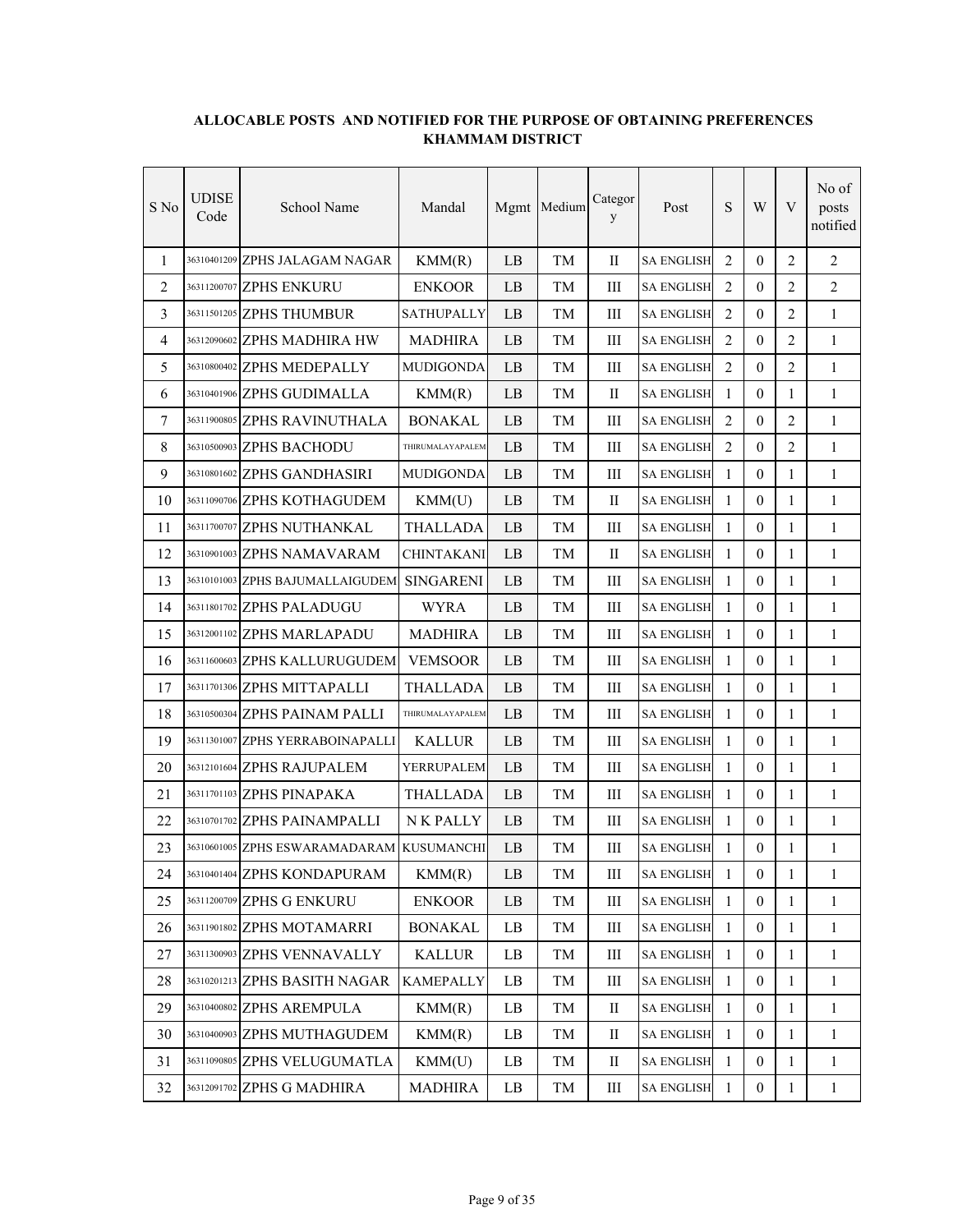| S No | <b>UDISE</b><br>Code | School Name                            | Mandal            |    | Mgmt Medium | Categor<br>y | Post              | S              | W        | V              | No of<br>posts<br>notified |
|------|----------------------|----------------------------------------|-------------------|----|-------------|--------------|-------------------|----------------|----------|----------------|----------------------------|
| 33   |                      | 36312002003 ZPHS ILLURU                | <b>MADHIRA</b>    | LB | TM          | Ш            | <b>SA ENGLISH</b> | 1              | 0        | 1              | 1                          |
| 34   |                      | 36310701504 ZPHS BODULABANDA           | <b>NK PALLY</b>   | LB | TМ          | Ш            | <b>SA ENGLISH</b> | 1              | $\Omega$ | 1              | 1                          |
| 35   |                      | 36311402104 ZPHS KONDRUPADU            | <b>PENUBALLI</b>  | LB | TМ          | Ш            | <b>SA ENGLISH</b> | 1              | $\theta$ | 1              | 1                          |
| 36   |                      | 36311700507 ZPHS BILLUPADU             | <b>THALLADA</b>   | LB | TM          | III          | <b>SA ENGLISH</b> | 1              | $\theta$ | 1              | 1                          |
| 37   |                      | 36311600105 ZPHS ADSARLAPADU           | <b>VEMSOOR</b>    | LB | TM          | Ш            | <b>SA ENGLISH</b> | 2              | $\theta$ | $\overline{2}$ | 1                          |
| 38   |                      | 36311600907 ZPHS KUNCHAPARTHI          | <b>VEMSOOR</b>    | LB | TM          | Ш            | <b>SA ENGLISH</b> | 1              | $\theta$ | 1              | 1                          |
| 39   |                      | 36311600515 ZPHS VEMSOOR               | <b>VEMSOOR</b>    | LB | TМ          | Ш            | <b>SA ENGLISH</b> | 1              | $\Omega$ | 1              | 1                          |
| 40   |                      | 36311601104 ZPHS VENKATAPURAM          | <b>VEMSOOR</b>    | LB | TM          | Ш            | <b>SA ENGLISH</b> | 1              | $\Omega$ | 1              | 1                          |
| 41   |                      | 36312100608 ZPHS MAMUNURU              | <b>YERRUPALEM</b> | LB | TМ          | Ш            | <b>SA ENGLISH</b> | 1              | $\theta$ | 1              | 1                          |
| 42   |                      | 36312100103 ZPHS RAMANNAPALEM          | YERRUPALEM        | LB | TM          | Ш            | <b>SA ENGLISH</b> | 1              | $\theta$ | 1              | 1                          |
| 43   |                      | 36311400906 ZPHS VANGA MUTHYALA BANJAR | <b>PENUBALLI</b>  | LB | TM          | III          | <b>SA ENGLISH</b> | $\overline{4}$ | 1        | 3              | 1                          |
| 44   |                      | 36311601205 ZPHS KANDUKURU             | <b>VEMSOOR</b>    | LB | TM          | III          | <b>SA ENGLISH</b> | $\mathfrak{D}$ | 1        | 1              | $\mathbf{1}$               |
| 45   |                      | 36311500704 ZPHS KAKARLAPALLI          | <b>SATHUPALLY</b> | LB | TM          | III          | <b>SA ENGLISH</b> | $\mathfrak{D}$ | 1        | 1              | 1                          |
| 46   |                      | 36311200707 ZPHS ENKURU                | <b>ENKOOR</b>     | LB | TM          | Ш            | <b>SA ENGLISH</b> | $\overline{2}$ | 1        | 1              | 1                          |
| 47   |                      | 36310601502 ZPHS MALLEPALLY            | <b>KUSUMANCHI</b> | LB | TМ          | Ш            | <b>SA ENGLISH</b> | 2              | 1        | 1              | 1                          |
|      |                      |                                        | <b>TOTAL</b>      |    |             |              |                   |                |          |                | 49                         |

**District Educational Officer, District Collector,**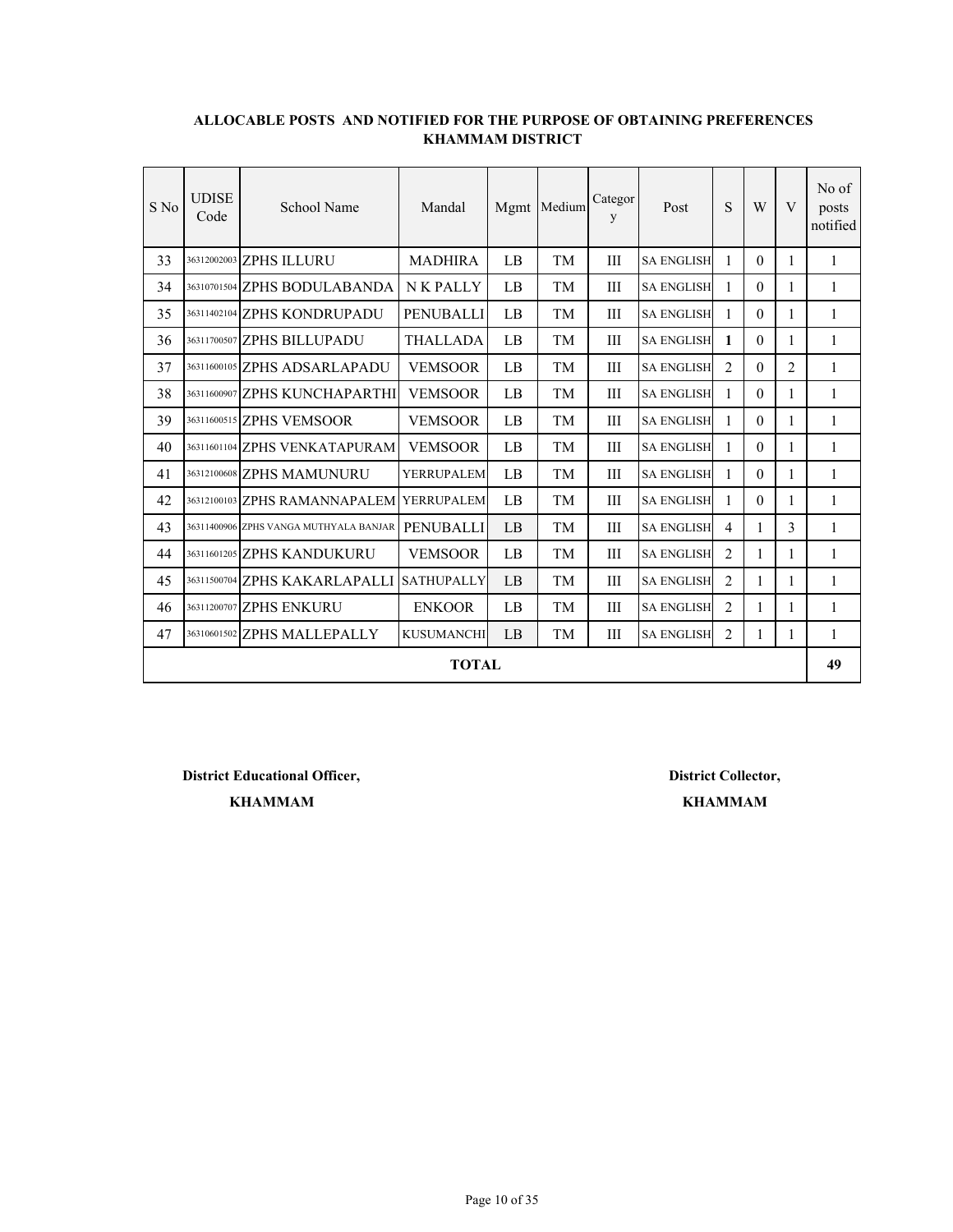| S No           | <b>UDISE</b><br>Code | School Name                                            | Mandal          |             | Mgmt Medium | Categor<br>V | Post              | S              | W            | V              | No of<br>posts<br>notified |
|----------------|----------------------|--------------------------------------------------------|-----------------|-------------|-------------|--------------|-------------------|----------------|--------------|----------------|----------------------------|
| 1              |                      | 36311301204 GOVT. HS AYYAGARIPETA SATHUPALLY GOVT      |                 |             | TM          | Ш            | <b>SA BIO SCI</b> | 2              | $\theta$     | 2              |                            |
| $\overline{2}$ |                      | 36310601305 GOVT. UPS GORILAPAD THANDA KUSUMANCHI GOVT |                 |             | TM          | Ш            | <b>SA BIO SCI</b> |                | $\theta$     |                |                            |
| 3              |                      | 36312101204 GOVT. SRRM HS BANIGANDLAPADU               | YERRUPALEM GOVT |             | TM          | Ш            | <b>SA BIO SCI</b> | $\overline{2}$ | $\theta$     | $\overline{2}$ |                            |
| $\overline{4}$ |                      | 36311094404 GOVT. HS GANDHINAGAR                       | KMM(U)          | <b>GOVT</b> | TM          | H            | <b>SA BIO SCI</b> | $\overline{c}$ | $\theta$     | 2              |                            |
| 5              |                      | 36311092003 GOVT. HS MOMINAN                           | KMM(U)          | <b>GOVT</b> | TM          | П            | <b>SA_BIO SCI</b> |                | $\mathbf{0}$ | $\mathbf{1}$   |                            |
| <b>TOTAL</b>   |                      |                                                        |                 |             |             |              |                   |                |              |                | 5                          |

**District Educational Officer, District Collector,**

**KHAMMAM KHAMMAM**

Page 11 of 35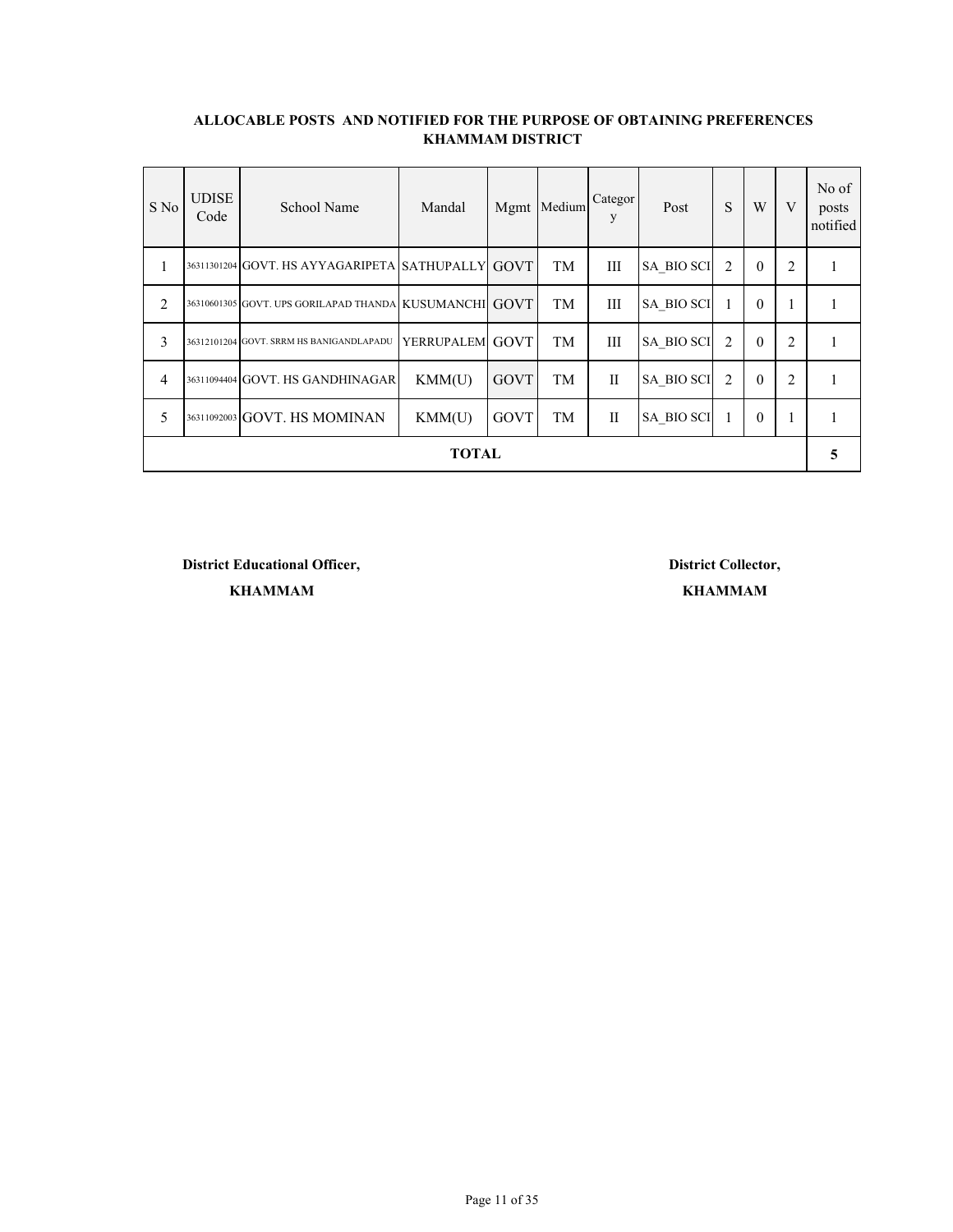| S No           | <b>UDISE</b><br>Code | School Name                             | Mandal            |    | Mgmt Medium | Categor<br>y | Post       | ${\bf S}$      | W                | V              | No of<br>posts<br>notified |
|----------------|----------------------|-----------------------------------------|-------------------|----|-------------|--------------|------------|----------------|------------------|----------------|----------------------------|
| $\mathbf{1}$   |                      | 36311300706 ZPHS RAJUPALEM              | YERRUPALEM        | LB | TM          | $\rm III$    | SA_BIO SCI | $\mathbf{1}$   | $\overline{0}$   | 1              | $\mathbf{1}$               |
| $\overline{2}$ |                      | 36092201013 ZPHS KURNAVALLI             | <b>THALLADA</b>   | LB | TM          | Ш            | SA BIO SCI | $\mathbf{1}$   | $\boldsymbol{0}$ | 1              | $\mathbf{1}$               |
| 3              |                      | 36311701704 ZPHS CHANDRUPATLA           | <b>KALLUR</b>     | LB | TM          | Ш            | SA BIO SCI | $\overline{2}$ | 0                | 2              | $\mathbf{1}$               |
| $\overline{4}$ |                      | 36312091402 ZPHS MITTAPALLI             | <b>THALLADA</b>   | LB | TМ          | Ш            | SA BIO SCI | $\mathbf{1}$   | 0                | 1              | $\mathbf{1}$               |
| 5              |                      | 36311600105 ZPHS ADSARLAPADU            | <b>VEMSOOR</b>    | LB | TM          | III          | SA BIO SCI | $\overline{2}$ | $\theta$         | $\overline{2}$ | $\mathbf{1}$               |
| 6              |                      | 36311300303 ZPHS CHENNURU               | <b>KALLUR</b>     | LB | TM          | Ш            | SA BIO SCI | $\overline{2}$ | 0                | $\overline{2}$ | $\mathbf{1}$               |
| 7              |                      | 36311300303 ZPHS MADHIRA HW             | <b>MADHIRA</b>    | LB | TM          | III          | SA_BIO SCI | $\overline{2}$ | $\theta$         | $\overline{2}$ | $\mathbf{1}$               |
| 8              |                      | 36310501203 ZPHS SUBLAID                | THIRUMALAYAPALEM  | LB | TM          | $\rm III$    | SA_BIO SCI | $\mathbf{2}$   | $\bf{0}$         | $\overline{2}$ | $\mathbf{1}$               |
| 9              |                      | 36311901502 ZPHS BONAKAL                | <b>BONAKAL</b>    | LB | TM          | Ш            | SA BIO SCI | $\overline{2}$ | 0                | $\overline{2}$ | 1                          |
| 10             |                      | 36312100305 ZPHS BHEEMAVARAM YERRUPALEM |                   | LB | TМ          | Ш            | SA BIO SCI | 2              | 0                | 2              | $\mathbf{1}$               |
| 11             |                      | 36310900804 ZPHS CHINTHAKANI            | <b>CHINTAKANI</b> | LB | TM          | Ш            | SA BIO SCI | $\overline{2}$ | 0                | $\overline{2}$ | $\mathbf{1}$               |
| 12             |                      | 36311900204 ZPHS GOVINDAPURAM           | <b>BONAKAL</b>    | LВ | TM          | Ш            | SA BIO SCI | $\overline{2}$ | 0                | $\overline{2}$ | 1                          |
| 13             |                      | 36312001604 ZPHS MAHADEVPURAM           | <b>MADHIRA</b>    | LB | TM          | Ш            | SA BIO SCI | $\mathbf{1}$   | 0                | 1              | $\mathbf{1}$               |
| 14             |                      | 36311591302 ZPHS NTR NAGAR              | SATHUPALLY        | LB | TM          | III          | SA BIO SCI | $\mathbf{1}$   | $\theta$         | $\mathbf{1}$   | $\mathbf{1}$               |
| 15             |                      | 36312100608 ZPHS MAMUNURU               | YERRUPALEM        | LB | TM          | Ш            | SA BIO SCI | $\mathbf{1}$   | 0                | 1              | $\mathbf{1}$               |
| 16             |                      | 36312101303 ZPHS MEENAVOLE              | YERRUPALEM        | LB | TM          | $\rm III$    | SA_BIO SCI | $\mathbf{1}$   | $\overline{0}$   | 1              | $\mathbf{1}$               |
| 17             |                      | 36311801001 MPUPS GOLLANAPADU           | <b>WYRA</b>       | LB | TM          | $\rm III$    | SA BIO SCI | $\mathbf{1}$   | $\overline{0}$   | 1              | $\mathbf{1}$               |
| 18             |                      | 36311600204 ZPHS CHOWDVARAM             | <b>VEMSOOR</b>    | LB | TM          | Ш            | SA BIO SCI | $\mathbf{1}$   | 0                | 1              | 1                          |
| 19             |                      | 36310300403 ZPHS CHIMMAPUDI             | <b>RN PALEM</b>   | LB | TМ          | Ш            | SA_BIO SCI | $\mathbf{1}$   | $\theta$         | 1              | $\mathbf{1}$               |
| 20             |                      | 36310201213 ZPHS BASITH NAGAR           | <b>KAMEPALLY</b>  | LB | TM          | Ш            | SA BIO SCI | $\mathbf{1}$   | $\theta$         | $\mathbf{1}$   | $\mathbf{1}$               |
| 21             |                      | 36310702014 ZPHS RAVIGUDEM              | <b>NK PALLY</b>   | LВ | TM          | Ш            | SA BIO SCI | $\mathbf{1}$   | 0                | 1              | $\mathbf{1}$               |
| 22             |                      | 36310702011 ZPHS MANGAPURAM THANDA      | <b>NK PALLY</b>   | LB | TM          | Ш            | SA BIO SCI | $\mathbf{1}$   | $\theta$         | 1              | $\mathbf{1}$               |
| 23             |                      | 36311901802 ZPHS MOTAMARRI              | <b>BONAKAL</b>    | LB | TM          | $\rm III$    | SA_BIO SCI | $\mathbf{1}$   | $\overline{0}$   | 1              | $\mathbf{1}$               |
| 24             |                      | 36311600907 ZPHS KUNCHAPARTHI           | <b>VEMSOOR</b>    | LB | TM          | Ш            | SA BIO SCI | $\mathbf{1}$   | $\boldsymbol{0}$ | 1              | $\mathbf{1}$               |
|                |                      |                                         | <b>TOTAL</b>      |    |             |              |            |                |                  |                | 24                         |

**District Educational Officer, District Collector,**

**KHAMMAM**

**KHAMMAM**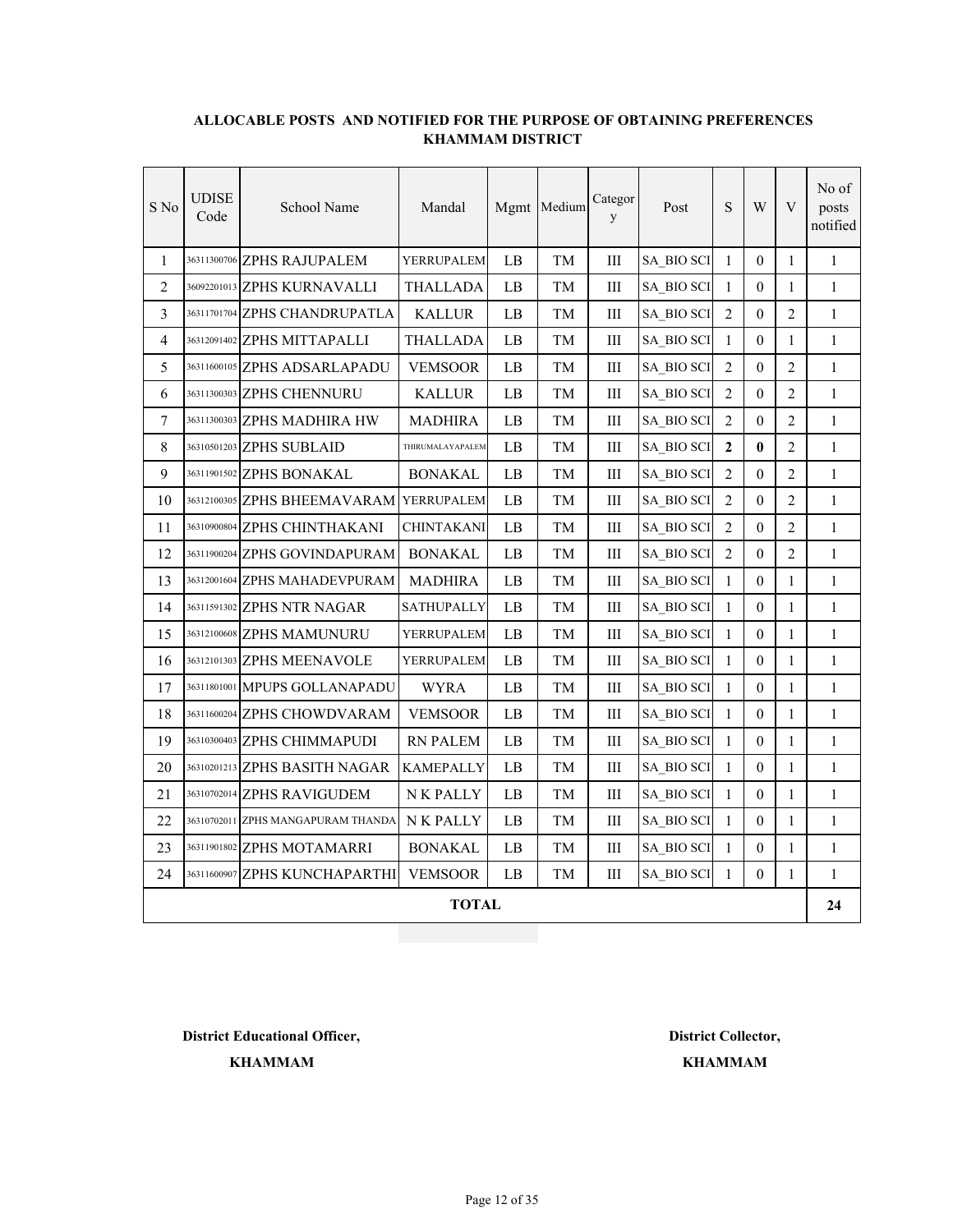| S No           | <b>UDISE</b><br>Code | School Name                                    | Mandal           | Mgmt | Medium | Categor<br>V | Post            | S | W        | V            | No of<br>posts<br>notified |
|----------------|----------------------|------------------------------------------------|------------------|------|--------|--------------|-----------------|---|----------|--------------|----------------------------|
| 1              |                      | 36310800705 ZPHS MUDIGONDA                     | <b>MUDIGONDA</b> | LB   | TM     | $\mathbf{I}$ | <b>SA HINDI</b> |   | $\theta$ |              |                            |
| $\overline{2}$ |                      | 36311100704 ZPHS KONIJERLA                     | <b>KONIJERLA</b> | LB   | TM     | H            | <b>SA HINDI</b> |   | $\theta$ | 1            |                            |
| 3              |                      | 36311100105 ZPHS TANIKELLA                     | <b>KONIJERLA</b> | LB   | TM     | $\mathbf{I}$ | <b>SA HINDI</b> |   | $\theta$ |              |                            |
| $\overline{4}$ |                      | 36311591805 ZPHS GIRLS AYYAGARIPETA SATHUPALLY |                  | LB   | TM     | Ш            | <b>SA HINDI</b> |   | $\theta$ | 1            |                            |
| 5              |                      | 36310900704 ZPHS PANDILLAPALLI CHINTAKANI      |                  | LB   | TM     | $\mathbf{I}$ | <b>SA HINDI</b> |   | $\theta$ | $\mathbf{1}$ |                            |
| <b>TOTAL</b>   |                      |                                                |                  |      |        |              |                 |   |          |              |                            |

**District Educational Officer, District Collector,**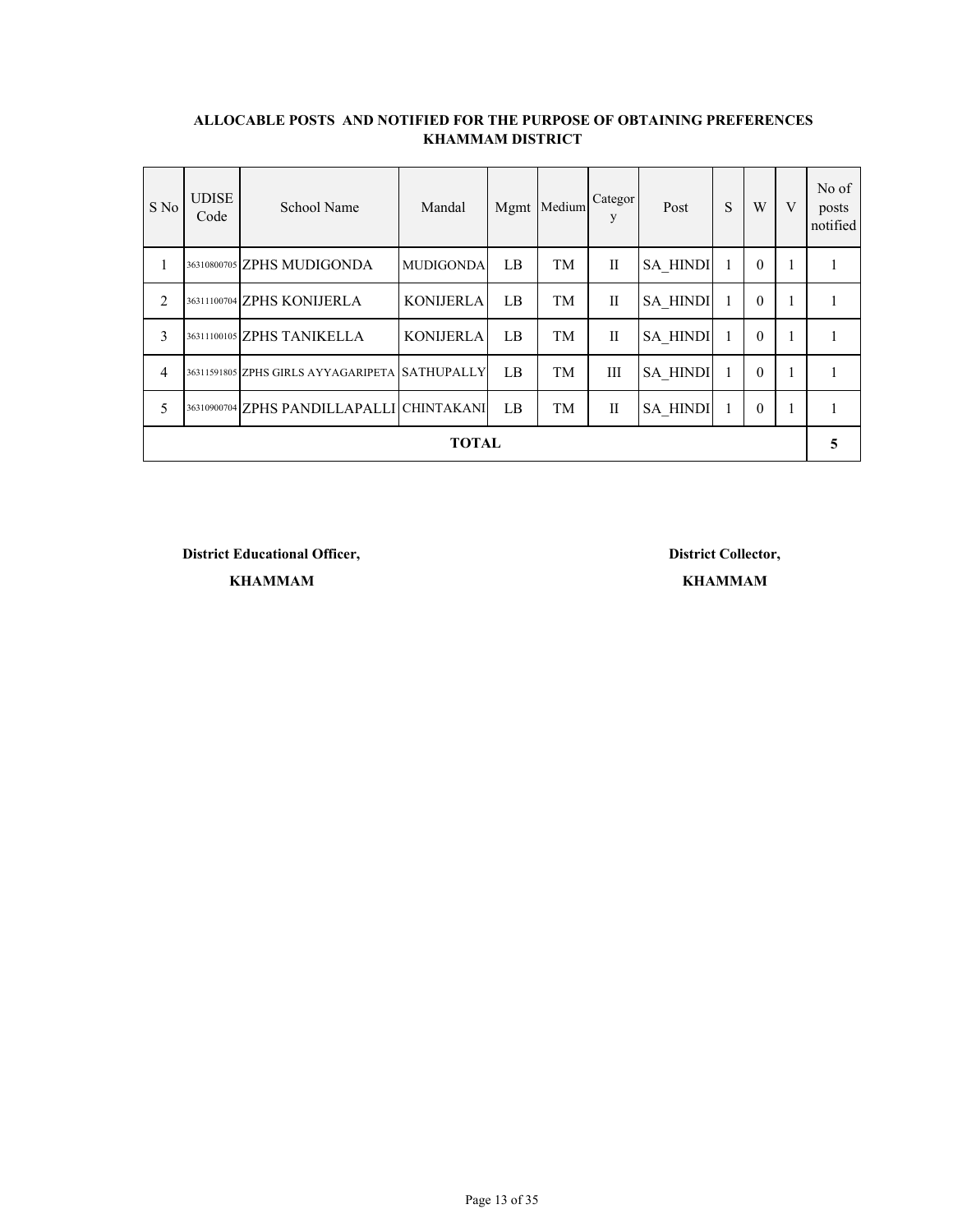| S No           | <b>UDISE</b><br>Code | School Name                              | Mandal          |             | Mgmt Medium | Categor<br>y | Post            | S | W        | V | No of<br>posts<br>notified |
|----------------|----------------------|------------------------------------------|-----------------|-------------|-------------|--------------|-----------------|---|----------|---|----------------------------|
| 1              |                      | 36311093002 GOVT. HS G KHAMMAM           | KMM(U)          | <b>GOVT</b> | TM          | $\mathbf{I}$ | <b>SA MATHS</b> | 2 | $\theta$ | 2 | 2                          |
| $\overline{2}$ |                      | 36311301518 GOVT. HS KALLURU             | <b>KALLUR</b>   | <b>GOVT</b> | TM          | Ш            | <b>SA MATHS</b> | 3 |          | 2 |                            |
| 3              |                      | 36312101204 GOVT. SRRM HS BANIGANDLAPADU | YERRUPALEM GOVT |             | TM          | Ш            | <b>SA MATHS</b> | 3 |          | 2 |                            |
| $\overline{4}$ |                      | 36312091402 GOVT. HS MADHIRA CPS         | <b>MADHIRA</b>  | GOVT        | TM          | Ш            | <b>SA MATHS</b> | 2 | 1        | 1 |                            |
| 5              |                      | 36311094304 GOVT. HS RAJENDRA NAGAR      | KMM(U)          | <b>GOVT</b> | TM          | $\mathbf{I}$ | <b>SA MATHS</b> | 3 |          | 2 |                            |
| 6              |                      | 36311093209 GOVT. HS NSC COLONY          | KMM(U)          | <b>GOVT</b> | TM          | $\mathbf{I}$ | <b>SA MATHS</b> | 6 | 3        | 3 |                            |
| <b>TOTAL</b>   |                      |                                          |                 |             |             |              |                 |   |          |   |                            |

**District Educational Officer, District Collector,**

**KHAMMAM**

**KHAMMAM**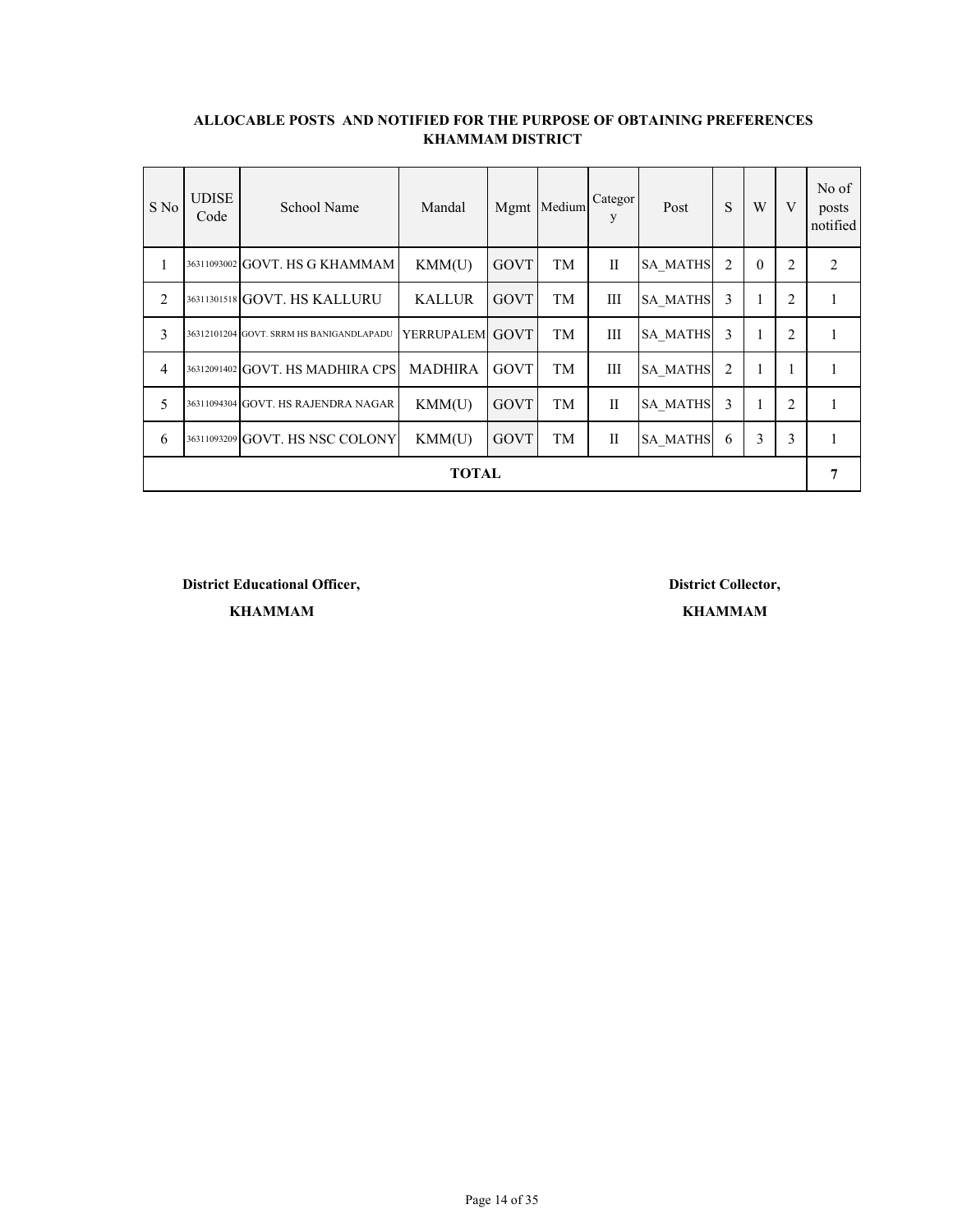| S No | <b>UDISE</b><br>Code | School Name                               | Mandal            |          | Mgmt Medium | Categor<br>y | Post            | ${\bf S}$      | W                | V              | No of<br>posts<br>notified |
|------|----------------------|-------------------------------------------|-------------------|----------|-------------|--------------|-----------------|----------------|------------------|----------------|----------------------------|
| 1    |                      | 36310201103 ZPHS KOMMINEPALLI             | <b>KAMEPALLY</b>  | LB       | TM          | Ш            | <b>SA_MATHS</b> | 2              | $\theta$         | 2              | $\mathbf{1}$               |
| 2    |                      | 36312100305 ZPHS BHEEMAVARAM              | YERRUPALEM        | L.B      | TM          | Ш            | <b>SA_MATHS</b> | $\overline{2}$ | $\mathbf{0}$     | 2              | $\mathbf{1}$               |
| 3    |                      | 36311600514 ZPHS MARLAPADU                | <b>VEMSOOR</b>    | L.B      | TМ          | Ш            | <b>SA MATHS</b> | 1              | $\overline{0}$   | 1              | 1                          |
| 4    |                      | 36312100608 ZPHS MAMUNURU                 | YERRUPALEM        | LB       | TM          | Ш            | SA_MATHS        | $\mathbf{1}$   | $\boldsymbol{0}$ | $\mathbf{1}$   | $\mathbf{1}$               |
| 5    |                      | 36310200305 ZPHS GOVINDRALA               | <b>KAMEPALLY</b>  | LB       | TM          | Ш            | <b>SA_MATHS</b> | 1              | $\boldsymbol{0}$ | $\mathbf{1}$   | $\mathbf{1}$               |
| 6    |                      | 36311802103 ZPHS GARIKAPADU               | <b>WYRA</b>       | L.B      | TM          | $\rm III$    | <b>SA MATHS</b> | $\mathbf{1}$   | $\boldsymbol{0}$ | $\mathbf{1}$   | $\mathbf{1}$               |
| 7    |                      | 36311402104 ZPHS KONDRUPADU               | PENUBALLI         | L.B      | TM          | Ш            | SA_MATHS        | $\mathbf{1}$   | $\mathbf{0}$     | $\mathbf{1}$   | $\mathbf{1}$               |
| 8    |                      | 36311600907 ZPHS KUNCHAPARTHI             | <b>VEMSOOR</b>    | L.B      | TM          | Ш            | SA_MATHS        | $\mathbf{1}$   | $\mathbf{0}$     | 1              | $\mathbf{1}$               |
| 9    |                      | 36311901304 ZPHS KALAKOTA                 | <b>BONAKAL</b>    | L.B      | TM          | Ш            | SA_MATHS        | $\mathbf{1}$   | $\mathbf{0}$     | 1              | $\mathbf{1}$               |
| 10   |                      | 36310100707 ZPHS VISWANADHAPALLE          | <b>SINGARENI</b>  | LB       | TM          | Ш            | SA_MATHS        | 1              | $\mathbf{0}$     | 1              | 1                          |
| 11   |                      | 36312001102 ZPHS MARLAPADU                | <b>MADHIRA</b>    | L.B      | TM          | Ш            | <b>SA MATHS</b> | $\mathbf{1}$   | $\mathbf{0}$     | 1              | $\mathbf{1}$               |
| 12   |                      | 36312102305 ZPHS REMIDICHERLA             | YERRUPALEM        | LB       | TM          | Ш            | SA_MATHS        | $\mathbf{1}$   | $\mathbf{0}$     | $\mathbf{1}$   | $\mathbf{1}$               |
| 13   |                      | 36310601403 ZPHS JAKKEPALLI               | <b>KUSUMANCHI</b> | L.B      | TM          | Ш            | SA_MATHS        | $\mathbf{1}$   | $\mathbf{0}$     | $\mathbf{1}$   | $\mathbf{1}$               |
| 14   |                      | 36310600507 ZPHS JEELLACHERUVU            | <b>KUSUMANCHI</b> | LB       | TМ          | Ш            | <b>SA_MATHS</b> | $\mathbf{1}$   | $\mathbf{0}$     | $\mathbf{1}$   | $\mathbf{1}$               |
| 15   |                      | 36312101803 ZPHS JAMALAPURAM              | YERRUPALEM        | LB       | TM          | Ш            | <b>SA_MATHS</b> | $\mathbf{1}$   | $\boldsymbol{0}$ | $\mathbf{1}$   | $\mathbf{1}$               |
| 16   |                      | 36312001503 ZPHS JILUGUMADU               | <b>MADHIRA</b>    | LB       | TM          | Ш            | SA_MATHS        | $\mathbf{1}$   | $\mathbf{0}$     | 1              | $\mathbf{1}$               |
| 17   |                      | 36310501704 ZPHS THETTELAPADU             | THIRUMALAYAPALEM  | L.B      | TM          | Ш            | SA_MATHS        | $\mathbf{1}$   | $\mathbf{0}$     | $\mathbf{1}$   | 1                          |
| 18   |                      | 36312101604 ZPHS RAJUPALEM                | YERRUPALEM        | L.B      | TM          | Ш            | SA_MATHS        | $\mathbf{1}$   | $\mathbf{0}$     | $\mathbf{1}$   | $\mathbf{1}$               |
| 19   |                      | 36312100103 ZPHS RAMANNAPALEM YERRUPALEM  |                   | LB       | TМ          | Ш            | <b>SA_MATHS</b> | $\mathbf{1}$   | $\mathbf{0}$     | 1              | $\mathbf{1}$               |
| 20   |                      | 36312001202 ZPHS NIDANAPURAM              | <b>MADHIRA</b>    | LB       | TM          | Ш            | SA_MATHS        | $\mathbf{1}$   | $\mathbf{0}$     | $\mathbf{1}$   | $\mathbf{1}$               |
| 21   |                      | 36310701206 ZPHS CHENNARAM                | N K PALLY         | LB       | TM          | $\rm III$    | <b>SA_MATHS</b> | $\mathbf{1}$   | $\mathbf{0}$     | $\mathbf{1}$   | $\mathbf{1}$               |
| 22   |                      | 36310601709 ZPHS NELAPATLA                | KUSUMANCHI        | L.B      | TM          | Ш            | SA_MATHS        | $\mathbf{1}$   | $\boldsymbol{0}$ | $\mathbf{1}$   | $\mathbf{1}$               |
| 23   |                      | 36310200505 ZPHS PATHA LINGALA            | <b>KAMEPALLY</b>  | LB       | TM          | $\rm III$    | <b>SA_MATHS</b> | $\mathbf{1}$   | $\boldsymbol{0}$ | 1              | $\mathbf{1}$               |
| 24   |                      | 36310700202 ZPHS AREGUDEM                 | N K PALLY         | L.B      | TM          | Ш            | <b>SA_MATHS</b> | 1              | $\boldsymbol{0}$ | 1              | 1                          |
| 25   |                      | 36310701702 ZPHS PAINAMPALLI              | N K PALLY         | $\rm LB$ | TM          | Ш            | <b>SA_MATHS</b> | $\mathbf{1}$   | $\mathbf{0}$     | $\mathbf{1}$   | $\mathbf{1}$               |
| 26   |                      | 36312002003 ZPHS ILLURU                   | <b>MADHIRA</b>    | LB       | TM          | Ш            | <b>SA MATHS</b> | $\mathbf{1}$   | $\boldsymbol{0}$ | 1              | $\mathbf{1}$               |
| 27   |                      | 36311200709 ZPHS G ENKURU                 | <b>ENKOOR</b>     | L.B      | TM          | Ш            | <b>SA MATHS</b> | $\mathbf{1}$   | $\boldsymbol{0}$ | $\mathbf{1}$   | $\mathbf{1}$               |
| 28   |                      | 36311501416 ZPHS SDVR BETTUPALLI GANGARAM | <b>SATHUPALLY</b> | L.B      | TM          | Ш            | SA_MATHS        | $\overline{4}$ | $\overline{2}$   | $\overline{2}$ | $\overline{2}$             |
| 29   |                      | 36311400906 ZPHS VANGA MUTHYALA BANJAR    | PENUBALLI         | L.B      | TM          | Ш            | SA_MATHS        | 5              | 3                | $\overline{2}$ | $\mathbf{1}$               |
| 30   |                      | 36311100404 ZPHS SINGARAIPALEM            | <b>KONIJERLA</b>  | LB       | TM          | Ш            | SA_MATHS        | 3              | $\sqrt{2}$       | 1              | $\mathbf{1}$               |
| 31   |                      | 36310501903 ZPHS JALLEPALLI               | THIRUMALAYAPALEM  | L.B      | TM          | Ш            | SA_MATHS        | 3              | 1                | 2              | $\mathbf{1}$               |
| 32   |                      | 36312102106 ZPHS YERRUPALEM               | YERRUPALEM        | LB       | TM          | Ш            | SA_MATHS        | $\overline{2}$ | $\mathbf{1}$     | 1              | $\mathbf{1}$               |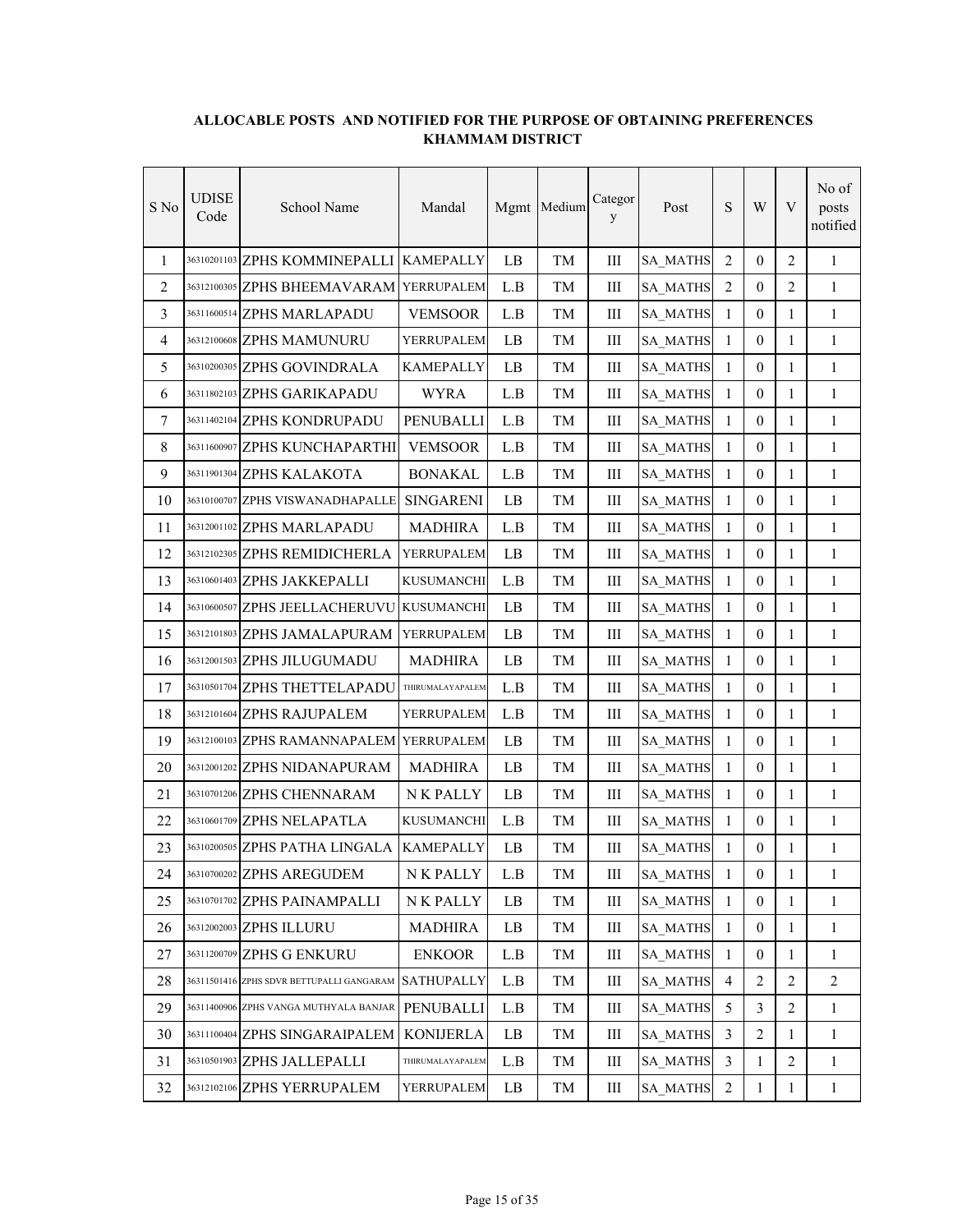| S No | <b>UDISE</b><br>Code | School Name                               | Mandal            |     | Mgmt Medium | Categor<br>y | Post            | S              | W            | V              | No of<br>posts<br>notified |
|------|----------------------|-------------------------------------------|-------------------|-----|-------------|--------------|-----------------|----------------|--------------|----------------|----------------------------|
| 33   |                      | 36312091102 ZPHS MADUPALLI                | <b>MADHIRA</b>    | LB  | TM          | III          | <b>SA MATHS</b> | $\overline{2}$ | 1            | 1              | 1                          |
| 34   |                      | 36311600105 ZPHS ADSARLAPADU              | <b>VEMSOOR</b>    | L.B | TМ          | Ш            | <b>SA MATHS</b> | 3              | 1            | 2              | 1                          |
| 35   |                      | 36311501205 ZPHS THUMBUR                  | <b>SATHUPALLY</b> | LB  | TM          | III          | <b>SA MATHS</b> | $\overline{2}$ | 1            | 1              | 1                          |
| 36   |                      | 36310500205 ZPHS KAKARVAI                 | THIRUMALAYAPALEM  | L.B | TМ          | Ш            | <b>SA MATHS</b> | $\overline{2}$ | $\mathbf{1}$ | 1              | $\mathbf{1}$               |
| 37   |                      | 36310802204 ZPHS VALLABHI                 | <b>MUDIGONDA</b>  | LB  | TM          | III          | <b>SA MATHS</b> | $\overline{2}$ | $\mathbf{1}$ | 1              | $\mathbf{1}$               |
| 38   |                      | 36311200203 ZPHS THIMMARAOPETA            | <b>ENKOOR</b>     | LB  | TM          | III          | <b>SA_MATHS</b> | $\overline{2}$ | 1            | 1              | $\mathbf{1}$               |
| 39   |                      | 36310501203 ZPHS SUBLAID                  | THIRUMALAYAPALEM  | L.B | TM          | III          | SA_MATHS        | 3              | 1            | $\overline{2}$ | 1                          |
| 40   |                      | 36311101604 ZPHS PEDA MUNAGALA            | <b>KONIJERLA</b>  | LB  | TМ          | Ш            | <b>SA MATHS</b> | $\overline{2}$ | 1            | 1              | 1                          |
| 41   |                      | 36310301103 ZPHS VEPAKUNTLA               | <b>RN PALEM</b>   | LB  | TМ          | $\mathbf{I}$ | <b>SA MATHS</b> | 1              | $\theta$     | 1              | 1                          |
| 42   |                      | 36310301203 ZPHS V VENKATAYAPALEM         | <b>RN PALEM</b>   | L.B | TM          | $\mathbf{I}$ | <b>SA MATHS</b> | 2              | $\theta$     | 2              | 1                          |
| 43   |                      | 36310900503 ZPHS RAMAKRISHNAPURAM         | <b>CHINTAKANI</b> | LB  | TM          | $\mathbf{I}$ | <b>SA MATHS</b> | $\mathbf{1}$   | $\theta$     | 1              | 1                          |
| 44   |                      | 36310801003 ZPHS PENDUREGUPALLI MUDIGONDA |                   | LB  | TM          | $\mathbf{I}$ | <b>SA MATHS</b> | $\mathbf{1}$   | $\theta$     | 1              | 1                          |
| 45   |                      | 36311090203 ZPHS PANDURANGAPURAM          | KMM(U)            | L.B | TM          | $\mathbf{I}$ | <b>SA MATHS</b> | $\mathbf{1}$   | $\theta$     | 1              | $\mathbf{1}$               |
| 46   |                      | 36310901003 ZPHS NAMAVARAM                | <b>CHINTAKANI</b> | L.B | TM          | $\mathbf{I}$ | <b>SA MATHS</b> | 1              | $\theta$     | 1              | $\mathbf{1}$               |
| 47   |                      | 36310300620 ZPHS EARLAPUDI                | <b>RN PALEM</b>   | LB  | TM          | $\mathbf{I}$ | <b>SA MATHS</b> | 1              | $\mathbf{0}$ | 1              | $\mathbf{1}$               |
|      |                      |                                           | <b>TOTAL</b>      |     |             |              |                 |                |              |                | 48                         |

**District Educational Officer, District Collector,**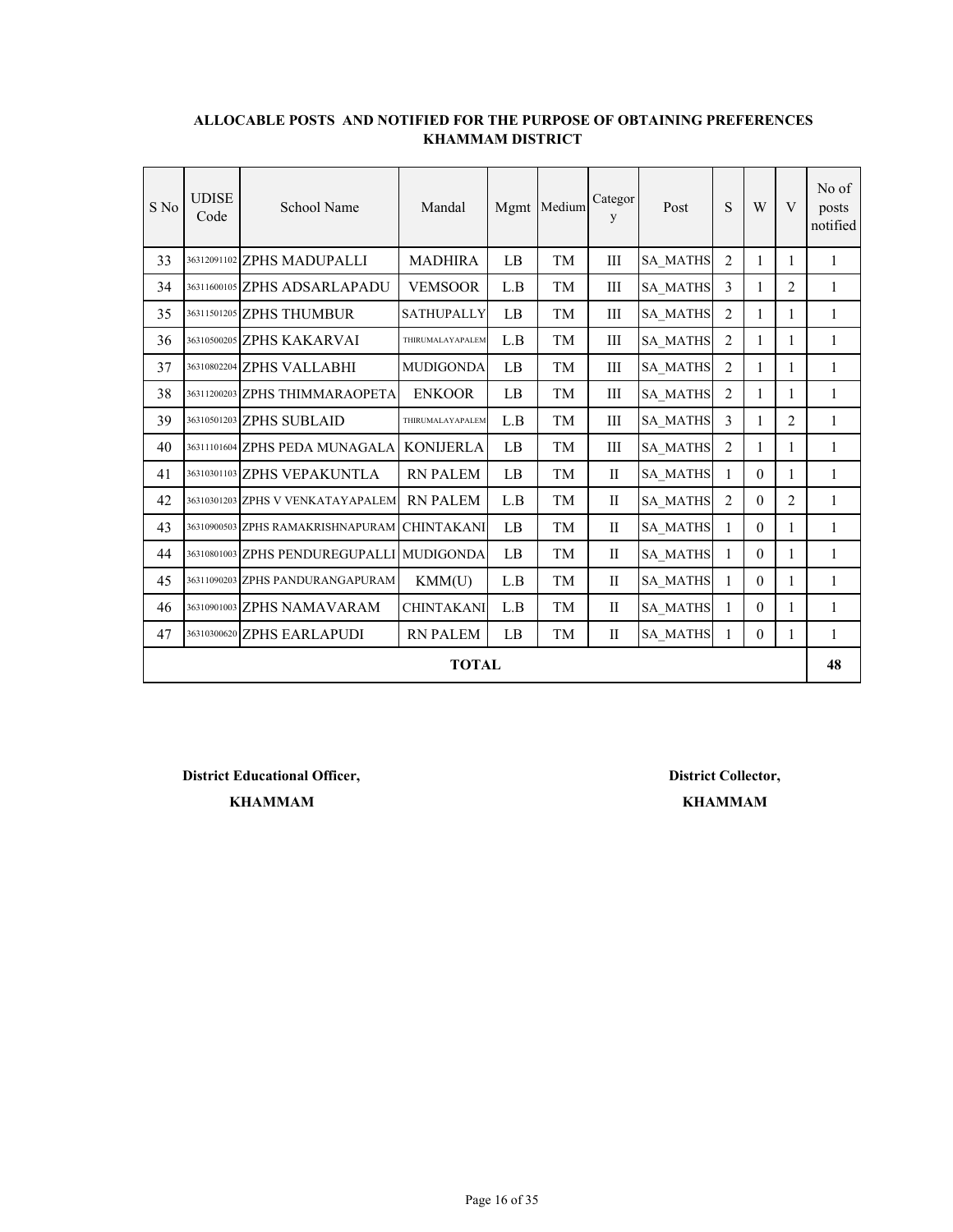| S No         | <b>UDISE</b><br>Code | School Name                  | Mandal        |      | Mgmt Medium | Categor<br>V | Post  | U<br>د | W        | V | No of<br>posts<br>notified |
|--------------|----------------------|------------------------------|---------------|------|-------------|--------------|-------|--------|----------|---|----------------------------|
|              |                      | 36311301518 GOVT. HS KALLURU | <b>KALLUR</b> | GOVT | TM          | Ш            | SA_PD |        | $\theta$ |   |                            |
| <b>TOTAL</b> |                      |                              |               |      |             |              |       |        |          |   |                            |

**District Educational Officer, District Collector,**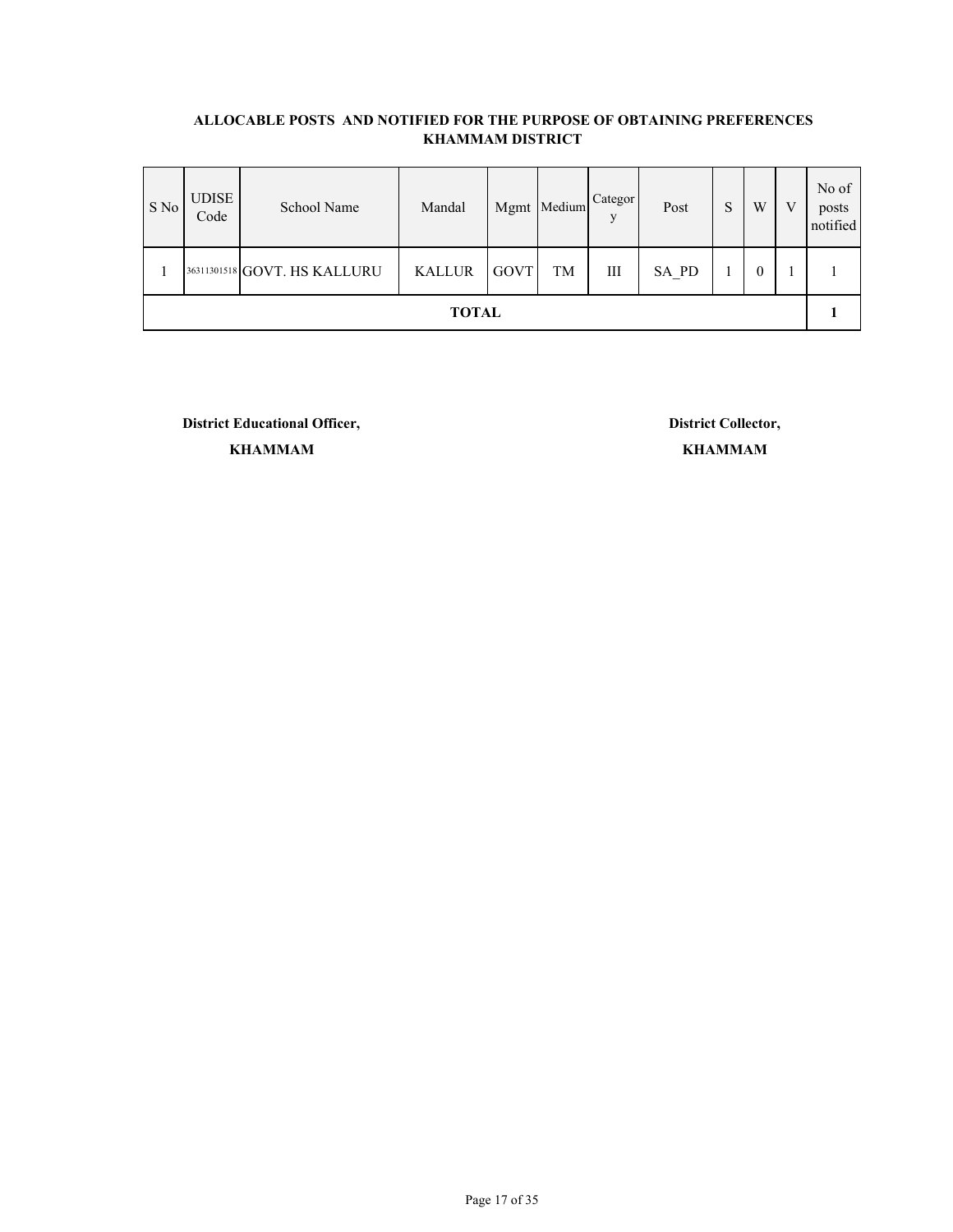| S No           | <b>UDISE</b><br>Code | School Name                            | Mandal           |     | Mgmt Medium | Categor<br>y | Post  | S            | W        | V            | No of<br>posts<br>notified |
|----------------|----------------------|----------------------------------------|------------------|-----|-------------|--------------|-------|--------------|----------|--------------|----------------------------|
| 1              |                      | 36311400906 ZPHS VANGA MUTHYALA BANJAR | <b>PENUBALLI</b> | L.B | TM          | III          | SA PD | 1            | $\theta$ | 1            |                            |
| $\overline{2}$ |                      | 36311600515 ZPHS VEMSOOR               | <b>VEMSOOR</b>   | LB  | <b>TM</b>   | III          | SA PD | 1            | $\theta$ | $\mathbf{1}$ |                            |
| 3              |                      | 36311200707 ZPHS ENKURU                | <b>ENKOOR</b>    | L.B | TM          | III          | SA PD | $\mathbf{1}$ | $\theta$ |              |                            |
| $\overline{4}$ |                      | 36310200709 ZPHS KAMEPALLI             | <b>KAMEPALLY</b> | LB  | <b>TM</b>   | III          | SA PD | 1            | $\theta$ | $\mathbf{1}$ | 1                          |
| 5              |                      | 36310201210 ZPHS MUCHERLA              | <b>KAMEPALLY</b> | L.B | TM          | III          | SA PD | 1            | $\theta$ |              |                            |
| 6              |                      | 36312001303 ZPHS DENDUKURU             | <b>MADHIRA</b>   | L.B | TM          | Ш            | SA PD | 1            | $\theta$ | $\mathbf{1}$ |                            |
| <b>TOTAL</b>   |                      |                                        |                  |     |             |              |       |              |          |              |                            |

**District Educational Officer, District Collector, KHAMMAM KHAMMAM**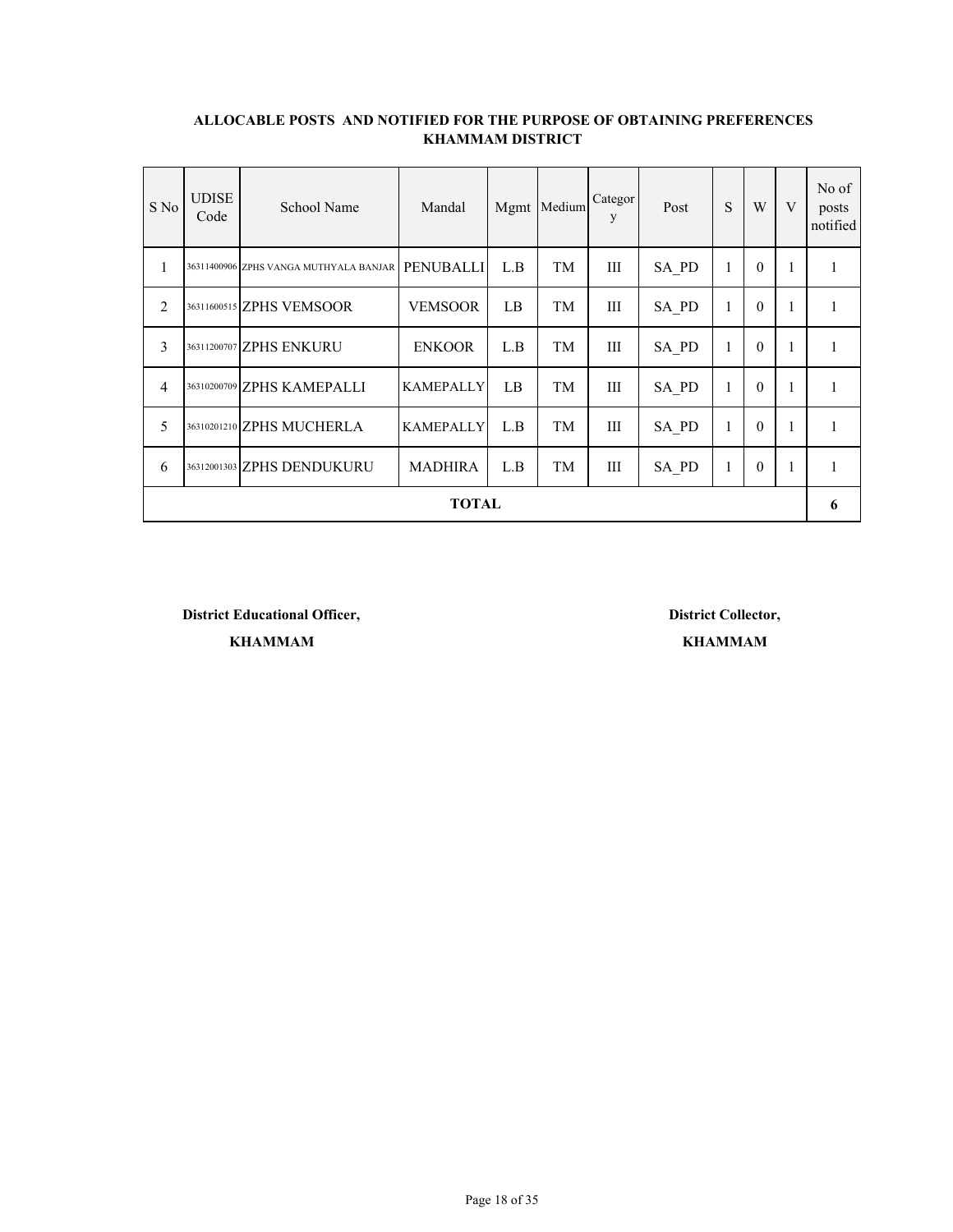| S No           | <b>UDISE</b><br>Code | School Name                                       | Mandal         |             | Mgmt Medium | Categor<br>y | Post  | S              | W        | V | No of<br>posts<br>notified |
|----------------|----------------------|---------------------------------------------------|----------------|-------------|-------------|--------------|-------|----------------|----------|---|----------------------------|
| 1              |                      | 36312091402 GOVT. HS MADHIRA CPS                  | MADHIRA        | <b>GOVT</b> | TM          | Ш            | SA PS | 1              | $\theta$ |   |                            |
| 2              |                      | 36310901305 GOVT. HS NAGULAVANCHA CHINTAKANI GOVT |                |             | TM          | Ш            | SA PS | 1              | $\theta$ |   |                            |
| 3              |                      | 36310800503 GOVT. HS GOKINAPALLI MUDIGONDA GOVT   |                |             | TM          | Ш            | SA PS | 1              | $\theta$ |   |                            |
| $\overline{4}$ |                      | 36311094304 GOVT. HS RAJENDRA NAGAR               | KMM(U)         | GOVT        | TM          | $\mathbf{I}$ | SA PS | $\overline{2}$ | $\theta$ | 2 | 2                          |
| 5              |                      | 36311301518 GOVT. HS KALLURU                      | <b>KALLUR</b>  | <b>GOVT</b> | TM          | Ш            | SA PS | $\overline{2}$ | 1        |   |                            |
| 6              |                      | 36311800115 GOVT. HS WYRA                         | <b>WYRA</b>    | <b>GOVT</b> | TM          | III          | SA PS | $\overline{2}$ |          |   |                            |
| $\overline{7}$ |                      | 36312091403 GOVT. HS TVM MADHIRA MR               | <b>MADHIRA</b> | <b>GOVT</b> | TM          | III          | SA PS | $\overline{2}$ | л.       |   |                            |
| TOTAL          |                      |                                                   |                |             |             |              |       |                |          |   |                            |

**District Educational Officer, District Collector,**

**KHAMMAM KHAMMAM**

Page 19 of 35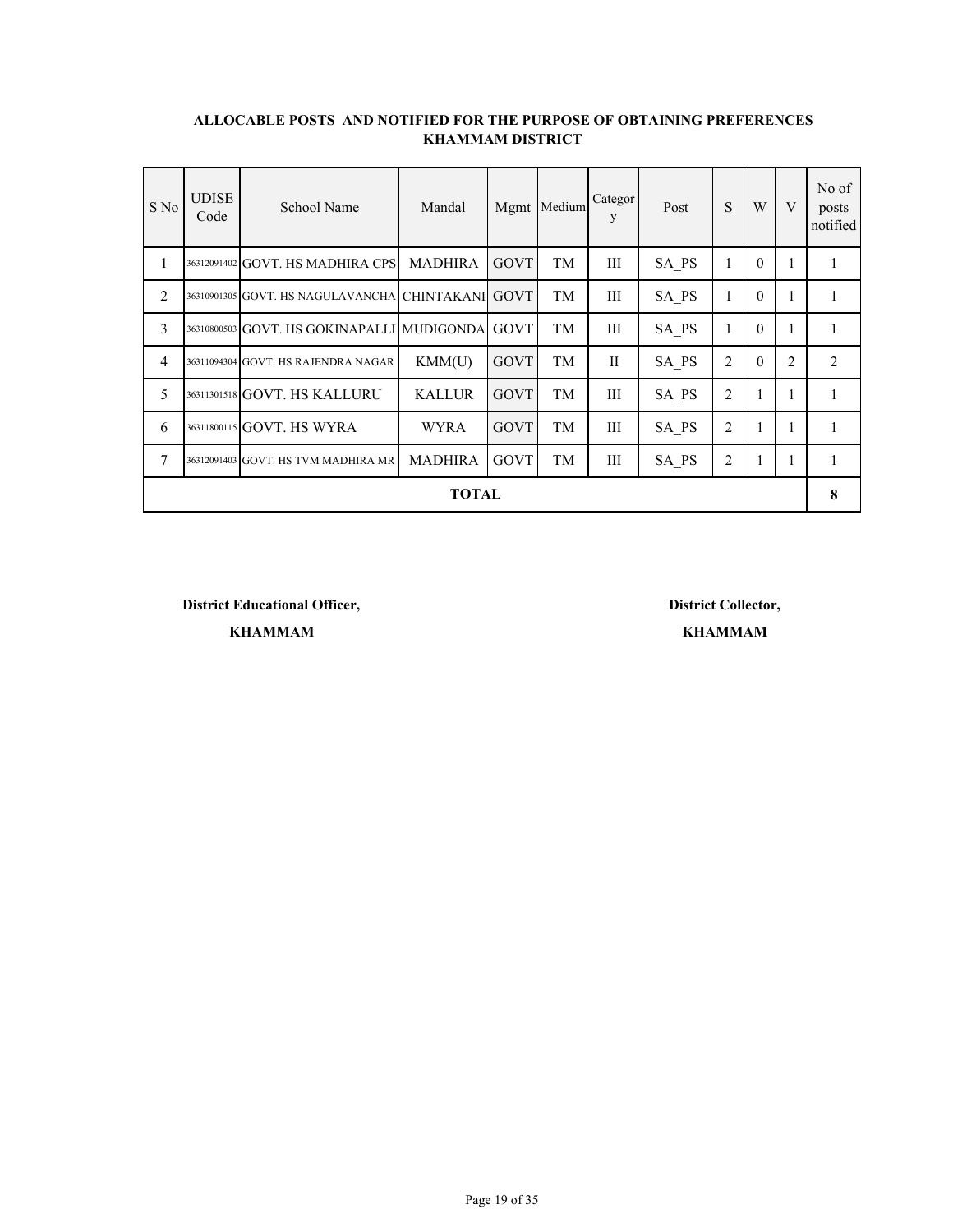| S No | UDISE<br>Code | School Name                                | Mandal           |     | Mgmt Medium | Categor<br>y | Post  | ${\bf S}$      | W                | V              | No of<br>posts<br>notified |
|------|---------------|--------------------------------------------|------------------|-----|-------------|--------------|-------|----------------|------------------|----------------|----------------------------|
| 1    |               | 36311200707 ZPHS ENKURU                    | <b>ENKOOR</b>    | L.B | TM          | Ш            | SA PS | $\mathbf{1}$   | $\theta$         | $\mathbf{1}$   | $\mathbf{1}$               |
| 2    |               | 36311200707 ZPHS ENKURU                    | <b>ENKOOR</b>    | L.B | TM          | Ш            | SA PS | 1              | $\overline{0}$   | 1              | 1                          |
| 3    |               | 36310200709 ZPHS KAMEPALLI                 | <b>KAMEPALLY</b> | L.B | TM          | Ш            | SA PS | $\mathbf{1}$   | $\mathbf{0}$     | 1              | $\mathbf{1}$               |
| 4    |               | 36310200709 ZPHS KAMEPALLI                 | <b>KAMEPALLY</b> | L.B | TМ          | Ш            | SA PS | $\mathbf{1}$   | $\mathbf{0}$     | 1              | $\mathbf{1}$               |
| 5    |               | 36310802204 ZPHS VALLABHI                  | <b>MUDIGONDA</b> | L.B | TМ          | III          | SA PS | $\overline{2}$ | $\mathbf{0}$     | 2              | $\mathbf{1}$               |
| 6    |               | 36310201103 ZPHS KOMMINEPALLI              | <b>KAMEPALLY</b> | L.B | TM          | III          | SA PS | $\mathbf{1}$   | $\mathbf{0}$     | 1              | $\mathbf{1}$               |
| 7    |               | 36310201103 ZPHS KOMMINEPALLI              | <b>KAMEPALLY</b> | L.B | TМ          | III          | SA PS | $\mathbf{1}$   | $\theta$         | $\mathbf{1}$   | $\mathbf{1}$               |
| 8    |               | 36310401505 ZPHS THALLAMPADU               | KMM(R)           | L.B | TM          | Ш            | SA PS | $\mathbf{1}$   | $\mathbf{0}$     | $\mathbf{1}$   | 1                          |
| 9    |               | 36312100305 ZPHS BHEEMAVARAM               | YERRUPALEM       | L.B | TM          | Ш            | SA PS | 2              | $\mathbf{0}$     | 2              | $\mathbf{1}$               |
| 10   |               | 36311900204 ZPHS GOVINDAPURAM              | <b>BONAKAL</b>   | L.B | TM          | Ш            | SA PS | $\mathbf{1}$   | $\mathbf{0}$     | $\mathbf{1}$   | $\mathbf{1}$               |
| 11   |               | 36310200305 ZPHS GOVINDRALA                | <b>KAMEPALLY</b> | L.B | TМ          | Ш            | SA PS | $\mathbf{1}$   | $\mathbf{0}$     | $\mathbf{1}$   | 1                          |
| 12   |               | 36311801902 ZPHS GANNAVARAM                | <b>WYRA</b>      | L.B | TМ          | Ш            | SA PS | 1              | $\mathbf{0}$     | 1              | 1                          |
| 13   |               | 36312101303 ZPHS MEENAVOLE                 | YERRUPALEM       | L.B | TM          | Ш            | SA PS | $\mathbf{1}$   | $\mathbf{0}$     | 1              | $\mathbf{1}$               |
| 14   |               | 36310802103 ZPHS PEDAMANDAVA MUDIGONDA     |                  | L.B | TМ          | III          | SA PS | $\mathbf{1}$   | $\theta$         | $\mathbf{1}$   | $\mathbf{1}$               |
| 15   |               | 36310101003 ZPHS BAJUMALLAIGUDEM SINGARENI |                  | L.B | TM          | $\rm III$    | SA PS | $\mathbf{1}$   | $\mathbf{0}$     | 1              | $\mathbf{1}$               |
| 16   |               | 36311600907 ZPHS KUNCHAPARTHI              | <b>VEMSOOR</b>   | L.B | TМ          | Ш            | SA PS | $\mathbf{1}$   | $\mathbf{0}$     | $\mathbf{1}$   | 1                          |
| 17   |               | 36310702013 ZPHS A P N PURAM               | N K PALLY        | L.B | TM          | Ш            | SA PS | $\mathbf{1}$   | $\mathbf{0}$     | $\mathbf{1}$   | 1                          |
| 18   |               | 36312001102 ZPHS MARLAPADU                 | <b>MADHIRA</b>   | L.B | TМ          | Ш            | SA PS | $\mathbf{1}$   | $\mathbf{0}$     | 1              | 1                          |
| 19   |               | 36311201004 ZPHS JANNARAM                  | <b>ENKOOR</b>    | L.B | TM          | Ш            | SA PS | $\mathbf{1}$   | $\mathbf{0}$     | 1              | 1                          |
| 20   |               | 36310701504 ZPHS BODULABANDA               | N K PALLY        | L.B | TM          | Ш            | SA PS | $\mathbf{1}$   | $\mathbf{0}$     | 1              | $\mathbf{1}$               |
| 21   |               | 36312101803 ZPHS JAMALAPURAM               | YERRUPALEM       | LB  | TМ          | III          | SA PS | $\mathbf{1}$   | $\mathbf{0}$     | $\mathbf{1}$   | $\mathbf{1}$               |
| 22   |               | 36312000803 MPUPS ATUKURU                  | <b>MADHIRA</b>   | LB  | TM          | Ш            | SA PS | $\mathbf{1}$   | $\mathbf{0}$     | $\mathbf{1}$   | $\mathbf{1}$               |
| 23   |               | 36311900703 ZPHS CHIRUNOMULA               | <b>BONAKAL</b>   | L.B | TM          | Ш            | SA_PS | $\mathbf{1}$   | $\boldsymbol{0}$ | 1              | 1                          |
| 24   |               | 36311300903 ZPHS VENNAVALLY                | <b>KALLUR</b>    | L.B | TM          | $\rm III$    | SA PS | $\mathbf{1}$   | $\boldsymbol{0}$ | $\mathbf{1}$   | 1                          |
| 25   |               | 36310100313 MPUPS USIRIKAYALAPALLI         | <b>SINGARENI</b> | L.B | TM          | Ш            | SA PS | $\mathbf{1}$   | $\mathbf{0}$     | 1              | 1                          |
| 26   |               | 36310601005 ZPHS ESWARAMADARAM KUSUMANCHI  |                  | L.B | TM          | Ш            | SA PS | $\mathbf{1}$   | $\boldsymbol{0}$ | $\mathbf{1}$   | $\mathbf{1}$               |
| 27   |               | 36312002003 ZPHS ILLURU                    | <b>MADHIRA</b>   | L.B | TM          | Ш            | SA PS | $\mathbf{1}$   | $\boldsymbol{0}$ | 1              | 1                          |
| 28   |               | 36311200709 ZPHS G ENKURU                  | <b>ENKOOR</b>    | L.B | TM          | $\rm III$    | SA PS | $\mathbf{1}$   | $\boldsymbol{0}$ | $\mathbf{1}$   | $\mathbf{1}$               |
| 29   |               | 36311100704 ZPHS KONIJERLA                 | <b>KONIJERLA</b> | L.B | TM          | $\rm II$     | SA PS | 2              | $\boldsymbol{0}$ | $\overline{2}$ | $\mathbf{1}$               |
| 30   |               | 36310401208 ZPHS YEDULAPURAM               | KMM(R)           | LB  | TM          | $\rm _{II}$  | SA PS | $\mathbf{1}$   | $\boldsymbol{0}$ | 1              | 1                          |
| 31   |               | 36311090307 ZPHS BALLEPALLI                | KMM(U)           | L.B | TM          | П            | SA PS | $\mathbf{1}$   | $\boldsymbol{0}$ | $\mathbf{1}$   | $\mathbf{1}$               |
| 32   |               | 36310300620 ZPHS EARLAPUDI                 | <b>RN PALEM</b>  | L.B | TM          | П            | SA_PS | $\mathbf{1}$   | $\boldsymbol{0}$ | $\mathbf{1}$   | $\mathbf{1}$               |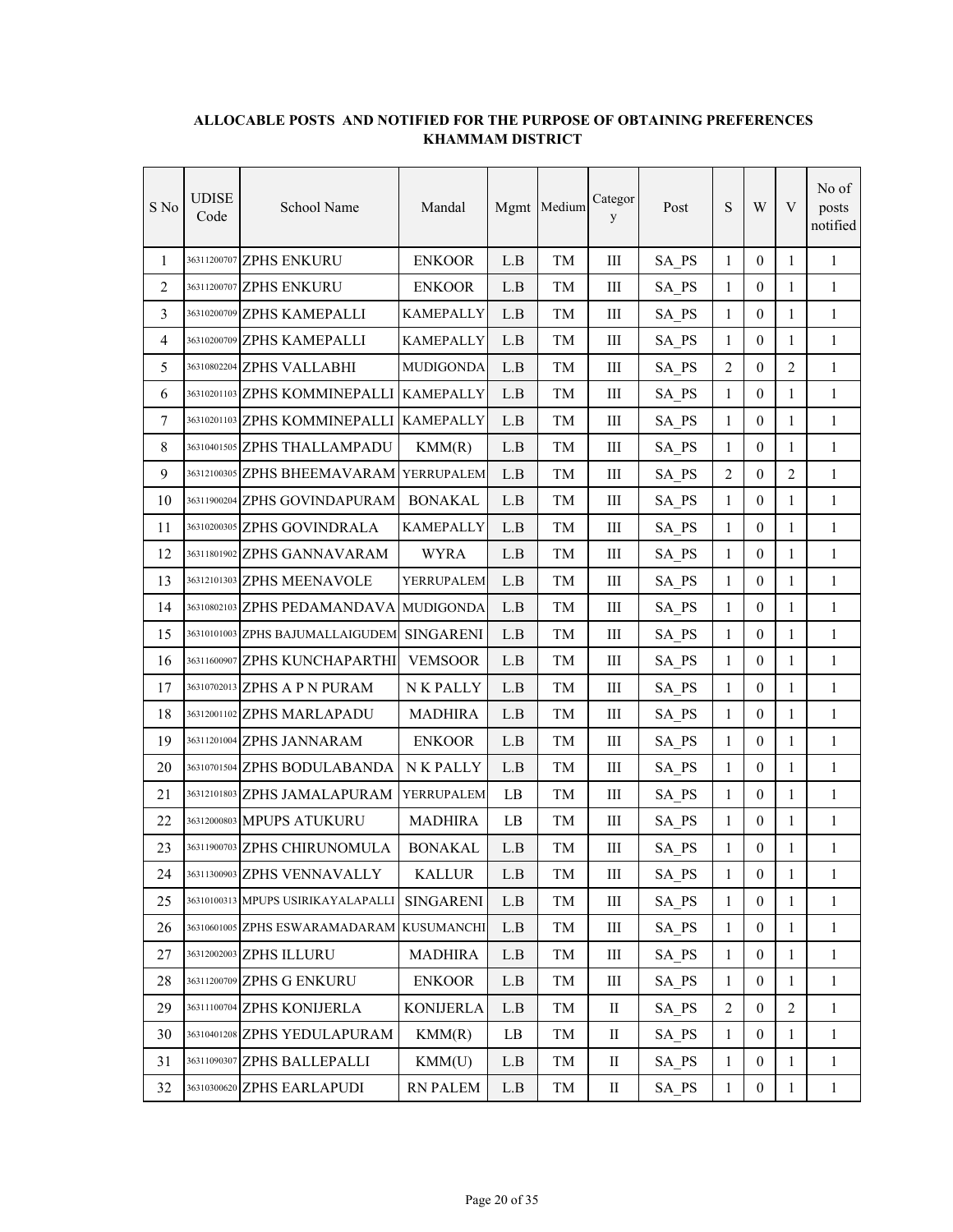| S No         | <b>UDISE</b><br>Code | School Name                            | Mandal            |     | Mgmt Medium | Categor<br>y | Post  | S              | W              | V | No of<br>posts<br>notified |
|--------------|----------------------|----------------------------------------|-------------------|-----|-------------|--------------|-------|----------------|----------------|---|----------------------------|
| 33           |                      | 36310801003 ZPHS PENDUREGUPALLI        | <b>MUDIGONDA</b>  | LB  | TM          | $\mathbf{H}$ | SA PS | 1              | $\Omega$       | 1 | 1                          |
| 34           |                      | 36310600612 ZPHS KUSUMANCHI            | <b>KUSUMANCHI</b> | L.B | TМ          | Ш            | SA PS | 4              | 3              | 1 | 1                          |
| 35           |                      | 36311400906 ZPHS VANGA MUTHYALA BANJAR | <b>PENUBALLI</b>  | L.B | TM          | Ш            | SA PS | $\overline{4}$ | 3              | 1 | 1                          |
| 36           |                      | 36310501903 ZPHS JALLEPALLI            | THIRUMALAYAPALEM  | L.B | TM          | Ш            | SA PS | 3              | $\overline{2}$ | 1 | 1                          |
| 37           |                      | 36311601205 ZPHS KANDUKURU             | <b>VEMSOOR</b>    | L.B | TM          | Ш            | SA PS | $\overline{2}$ | 1              | 1 | 1                          |
| 38           |                      | 36312091102 ZPHS MADUPALLI             | <b>MADHIRA</b>    | L.B | TM          | III          | SA PS | 2              | 1              | 1 | 1                          |
| 39           |                      | 36311401804 ZPHS CHINTHAGUDEM          | <b>PENUBALLI</b>  | L.B | TM          | Ш            | SA PS | $\overline{2}$ | 1              | 1 | 1                          |
| 40           |                      | 36310500205 ZPHS KAKARVAI              | THIRUMALAYAPALEM  | L.B | TM          | Ш            | SA PS | $\overline{2}$ | 1              | 1 | 1                          |
| 41           |                      | 36310802204 ZPHS VALLABHI              | <b>MUDIGONDA</b>  | LB  | TM          | Ш            | SA PS | 2              | 1              | 1 | 1                          |
| 42           |                      | 36311200203 ZPHS THIMMARAOPETA         | <b>ENKOOR</b>     | L.B | TM          | III          | SA PS | 2              | 1              | 1 | 1                          |
| 43           |                      | 36312001303 ZPHS DENDUKURU             | <b>MADHIRA</b>    | L.B | TM          | III          | SA PS | $\overline{2}$ | 1              | 1 | 1                          |
| 44           |                      | 36310401702 ZPHS TELDARUPALLI          | KMM(R)            | L.B | TM          | $\mathbf{I}$ | SA PS | 2              | 1              | 1 | 1                          |
| 45           |                      | 36311100105 ZPHS TANIKELLA             | <b>KONIJERLA</b>  | L.B | TM          | П            | SA PS | 2              | 1              | 1 | 1                          |
| <b>TOTAL</b> |                      |                                        |                   |     |             |              |       |                |                |   |                            |

**District Educational Officer, District Collector,**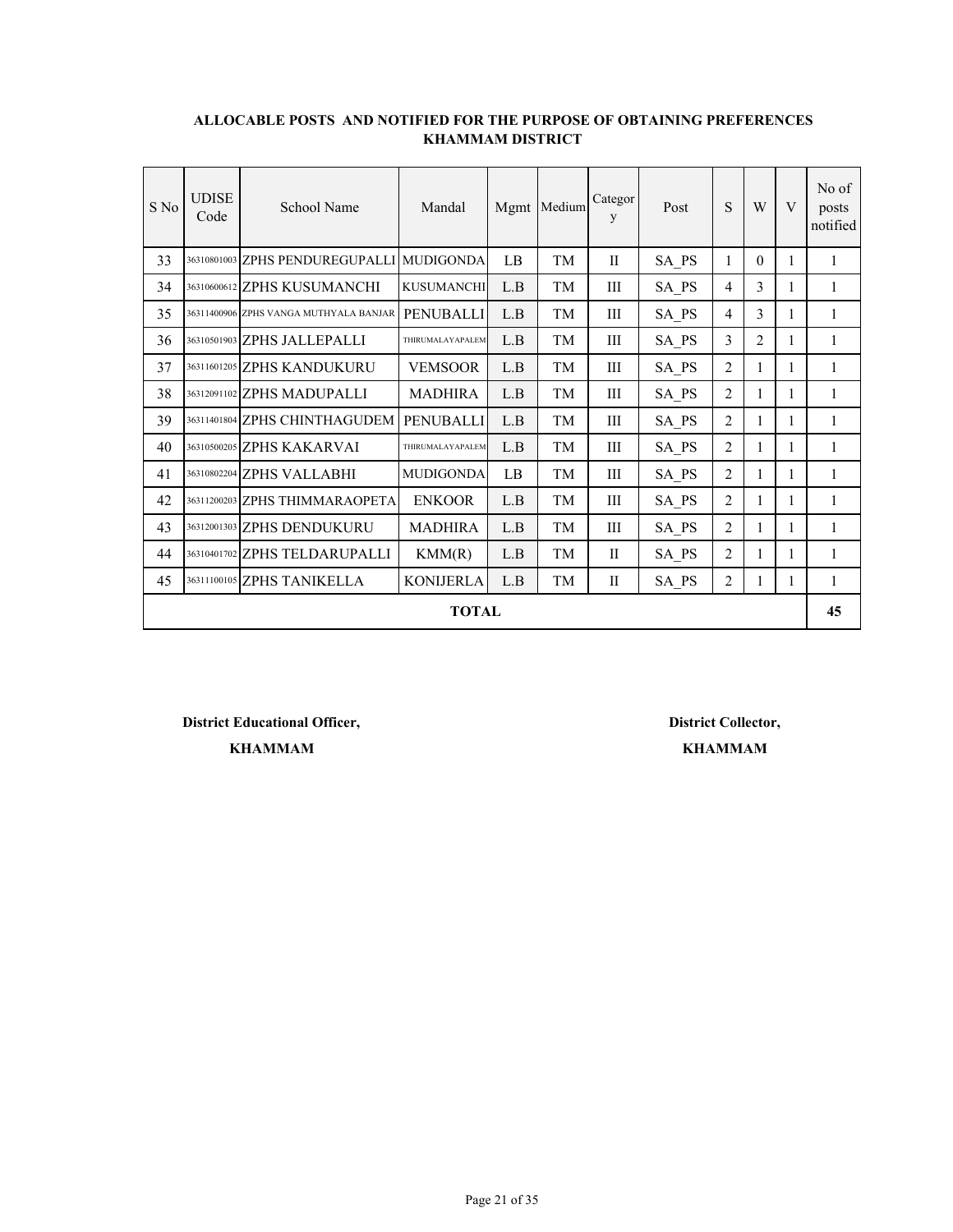| S No           | <b>UDISE</b><br>Code | School Name                                       | Mandal         | Mgmt | Medium | Categor<br>y | Post             | S              | W        | V              | No of<br>posts<br>notified |
|----------------|----------------------|---------------------------------------------------|----------------|------|--------|--------------|------------------|----------------|----------|----------------|----------------------------|
| л.             |                      | 36311091701 GOVT. HS KHAZIPURA                    | KMM(U)         | GOVT | TM     | $\mathbf{I}$ | <b>SA SOCIAL</b> |                | $\theta$ | 1              |                            |
| $\overline{2}$ |                      | 36311093602 GOVT. HS MAMILLAGUDEM                 | KMM(U)         | GOVT | TM     | $\mathbf{I}$ | <b>SA SOCIAL</b> | 2              | $\theta$ | $\overline{2}$ |                            |
| 3              |                      | 36310901305 GOVT. HS NAGULAVANCHA CHINTAKANI GOVT |                |      | TM     | Ш            | <b>SA SOCIAL</b> | $\overline{c}$ |          | 1              |                            |
| 4              |                      | 36312091403 GOVT. HS TVM MADHIRA MR               | <b>MADHIRA</b> | GOVT | TM     | Ш            | <b>SA SOCIAL</b> | $\overline{2}$ | 1        |                |                            |
| <b>TOTAL</b>   |                      |                                                   |                |      |        |              |                  |                |          |                | 4                          |

**District Educational Officer, District Collector,**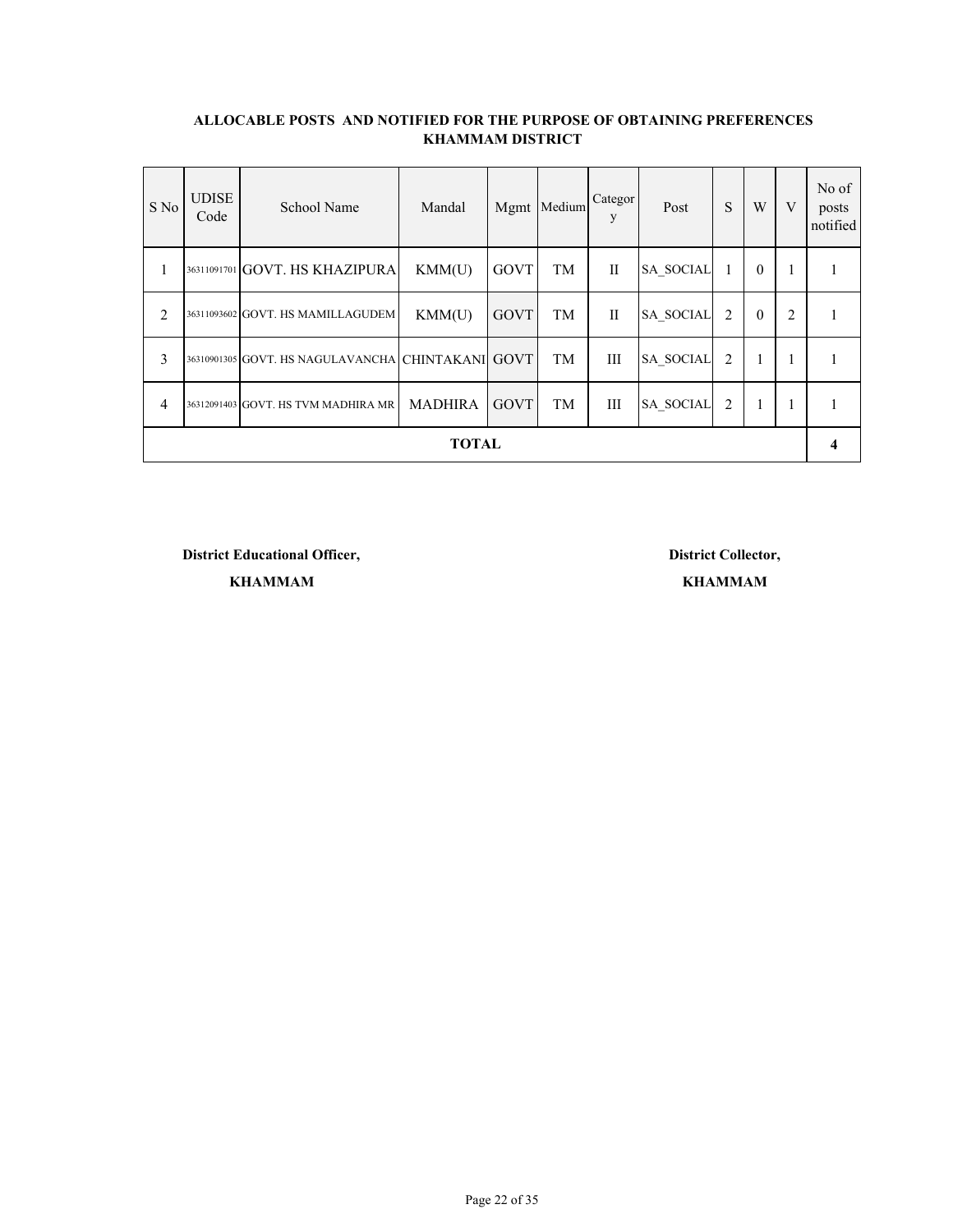| S No           | <b>UDISE</b><br>Code | School Name                             | Mandal            |     | Mgmt Medium | Categor<br>y | Post             | S              | W            | V              | No of<br>posts<br>notified |  |
|----------------|----------------------|-----------------------------------------|-------------------|-----|-------------|--------------|------------------|----------------|--------------|----------------|----------------------------|--|
| $\mathbf{1}$   |                      | 36311300706 ZPHS CHINNA KORUKONDI       | <b>KALLUR</b>     | L.B | TM          | Ш            | SA SOCIAL        | $\overline{2}$ | $\theta$     | $\overline{2}$ | 1                          |  |
| $\overline{2}$ |                      | 36310600804 MPUPS PALAIR                | <b>KUSUMANCHI</b> | LB  | TM          | Ш            | <b>SA SOCIAL</b> | 1              | $\Omega$     | 1              | 1                          |  |
| 3              |                      | 36311401804 ZPHS CHINTHAGUDEM           | PENUBALLI         | L.B | TM          | III          | SA SOCIAL        | $\overline{2}$ | $\theta$     | $\overline{2}$ | 1                          |  |
| $\overline{4}$ |                      | 36312001303 ZPHS DENDUKURU              | <b>MADHIRA</b>    | L.B | TM          | Ш            | <b>SA SOCIAL</b> | $\overline{2}$ | $\theta$     | $\overline{2}$ | 1                          |  |
| 5              |                      | 36311300303 ZPHS CHENNURU               | <b>KALLUR</b>     | LB  | TM          | III          | SA SOCIAL        | $\overline{2}$ | $\mathbf{0}$ | $\overline{2}$ | $\mathbf{1}$               |  |
| 6              |                      | 36312100305 ZPHS BHEEMAVARAM YERRUPALEM |                   | LB  | TМ          | Ш            | <b>SA SOCIAL</b> | $\overline{2}$ | $\theta$     | $\overline{2}$ | 1                          |  |
| $\tau$         |                      | 36312090602 ZPHS MADHIRA HW             | <b>MADHIRA</b>    | LB  | TМ          | Ш            | <b>SA SOCIAL</b> | $\overline{2}$ | $\mathbf{0}$ | 2              | 1                          |  |
| 8              |                      | 36311700304 ZPHS ANNARGUDEM             | THALLADA          | LB  | TM          | Ш            | SA_SOCIAL        | $\mathbf{2}$   | $\theta$     | $\overline{2}$ | 1                          |  |
| 9              |                      | 36312000905 ZPHS MATOOR                 | MADHIRA           | LB  | TM          | III          | SA SOCIAL        | $\overline{2}$ | $\theta$     | $\overline{2}$ | 1                          |  |
| 10             |                      | 36311600514 ZPHS MARLAPADU              | <b>VEMSOOR</b>    | LB  | TM          | III          | <b>SA SOCIAL</b> | $\mathbf{1}$   | $\theta$     | $\mathbf{1}$   | 1                          |  |
| 11             |                      | 36311700507 ZPHS BILLUPADU              | THALLADA          | LB  | TМ          | Ш            | SA SOCIAL        | 1              | $\theta$     | $\mathbf{1}$   | 1                          |  |
| 12             |                      | 36311402104 ZPHS KONDRUPADU             | PENUBALLI         | LB  | TM          | III          | SA SOCIAL        | $\mathbf{1}$   | $\theta$     | $\mathbf{1}$   | 1                          |  |
| 13             |                      | 36310300403 ZPHS CHIMMAPUDI             | <b>RN PALEM</b>   | L.B | TM          | Ш            | SA SOCIAL        | $\mathbf{1}$   | $\theta$     | $\mathbf{1}$   | 1                          |  |
| 14             |                      | 36311800303 ZPHS SIRIPURAM K G          | <b>WYRA</b>       | LB  | TM          | III          | SA SOCIAL        | $\mathfrak{D}$ | $\theta$     | $\mathfrak{D}$ | 1                          |  |
| 15             |                      | 36310201213 ZPHS BASITH NAGAR           | <b>KAMEPALLY</b>  | LB  | TM          | Ш            | SA SOCIAL        | 1              | $\theta$     | 1              | 1                          |  |
| 16             |                      | 36311101405 ZPHS PALLIPADU              | <b>KONIJERLA</b>  | LB  | TM          | III          | SA SOCIAL        | 1              | $\theta$     | $\mathbf{1}$   | 1                          |  |
| 17             |                      | 36310702011 ZPHS MANGAPURAM THANDA      | <b>NK PALLY</b>   | LB  | TM          | Ш            | <b>SA SOCIAL</b> | 1              | $\theta$     | 1              | 1                          |  |
| 18             |                      | 36311901802 ZPHS MOTAMARRI              | <b>BONAKAL</b>    | LB  | TM          | III          | SA SOCIAL        | $\mathbf{1}$   | $\theta$     | 1              | 1                          |  |
| 19             |                      | 36311600907 ZPHS KUNCHAPARTHI           | <b>VEMSOOR</b>    | LB  | TM          | Ш            | SA SOCIAL        | 1              | $\theta$     | 1              | 1                          |  |
| 20             |                      | 36310702013 ZPHS A P N PURAM            | N K PALLY         | LB  | TM          | III          | SA SOCIAL        | 1              | $\theta$     | 1              | 1                          |  |
| 21             |                      | 36312001102 ZPHS MARLAPADU              | <b>MADHIRA</b>    | LB  | TM          | Ш            | <b>SA SOCIAL</b> | 1              | $\theta$     | 1              | 1                          |  |
| 22             |                      | 36312102305 ZPHS REMIDICHERLA           | YERRUPALEM        | LB  | TM          | Ш            | <b>SA SOCIAL</b> | 1              | $\theta$     | 1              | 1                          |  |
| 23             |                      | 36311600603 ZPHS KALLURUGUDEM           | <b>VEMSOOR</b>    | LB  | TM          | Ш            | <b>SA SOCIAL</b> | 1              | $\theta$     | 1              | 1                          |  |
| 24             |                      | 36310901104 ZPHS TIMMINENIPALEM         | <b>CHINTAKANI</b> | LB  | TM          | Ш            | <b>SA SOCIAL</b> | 1              | $\theta$     | 1              | 1                          |  |
| 25             |                      | 36311701306 ZPHS MITTAPALLI             | <b>THALLADA</b>   | LB  | TM          | Ш            | SA SOCIAL        | 1              | $\theta$     | 1              | 1                          |  |
| 26             |                      | 36310601403 ZPHS JAKKEPALLI             | <b>KUSUMANCHI</b> | LB  | TM          | Ш            | SA SOCIAL        | 1              | $\mathbf{0}$ | 1              | 1                          |  |
| 27             |                      | 36310600507 ZPHS JEELLACHERUVU          | <b>KUSUMANCHI</b> | LB  | TM          | Ш            | SA SOCIAL        | 1              | $\theta$     | 1              | 1                          |  |
| 28             |                      | 36312101803 ZPHS JAMALAPURAM            | YERRUPALEM        | LB  | TM          | Ш            | SA SOCIAL        | 1              | $\theta$     | 1              | 1                          |  |
| 29             |                      | 36310500304 ZPHS PAINAM PALLI           | THIRUMALAYAPALEM  | LB  | TM          | Ш            | SA SOCIAL        | 1              | $\bf{0}$     | 1              | 1                          |  |
| 30             |                      | 36312001503 ZPHS JILUGUMADU             | MADHIRA           | LB  | TM          | Ш            | SA SOCIAL        | 1              | $\theta$     | 1              | 1                          |  |
| 31             |                      | 36311301803 ZPHS BATHULAPALLY           | KALLUR            | LB  | TM          | Ш            | <b>SA SOCIAL</b> | 1              | $\mathbf{0}$ | $\mathbf{1}$   | $\mathbf{1}$               |  |
| 32             | 36310100809          | ZPHS KOMATLAGUDEM                       | <b>SINGARENI</b>  | LB  | TМ          | Ш            | <b>SA SOCIAL</b> | 1              | $\theta$     | 1              | 1                          |  |
|                | <b>TOTAL</b><br>32   |                                         |                   |     |             |              |                  |                |              |                |                            |  |

**District Educational Officer, District Collector,**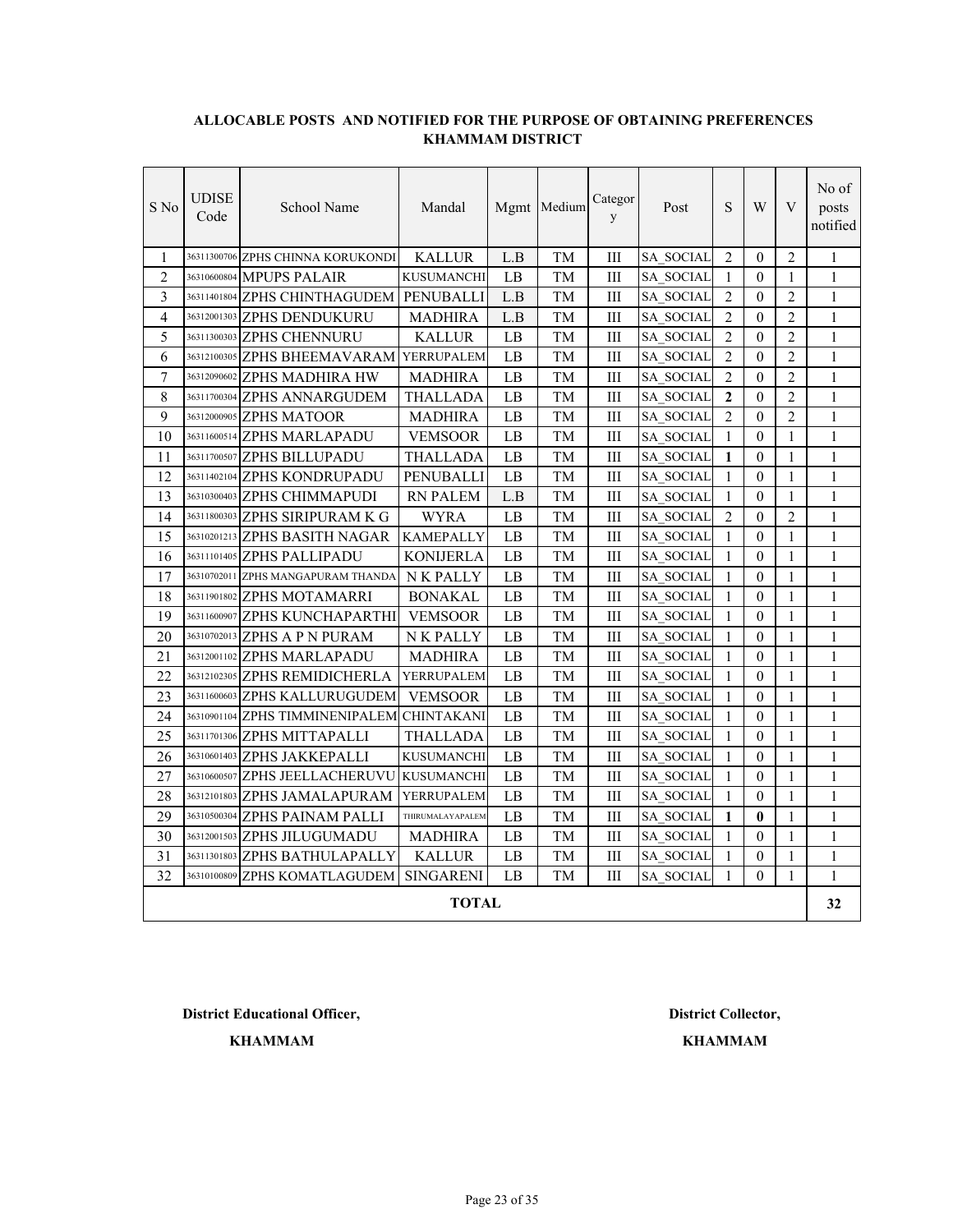| $S$ No | <b>UDISE</b><br>Code | School Name                            | Mandal            | Mgmt | Medium | Categor<br>y | Post          | S              | W            | V              | No of<br>posts<br>notified |  |  |
|--------|----------------------|----------------------------------------|-------------------|------|--------|--------------|---------------|----------------|--------------|----------------|----------------------------|--|--|
| 1      |                      | 36311400906 ZPHS VANGA MUTHYALA BANJAR | <b>PENUBALLI</b>  | L.B  | TM     | III          | <b>SA TEL</b> | 1              | $\Omega$     | 1              | 1                          |  |  |
| 2      |                      | 36311601205 ZPHS KANDUKURU             | <b>VEMSOOR</b>    | L.B  | TM     | Ш            | <b>SA TEL</b> | 1              | $\theta$     | $\mathbf{1}$   | 1                          |  |  |
| 3      |                      | 36312102106 ZPHS YERRUPALEM            | <b>YERRUPALEM</b> | LB   | TМ     | III          | SA TEL        | 1              | $\Omega$     | 1              | 1                          |  |  |
| 4      |                      | 36310100409 ZPHS KAREPALLY             | <b>SINGARENI</b>  | L.B  | TM     | III          | SA_TEL        | $\mathbf{1}$   | $\theta$     | 1              | $\mathbf{1}$               |  |  |
| 5      |                      | 36311701704 ZPHS KURNAVALLI            | THALLADA          | L.B  | TM     | III          | <b>SA TEL</b> | 1              | $\theta$     | 1              | 1                          |  |  |
| 6      |                      | 36312091102 ZPHS MADUPALLI             | <b>MADHIRA</b>    | LB   | TM     | III          | <b>SA TEL</b> | $\overline{2}$ | $\mathbf{0}$ | $\overline{2}$ | 1                          |  |  |
| 7      |                      | 36311600105 ZPHS ADSARLAPADU           | <b>VEMSOOR</b>    | LB   | TM     | III          | <b>SA TEL</b> | $\overline{2}$ | $\theta$     | $\overline{2}$ | 1                          |  |  |
| 8      |                      | 36311501205 ZPHS THUMBUR               | <b>SATHUPALLY</b> | L.B  | TМ     | Ш            | <b>SA TEL</b> | $\mathbf{1}$   | $\theta$     | 1              | 1                          |  |  |
| 9      |                      | 36310500205 ZPHS KAKARVAI              | THIRUMALAYAPALEM  | L.B  | TM     | Ш            | <b>SA TEL</b> | 1              | $\theta$     | 1              | 1                          |  |  |
| 10     |                      | 36310802204 ZPHS VALLABHI              | <b>MUDIGONDA</b>  | L.B  | TM     | III          | <b>SA TEL</b> | 1              | $\theta$     | 1              | 1                          |  |  |
| 11     |                      | 36311500804 ZPHS KISTARAM              | <b>SATHUPALLY</b> | L.B  | TM     | III          | SA TEL        | $\mathbf{1}$   | $\theta$     | $\mathbf{1}$   | $\mathbf{1}$               |  |  |
| 12     |                      | 36311300303 ZPHS CHENNURU              | <b>KALLUR</b>     | LB   | TМ     | Ш            | <b>SA TEL</b> | 1              | $\theta$     | 1              | 1                          |  |  |
|        |                      | <b>TOTAL</b><br>12                     |                   |      |        |              |               |                |              |                |                            |  |  |

**District Educational Officer, District Collector,**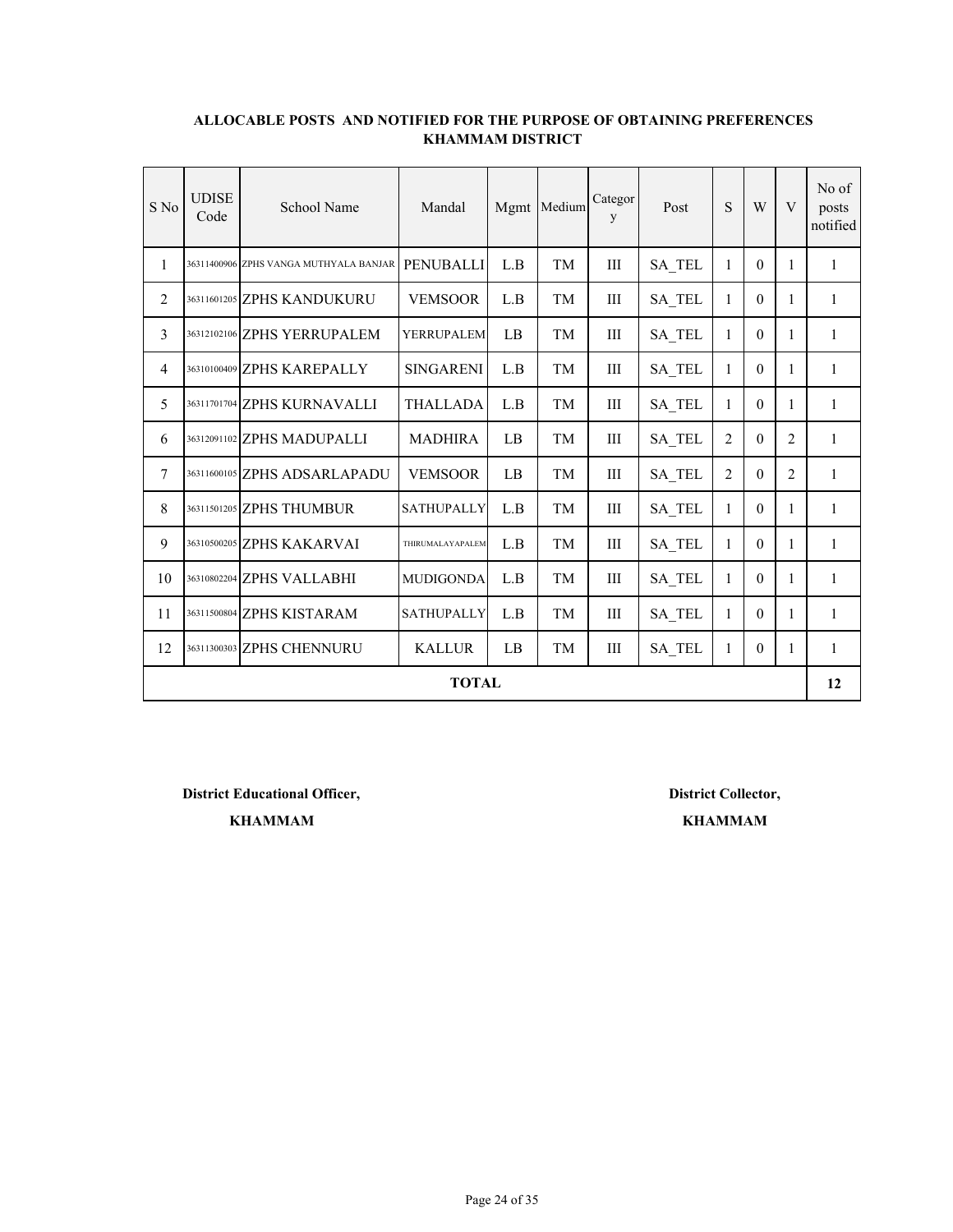| S No | <b>UDISE</b><br>Code | School Name                    | Mandal        |     | Mgmt Medium | Categor<br>V | Post               | S | W        | V | No of<br>posts<br>notified |
|------|----------------------|--------------------------------|---------------|-----|-------------|--------------|--------------------|---|----------|---|----------------------------|
|      |                      | 36311200502 MPPS MUNIYA THANDA | <b>ENKOOR</b> | L.B | EM          | Ш            | <b>SGT ENGLISH</b> |   | $\theta$ |   |                            |
|      |                      |                                | <b>TOTAL</b>  |     |             |              |                    |   |          |   |                            |

**District Educational Officer, District Collector,**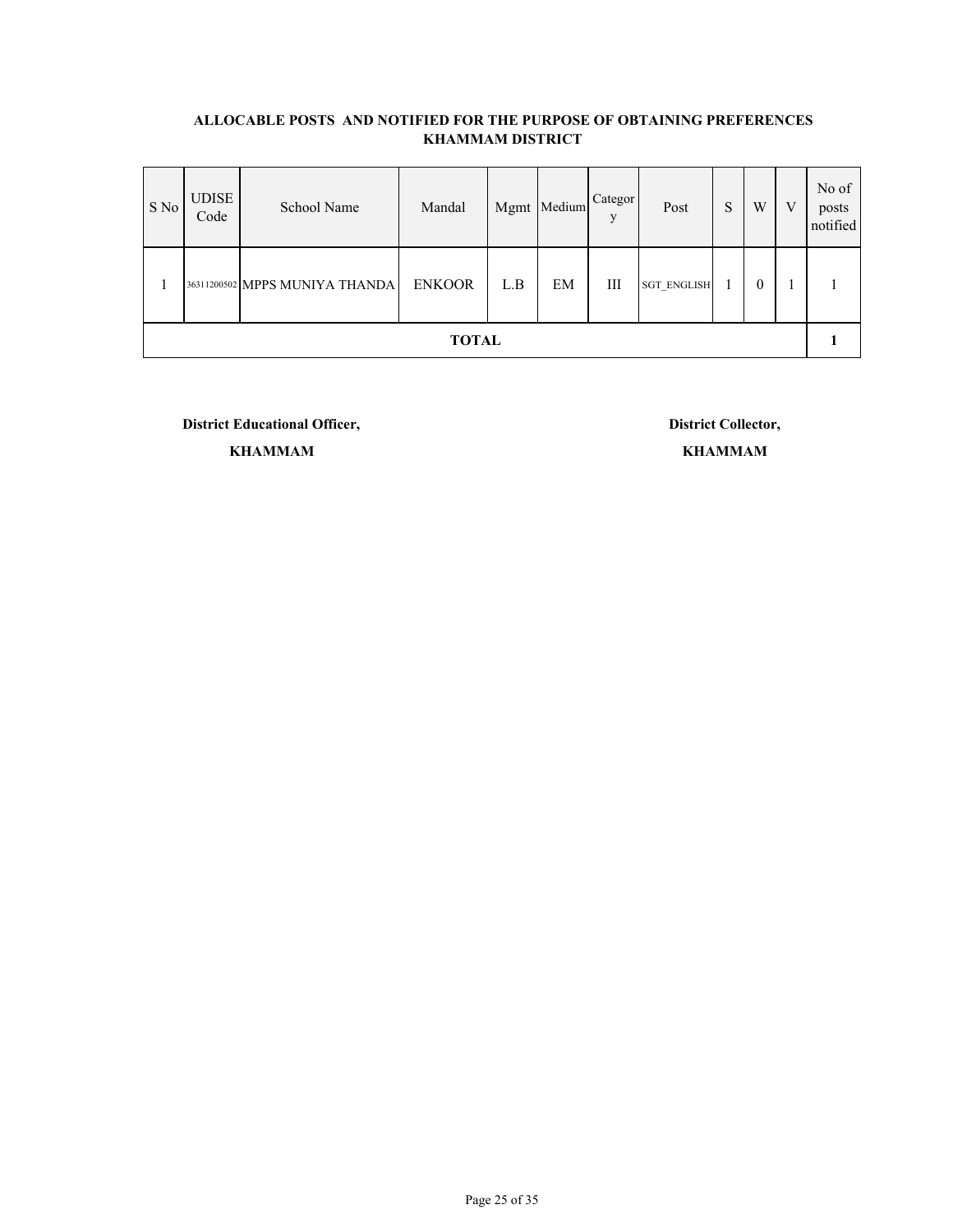| $S$ No | <b>UDISE</b><br>Code | School Name                                       | Mandal       | Mgmt Medium | Categor<br>V | Post          | S | W            | V | No of<br>posts<br>notified |
|--------|----------------------|---------------------------------------------------|--------------|-------------|--------------|---------------|---|--------------|---|----------------------------|
|        |                      | 36311591604 GOVT. HS AYYAGARIPETA SATHUPALLY GOVT |              | TM          | Ш            | <b>SA TEL</b> |   | $\mathbf{0}$ | ◠ |                            |
|        |                      |                                                   | <b>TOTAL</b> |             |              |               |   |              |   |                            |

**District Educational Officer, District Collector,**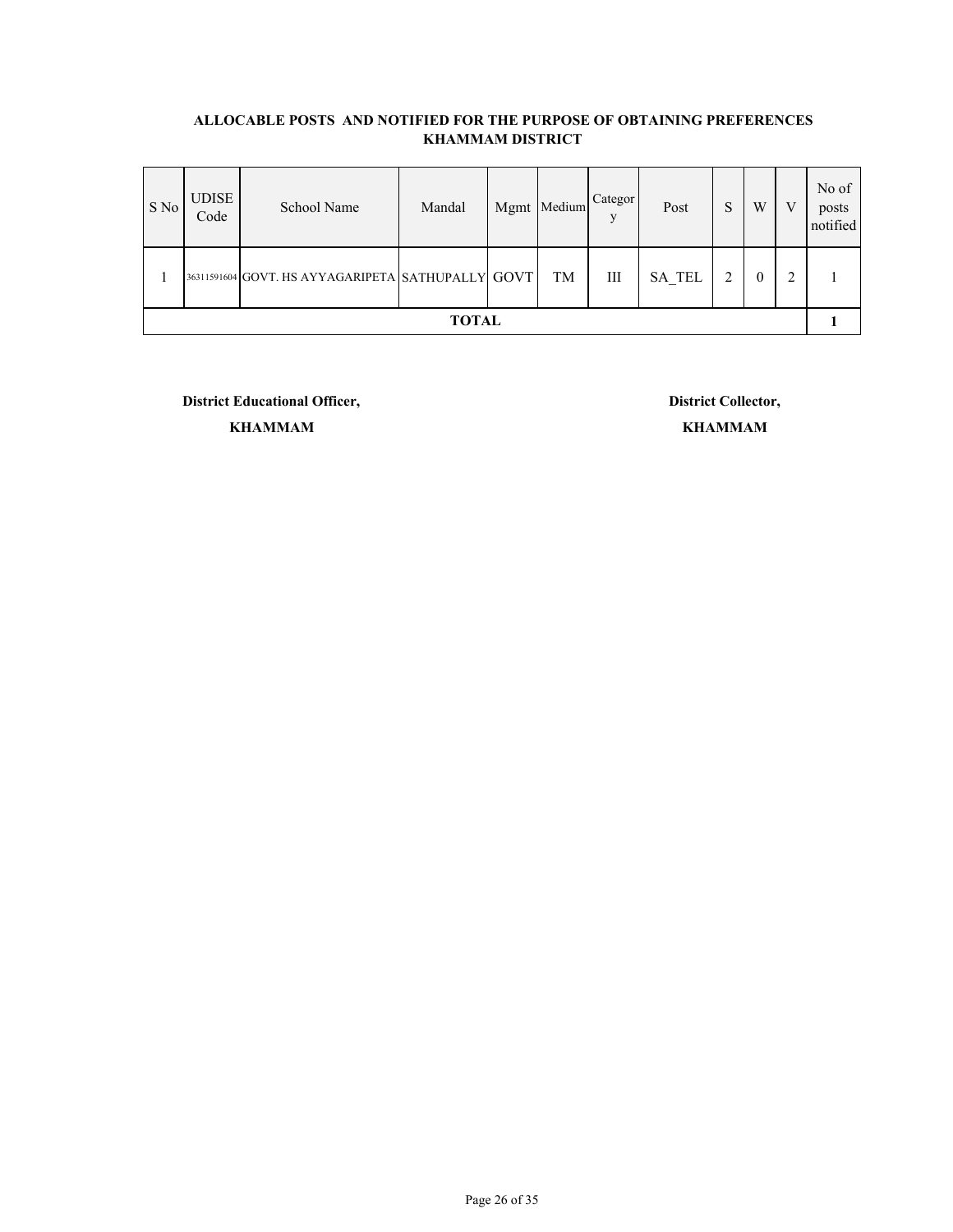| $S$ No | <b>UDISE</b><br>Code | School Name                            | Mandal            | Mgmt | Medium | Categor<br>y | Post          | S              | W            | V              | No of<br>posts<br>notified |
|--------|----------------------|----------------------------------------|-------------------|------|--------|--------------|---------------|----------------|--------------|----------------|----------------------------|
| 1      |                      | 36311400906 ZPHS VANGA MUTHYALA BANJAR | <b>PENUBALLI</b>  | L.B  | TM     | III          | <b>SA TEL</b> | 1              | $\Omega$     | 1              | 1                          |
| 2      |                      | 36311601205 ZPHS KANDUKURU             | <b>VEMSOOR</b>    | L.B  | TM     | Ш            | <b>SA TEL</b> | 1              | $\theta$     | $\mathbf{1}$   | 1                          |
| 3      |                      | 36312102106 ZPHS YERRUPALEM            | <b>YERRUPALEM</b> | LB   | TМ     | III          | SA TEL        | 1              | $\Omega$     | 1              | 1                          |
| 4      |                      | 36310100409 ZPHS KAREPALLY             | <b>SINGARENI</b>  | L.B  | TM     | III          | SA_TEL        | $\mathbf{1}$   | $\theta$     | 1              | $\mathbf{1}$               |
| 5      |                      | 36311701704 ZPHS KURNAVALLI            | THALLADA          | L.B  | TM     | III          | <b>SA TEL</b> | 1              | $\theta$     | 1              | 1                          |
| 6      |                      | 36312091102 ZPHS MADUPALLI             | <b>MADHIRA</b>    | LB   | TM     | III          | <b>SA TEL</b> | $\overline{2}$ | $\mathbf{0}$ | $\overline{2}$ | 1                          |
| 7      |                      | 36311600105 ZPHS ADSARLAPADU           | <b>VEMSOOR</b>    | LB   | TM     | III          | <b>SA TEL</b> | $\overline{2}$ | $\theta$     | $\overline{2}$ | 1                          |
| 8      |                      | 36311501205 ZPHS THUMBUR               | <b>SATHUPALLY</b> | L.B  | TМ     | Ш            | <b>SA TEL</b> | $\mathbf{1}$   | $\theta$     | 1              | 1                          |
| 9      |                      | 36310500205 ZPHS KAKARVAI              | THIRUMALAYAPALEM  | L.B  | TM     | Ш            | <b>SA TEL</b> | 1              | $\theta$     | 1              | 1                          |
| 10     |                      | 36310802204 ZPHS VALLABHI              | <b>MUDIGONDA</b>  | L.B  | TM     | III          | <b>SA TEL</b> | 1              | $\theta$     | 1              | 1                          |
| 11     |                      | 36311500804 ZPHS KISTARAM              | <b>SATHUPALLY</b> | L.B  | TM     | III          | SA TEL        | $\mathbf{1}$   | $\theta$     | $\mathbf{1}$   | $\mathbf{1}$               |
| 12     |                      | 36311300303 ZPHS CHENNURU              | <b>KALLUR</b>     | LB   | TМ     | Ш            | <b>SA TEL</b> | 1              | $\theta$     | 1              | 1                          |
|        |                      |                                        | <b>TOTAL</b>      |      |        |              |               |                |              |                | 12                         |

**District Educational Officer, District Collector,**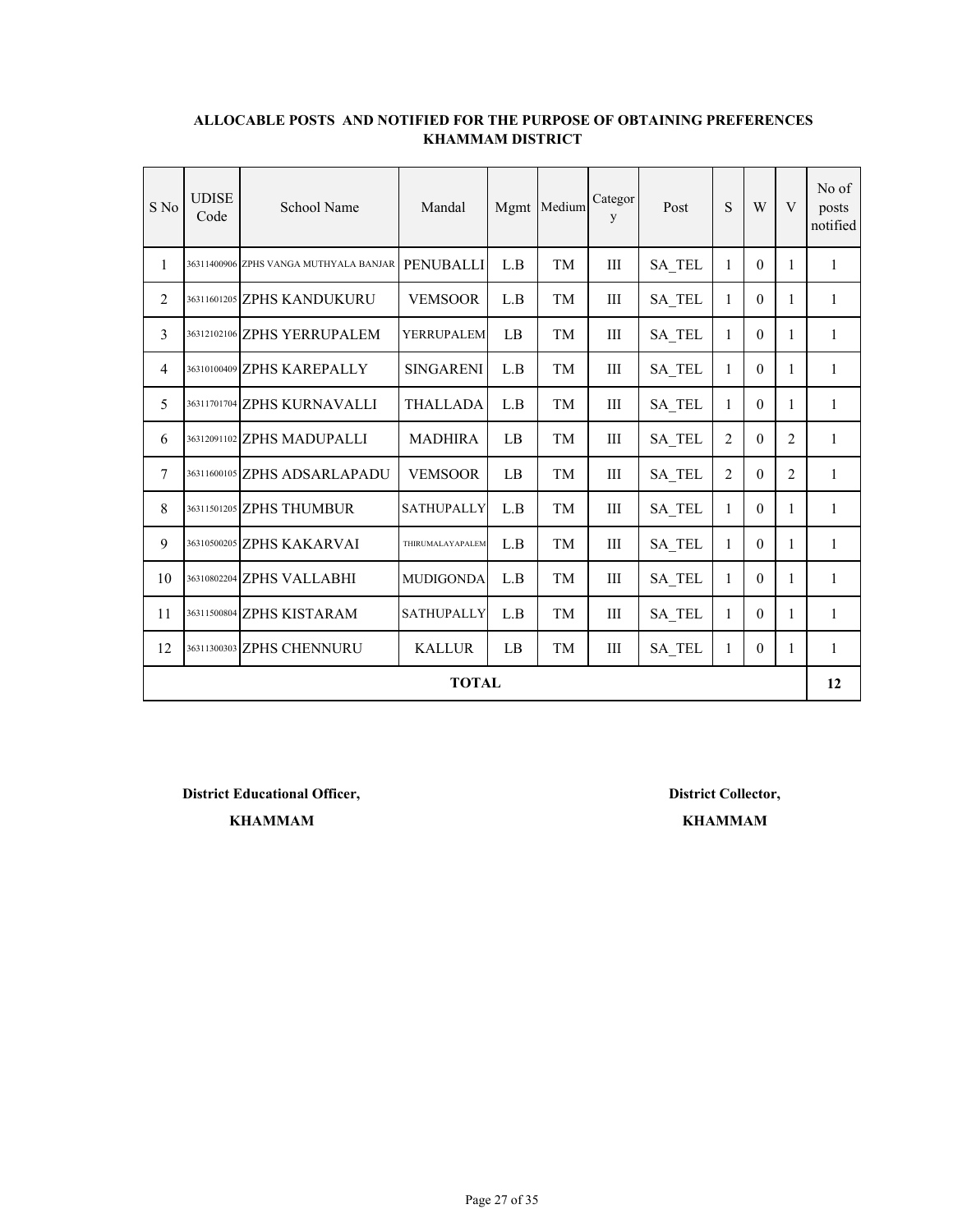| S No | <b>UDISE</b><br>Code | School Name                               | Mandal             |     | Mgmt Medium | Categor<br>y | Post   | ${\bf S}$      | W                | V              | No of<br>posts<br>notified |
|------|----------------------|-------------------------------------------|--------------------|-----|-------------|--------------|--------|----------------|------------------|----------------|----------------------------|
| 1    |                      | 36311900902 MPPS JANAKIPURAM              | <b>BONAKAL</b>     | L.B | TМ          | III          | SGT(T) | 1              | $\Omega$         | 1              | 1                          |
| 2    |                      | 36311900512 MPPS MUSTIKUNTLA              | <b>BONAKAL</b>     | L.B | TM          | Ш            | SGT(T) | $\overline{2}$ | 1                | 1              | 1                          |
| 3    |                      | 36311901201 MPPS BRAHMANAPALLE K          | <b>BONAKAL</b>     | L.B | TМ          | Ш            | SGT(T) | 3              | $\overline{c}$   | 1              | 1                          |
| 4    |                      | 36310901402 MPPS PATHARLAPADU             | <b>CHINTAKANI</b>  | L.B | TM          | III          | SGT(T) | $\overline{4}$ | $\overline{c}$   | 2              | $\mathbf{1}$               |
| 5    |                      | 36310901603 MPPS NAGILIGONDA              | CHINTAKANI         | L.B | TM          | III          | SGT(T) | $\overline{2}$ | $\mathbf{1}$     | 1              | $\mathbf{1}$               |
| 6    |                      | 36310901101 MPPS TIMMINENI PALEM          | <b>CHINTAKANI</b>  | L.B | TM          | Ш            | SGT(T) | $\overline{2}$ | $\mathbf{1}$     | 1              | $\mathbf{1}$               |
| 7    |                      | 36310900802 MPPS CHINTHAKANI              | <b>CHINTAKANI</b>  | L.B | TM          | III          | SGT(T) | 3              | $\mathbf{1}$     | $\overline{2}$ | 2                          |
| 8    |                      | 36310901303 MPPS NAGULAVANCHA             | <b>CHINTHAKANI</b> | L.B | TМ          | Ш            | SGT(T) | $\overline{4}$ | 3                | 1              | $\mathbf{1}$               |
| 9    |                      | 36310901501 MPPS PRODDUTOOR               | CHINTHAKANI        | L.B | TM          | Ш            | SGT(T) | 6              | 5                | 1              | $\mathbf{1}$               |
| 10   |                      | 36310901102 MPPS TIMMINENIPALEM HC        | <b>CHINTHAKANI</b> | L.B | TМ          | Ш            | SGT(T) | 2              | 1                | 1              | 1                          |
| 11   |                      | 36310901302 MPPS NAGULAVANCHA R C         | <b>CHINTHAKANI</b> | L.B | TM          | III          | SGT(T) | $\overline{2}$ | $\mathbf{0}$     | $\overline{2}$ | $\overline{2}$             |
| 12   |                      | 36310901304 MPUPS SEETHAMPETA             | <b>CHINTHAKANI</b> | L.B | TM          | III          | SGT(T) | 3              | 1                | 2              | 2                          |
| 13   |                      | 36311200506 MPUPS REPALLEVADA             | <b>ENKOOR</b>      | L.B | TM          | Ш            | SGT(T) | 3              | 2                | $\mathbf{1}$   | $\mathbf{1}$               |
| 14   |                      | 36311200304 MPPS B RAGHAVAPURAM ENKOOR    |                    | L.B | TМ          | III          | SGT(T) | 2              | 1                | 1              | $\mathbf{1}$               |
| 15   |                      | 36311200402 MPUPS KESUPALLI               | <b>ENKURU</b>      | L.B | TM          | III          | SGT(T) | $\overline{2}$ | $\mathbf{1}$     | 1              | 1                          |
| 16   |                      | 36311200507 MPUPS BHADRU THANDA           | <b>ENKURU</b>      | L.B | TM          | Ш            | SGT(T) | 2              | $\mathbf{1}$     | 1              | $\mathbf{1}$               |
| 17   |                      | 36311200501 MPPS NACHARAM HW              | <b>ENKURU</b>      | L.B | TМ          | Ш            | SGT(T) | 2              | 1                | $\mathbf{1}$   | 1                          |
| 18   |                      | 36311300902 MPPS VENNAVALLY HW            | <b>KALLUR</b>      | L.B | TМ          | III          | SGT(T) | $\mathbf{1}$   | $\mathbf{0}$     | 1              | $\mathbf{1}$               |
| 19   |                      | 36311300401 MPPS RAVIKAMPADU              | <b>KALLUR</b>      | L.B | TМ          | Ш            | SGT(T) | 2              | $\theta$         | 2              | 1                          |
| 20   |                      | 36311300102 MPPS OBULRAO BANJARA KALLUR   |                    | L.B | TM          | Ш            | SGT(T) | 2              | $\mathbf{0}$     | 2              | $\mathbf{1}$               |
| 21   |                      | 36311301003 MPPS Y B PALLI HW             | <b>KALLUR</b>      | L.B | TМ          | III          | SGT(T) | $\overline{2}$ | $\mathbf{0}$     | $\overline{2}$ | $\mathbf{1}$               |
| 22   |                      | 36311300704 MPPS DARUGA BANJARA KALLUR    |                    | L.B | TM          | Ш            | SGT(T) | $\mathbf{1}$   | $\mathbf{0}$     | $\mathbf{1}$   | $\mathbf{1}$               |
| 23   |                      | 36311300802 MPUPS MARLAPADU               | <b>KALLUR</b>      | L.B | TM          | Ш            | SGT(T) | $\overline{4}$ | 2                | 2              | 1                          |
| 24   |                      | 36311300301 MPPS CHENNURU                 | <b>KALLUR</b>      | L.B | TM          | III          | SGT(T) | $\overline{4}$ | 2                | 2              | 1                          |
| 25   |                      | 36311300901 MPPS VENNAVALLY               | <b>KALLUR</b>      | L.B | TM          | Ш            | SGT(T) | $\overline{2}$ | 1                | 1              | 1                          |
| 26   |                      | 36311300201 MPUPS YAGNA NARAYANAPURAM     | <b>KALLUR</b>      | L.B | TM          | Ш            | SGT(T) | $\mathfrak{Z}$ | $\mathbf{1}$     | $\overline{2}$ | $\mathbf{1}$               |
| 27   |                      | 36311300302 MPPS CHENNURU HW              | <b>KALLUR</b>      | L.B | TM          | Ш            | SGT(T) | $\sqrt{2}$     | $\mathbf{1}$     | $\mathbf{1}$   | $\mathbf{1}$               |
| 28   |                      | 36311300601 MPPS TALLURU                  | <b>KALLUR</b>      | L.B | TM          | $\rm III$    | SGT(T) | $\overline{3}$ | $\mathbf{1}$     | $\overline{2}$ | $\mathbf{1}$               |
| 29   |                      | 36311300710 MPPS VENKATARAMAPURAM KALLUR  |                    | L.B | TM          | $\rm III$    | SGT(T) | $\overline{2}$ | $\mathbf{1}$     | 1              | $\mathbf{1}$               |
| 30   |                      | 36311300602 MPUPS VENKATAPURAM T          | <b>KALLUR</b>      | L.B | TM          | $\rm III$    | SGT(T) | 3              | $\boldsymbol{0}$ | 3              | 2                          |
| 31   |                      | 36311302304 MPPS NTR COL PERUVANCHA       | <b>KALLURU</b>     | L.B | TM          | Ш            | SGT(T) | 2              | $\mathbf{0}$     | 2              | $\mathbf{1}$               |
| 32   |                      | 36311301902 MPPS RAMAKRISHNAPURAM KALLURU |                    | L.B | TM          | Ш            | SGT(T) | $\mathbf{1}$   | $\boldsymbol{0}$ | $\mathbf{1}$   | $\mathbf{1}$               |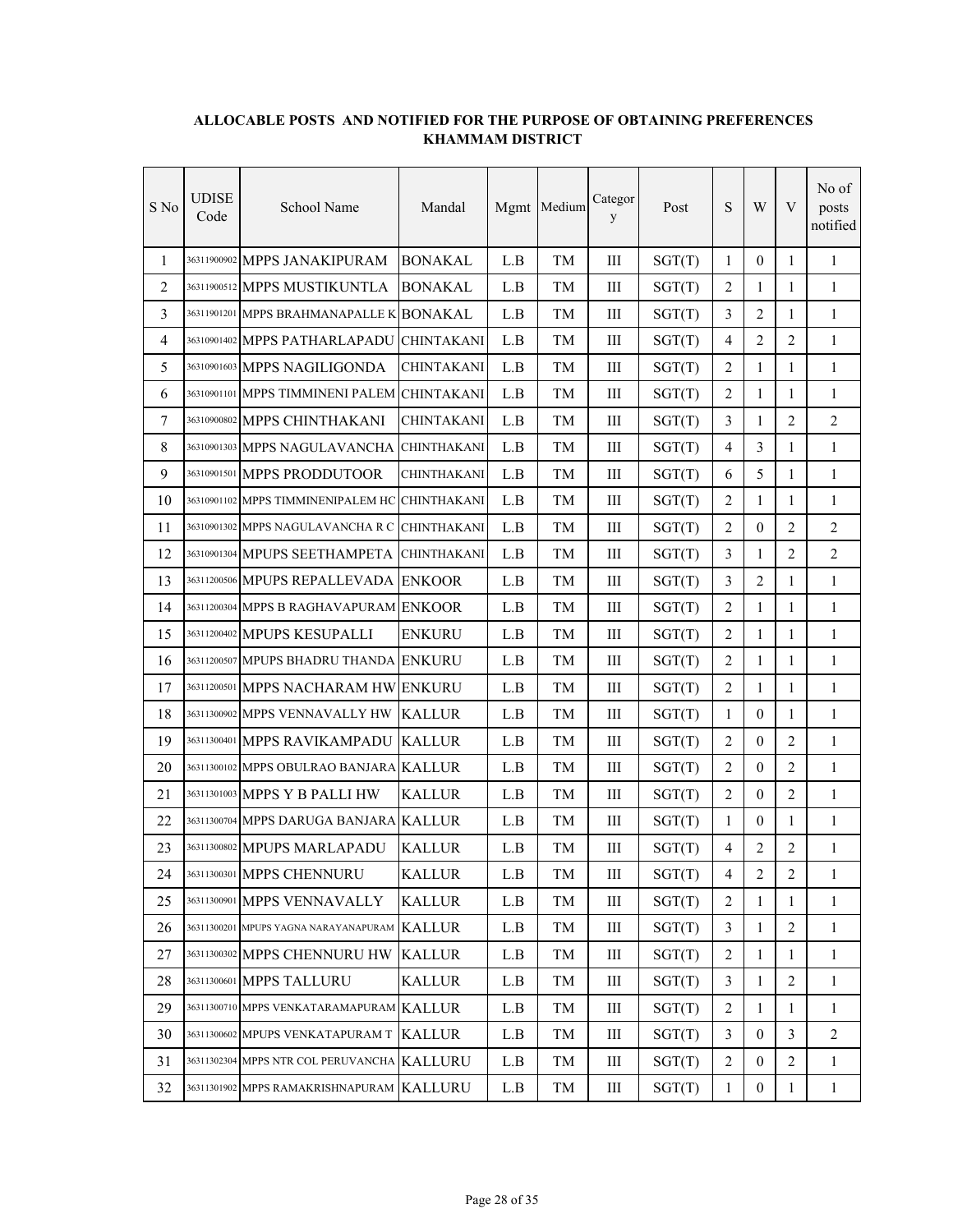| S No | UDISE<br>Code | School Name                                   | Mandal            |     | Mgmt Medium | Categor<br>y | Post   | ${\bf S}$      | W                | V              | No of<br>posts<br>notified |
|------|---------------|-----------------------------------------------|-------------------|-----|-------------|--------------|--------|----------------|------------------|----------------|----------------------------|
| 33   |               | 36311300701 MPPS CHINNA KORUKONDI KALLURU     |                   | L.B | TM          | Ш            | SGT(T) | 3              | $\overline{2}$   | $\mathbf{1}$   | $\mathbf{1}$               |
| 34   |               | 36311301102 MPUPS RAGHUNADHA BANJARA KALLURU  |                   | L.B | TM          | Ш            | SGT(T) | 3              | 2                | 1              | $\mathbf{1}$               |
| 35   |               | 36311301901 MPUPS YERRABANJARA KALLURU        |                   | L.B | TM          | Ш            | SGT(T) | 3              | 1                | 2              | $\mathbf{1}$               |
| 36   |               | 36311302003 MPPS KHANKHANPET                  | <b>KALLURU</b>    | L.B | TМ          | III          | SGT(T) | $\overline{2}$ | $\mathbf{1}$     | 1              | 1                          |
| 37   |               | 36311300501 MPPS POCHAVARAM                   | <b>KALLURU</b>    | L.B | TМ          | III          | SGT(T) | 2              | 1                | 1              | 1                          |
| 38   |               | 36311300702 MPPS CHINA KORUKONDIHW            | <b>KALLURU</b>    | L.B | TM          | III          | SGT(T) | $\overline{3}$ | $\mathbf{0}$     | $\overline{2}$ | $\overline{2}$             |
| 39   |               | 36310200703 MPPS GOPALAPURAM KAMEPALLY        |                   | L.B | TМ          | III          | SGT(T) | $\mathbf{1}$   | $\theta$         | $\mathbf{1}$   | $\mathbf{1}$               |
| 40   |               | 36310201302 MPPS LALYA THANDA RC GUMPU        | <b>KAMEPALLY</b>  | L.B | TM          | Ш            | SGT(T) | $\overline{2}$ | $\mathbf{0}$     | 2              | $\mathbf{1}$               |
| 41   |               | 36310200303 MPPSGOVINDRALA BANZARA KAMEPALLY  |                   | L.B | TM          | Ш            | SGT(T) | 3              | 2                | 1              | $\mathbf{1}$               |
| 42   |               | 36310201101 MPPS KOMMINEPALLI KAMEPALLY       |                   | L.B | TM          | Ш            | SGT(T) | 3              | $\overline{2}$   | 1              | $\mathbf{1}$               |
| 43   |               | 36310201205 MPPS MUCHERLA BC                  | <b>KAMEPALLY</b>  | L.B | TМ          | Ш            | SGT(T) | $\overline{2}$ | 1                | 1              | 1                          |
| 44   |               | 36310200909 MPPS SREERAMNAGAR KAMEPALLY       |                   | L.B | TМ          | Ш            | SGT(T) | $\overline{2}$ | 1                | 1              | 1                          |
| 45   |               | 36310201102 MPPS C M THANDA                   | <b>KAMEPALLY</b>  | L.B | TM          | III          | SGT(T) | $\overline{2}$ | $\mathbf{1}$     | 1              | $\overline{2}$             |
| 46   |               | 36310400303 MPUPS KASNATHANDA                 | KHAMMAM (RURAL)   | L.B | TМ          | III          | SGT(T) | 3              | $\overline{2}$   | 1              | $\mathbf{1}$               |
| 47   |               | 36310300101 MPPS DAREDU                       | KHAMMAM(R)        | L.B | TM          | Ш            | SGT(T) | 3              | $\overline{2}$   | 1              | $\mathbf{1}$               |
| 48   |               | 36310400704 MPUPS AREKODU                     | KHAMMAM(R)        | L.B | TM          | Ш            | SGT(T) | $\overline{2}$ | 1                | 1              | $\mathbf{1}$               |
| 49   |               | 36311100306 MPPS VIKRAM NAGAR                 | <b>KONIJERLA</b>  | L.B | TM          | Ш            | SGT(T) | $\mathbf{1}$   | $\mathbf{0}$     | 1              | $\mathbf{1}$               |
| 50   |               | 36311100302 MPUPS UPPALACHALAKA KONIJERLA     |                   | L.B | TМ          | Ш            | SGT(T) | 3              | 2                | 1              | 1                          |
| 51   |               | 36311101102 MPPS BASAVAPURAM KONIJERLA        |                   | L.B | TM          | Ш            | SGT(T) | $\overline{2}$ | $\mathbf{1}$     | 1              | 1                          |
| 52   |               | 36311101501 MPUPS GOPARAM                     | <b>KONIJERLA</b>  | L.B | TM          | III          | SGT(T) | $\overline{3}$ | $\mathbf{1}$     | $\overline{2}$ | $\mathbf{1}$               |
| 53   |               | 36311100103 MPPS BOJYA THANDA KONIJERLA       |                   | L.B | TМ          | III          | SGT(T) | $\overline{2}$ | 1                | $\mathbf{1}$   | 1                          |
| 54   |               | 36311101702 MPPS KONDA VANAMALA KONIJERLA     |                   | L.B | TM          | Ш            | SGT(T) | $\overline{2}$ | $\mathbf{0}$     | $\overline{2}$ | $\overline{2}$             |
| 55   |               | 36311101203 MPPS SANTI NAGAR BC KONIJERLA     |                   | L.B | TM          | Ш            | SGT(T) | 3              | $\boldsymbol{0}$ | 3              | $\overline{2}$             |
| 56   |               | 36310600301 MPPS SEETHARAMPURAM KUSUMANCHI    |                   | L.B | TM          | $\rm III$    | SGT(T) | $\mathbf{1}$   | $\boldsymbol{0}$ | $\mathbf{1}$   | 1                          |
| 57   |               | 36310601203 MPPS TALLAGADDA THANDA KUSUMANCHI |                   | L.B | TM          | Ш            | SGT(T) | 1              | $\overline{0}$   | 1              | 1                          |
| 58   |               | 36310600804 MPUPS PALAIR                      | <b>KUSUMANCHI</b> | L.B | TM          | Ш            | SGT(T) | $\mathfrak{Z}$ | $\overline{c}$   | $\mathbf{1}$   | $\mathbf{1}$               |
| 59   |               | 36310600402 MPUPS MUTYALAGUDEM KUSUMANCHI     |                   | L.B | TM          | Ш            | SGT(T) | $\overline{4}$ | 3                | $\mathbf{1}$   | $\mathbf{1}$               |
| 60   |               | 36310601701 MPPS NELAPATLA                    | <b>KUSUMANCHI</b> | L.B | TM          | $\rm III$    | SGT(T) | $\mathfrak{Z}$ | $\overline{2}$   | $\mathbf{1}$   | $\mathbf{1}$               |
| 61   |               | 36310601004 MPPS ESWARAMADARAM                | <b>KUSUMANCHI</b> | L.B | TM          | $\rm III$    | SGT(T) | $\overline{3}$ | $\overline{2}$   | $\mathbf{1}$   | $\mathbf{1}$               |
| 62   |               | 36310600607 MPUPS KISTAPURAM                  | <b>KUSUMANCHI</b> | L.B | TM          | $\rm III$    | SGT(T) | $\overline{2}$ | 1                | 1              | 1                          |
| 63   |               | 36310600102 MPPS LALSINGH THANDA LACHAI GUDEM | <b>KUSUMANCHI</b> | L.B | TM          | Ш            | SGT(T) | $\overline{2}$ | 1                | $\mathbf{1}$   | $\mathbf{1}$               |
| 64   |               | 36310600802 MPPS DUBBA THANDA KUSUMANCHI      |                   | L.B | TM          | Ш            | SGT(T) | $\overline{c}$ | 1                | 1              | $\mathbf{1}$               |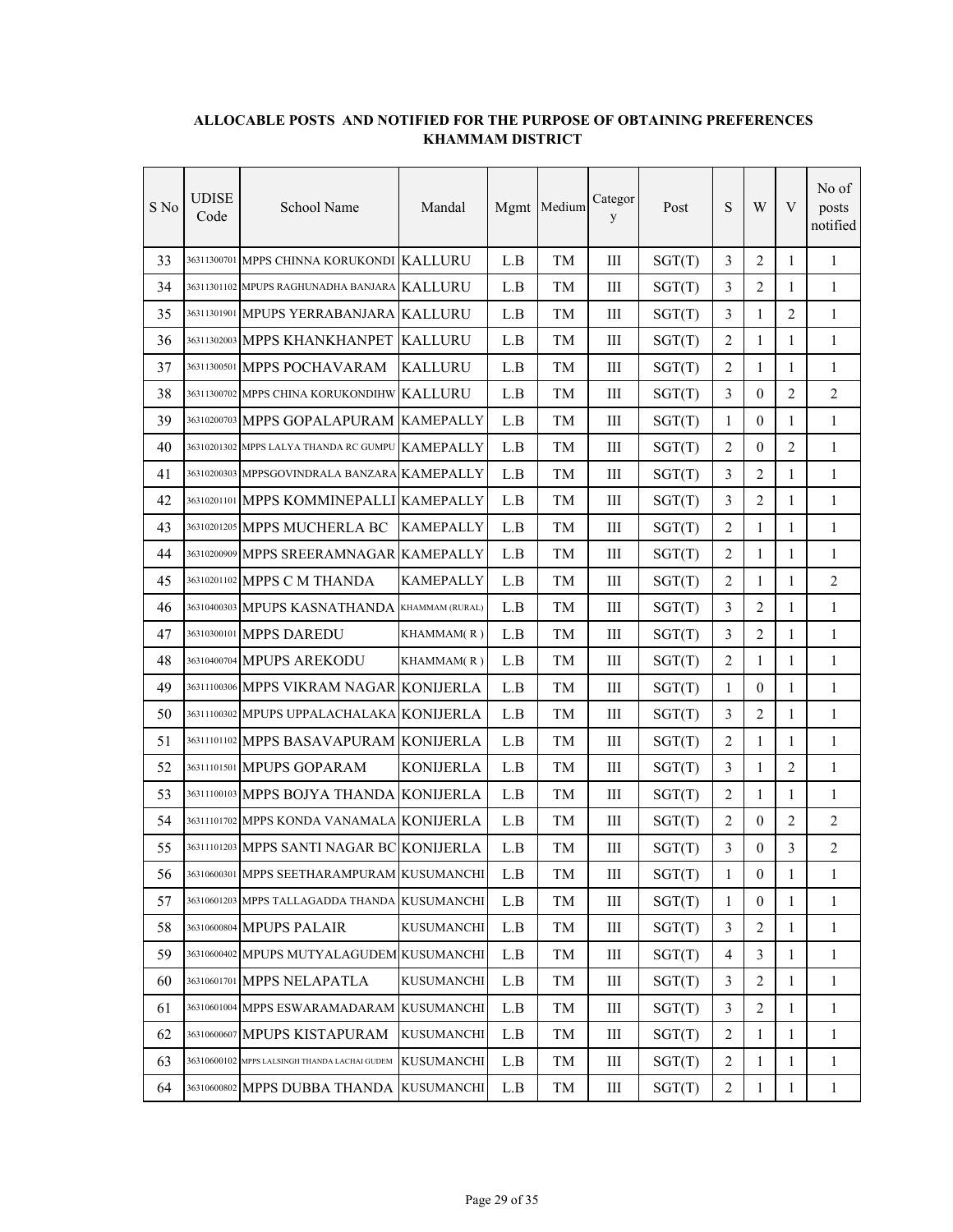| S No | UDISE<br>Code | School Name                                     | Mandal            |       | Mgmt Medium | Categor<br>y | Post   | ${\bf S}$        | W                | V              | No of<br>posts<br>notified |
|------|---------------|-------------------------------------------------|-------------------|-------|-------------|--------------|--------|------------------|------------------|----------------|----------------------------|
| 65   |               | 36310601201 MPPS RAJUPETA                       | <b>KUSUMANCHI</b> | L.B   | <b>TM</b>   | III          | SGT(T) | $\overline{2}$   | $\theta$         | $\overline{2}$ | $\overline{2}$             |
| 66   |               | 36310600803 MPUPS YERRAGADDA THANDA KUSUMANCHI  |                   | L.B   | TМ          | Ш            | SGT(T) | 2                | $\mathbf{0}$     | 2              | 2                          |
| 67   |               | 36312090301 MPUPS AMBARUPETA MADHIRA            |                   | L.B   | TM          | Ш            | SGT(T) | $\overline{2}$   | $\overline{0}$   | 2              | 1                          |
| 68   |               | 36312002201 MPPS KHAMMAMPADU MADHIRA            |                   | L.B   | TМ          | Ш            | SGT(T) | 2                | $\overline{0}$   | 2              | 1                          |
| 69   |               | 36312001602 MPUPS RAYAPATNAM MADHIRA            |                   | L.B   | TM          | III          | SGT(T) | $\overline{4}$   | 3                | $\mathbf{1}$   | 1                          |
| 70   |               | 36312092001 MPPS BANJARA COLONY                 | <b>MADHIRA</b>    | L.B   | TM          | III          | SGT(T) | 2                | 1                | $\mathbf{1}$   | $\mathbf{1}$               |
| 71   |               | 36312000101 MPPS ROMPIMALLA                     | <b>MADHIRA</b>    | L.B   | TM          | Ш            | SGT(T) | $\overline{c}$   | $\mathbf{1}$     | $\mathbf{1}$   | $\mathbf{1}$               |
| 72   |               | 36312000801 MPPS ATKURU HW                      | <b>MADHIRA</b>    | L.B   | TM          | Ш            | SGT(T) | $\overline{2}$   | $\mathbf{1}$     | $\mathbf{1}$   | $\mathbf{1}$               |
| 73   |               | 36310801601 MPPS GANDHASIRI                     | <b>MUDIGONDA</b>  | L.B   | TМ          | Ш            | SGT(T) | $\overline{4}$   | 3                | 1              | 1                          |
| 74   |               | 36310801801 MPPS BANAPURAM                      | <b>MUDIGONDA</b>  | L.B   | TM          | III          | SGT(T) | 5                | 3                | 2              | $\mathbf{1}$               |
| 75   |               | 36310800401 MPPS MEDEPALLY                      | <b>MUDIGONDA</b>  | L.B   | TМ          | Ш            | SGT(T) | $\overline{4}$   | 3                | 1              | 1                          |
| 76   |               | 36310801401 MPPS AMMAPETA                       | <b>MUDIGONDA</b>  | L.B   | TM          | Ш            | SGT(T) | $\overline{c}$   | 1                | 1              | 1                          |
| 77   |               | 36310801501 MPPS VALLAPURAM SC                  | <b>MUDIGONDA</b>  | L.B   | TM          | Ш            | SGT(T) | $\overline{2}$   | 1                | 1              | $\mathbf{1}$               |
| 78   |               | 36310700101 MPPS RAJESWARAPURAM                 | NELAKONDAPALLY    | L.B   | TМ          | III          | SGT(T) | 5                | 3                | 2              | $\mathbf{1}$               |
| 79   |               | 36310702102 MPUPS BUDDHARAM                     | NELAKONDAPALLY    | L.B   | TM          | III          | SGT(T) | 3                | $\overline{2}$   | $\mathbf{1}$   | $\mathbf{1}$               |
| 80   |               | 36310701902 MPPS BHIRAVUNIPALLI                 | NELAKONDAPALLY    | L.B   | TМ          | Ш            | SGT(T) | 3                | $\overline{2}$   | 1              | 1                          |
| 81   |               | 36310702005 MPPS APPALA NARSIMHAPURAM           | NELAKONDAPALLY    | L.B   | TM          | Ш            | SGT(T) | $\overline{3}$   | $\overline{2}$   | 1              | $\mathbf{1}$               |
| 82   |               | 36310702007 MPPS MANGAPURAM THANDA              | NELAKONDAPALLY    | L.B   | TМ          | Ш            | SGT(T) | $\overline{2}$   | 1                | 1              | 1                          |
| 83   |               | 36310700701 MPPS NACHEPALLI                     | NELAKONDAPALLY    | L.B   | TМ          | III          | SGT(T) | $\overline{4}$   | $\overline{2}$   | $\overline{2}$ | $\mathbf{1}$               |
| 84   |               | 36310700501 MPUPS ANASAGARAM                    | NELAKONDAPALLY    | L.B   | TM          | III          | SGT(T) | 2                | 1                | 1              | $\mathbf{1}$               |
| 85   |               | 36310701205 MPPS CHENNARAM                      | NELAKONDAPALLY    | L.B   | TM          | III          | SGT(T) | $\overline{2}$   | $\mathbf{1}$     | $\mathbf{1}$   | $\mathbf{1}$               |
| 86   |               | 36310701403 MPPS MANDRAJUPALLI                  | NELAKONDAPALLY    | L.B   | TM          | III          | SGT(T) | $\overline{2}$   | $\mathbf{1}$     | $\mathbf{1}$   | $\mathbf{1}$               |
| 87   |               | 36310700201 MPPS AREGUDEM                       | NELAKONDAPALLY    | L.B   | TM          | Ш            | SGT(T) | $\overline{2}$   | 1                | 1              | $\mathbf{1}$               |
| 88   |               | 36310701502 MPPS BODULABANDA HC NELAKONDAPALLY  |                   | $L.B$ | TM          | $\rm III$    | SGT(T) | $\boldsymbol{2}$ | 1                | 1              | 1                          |
| 89   |               | 36310700903 MPPS SINGAREDDIPALEM NELAKONDAPALLY |                   | L.B   | TM          | Ш            | SGT(T) | 3                | 1                | 2              | $\overline{2}$             |
| 90   |               | 36311401701 MPPS KUPPENAKUNTLA PENUBALLI        |                   | L.B   | TM          | Ш            | SGT(T) | $\sqrt{2}$       | $\mathbf{0}$     | $\overline{2}$ | $\mathbf{1}$               |
| 91   |               | 36311400202 MPPS LINGAGUDEM H/W PENUBALLI       |                   | L.B   | TM          | Ш            | SGT(T) | 1                | $\boldsymbol{0}$ | 1              | $\mathbf{1}$               |
| 92   |               | 36311401201 MPPS BAYYANNAGUDEM PENUBALLI        |                   | L.B   | TM          | Ш            | SGT(T) | $\sqrt{2}$       | $\boldsymbol{0}$ | $\overline{2}$ | $\mathbf{1}$               |
| 93   |               | 36311402101 MPPS SURAYABANJAR PENUBALLI         |                   | L.B   | TM          | Ш            | SGT(T) | $\mathbf{1}$     | $\mathbf{0}$     | $\mathbf{1}$   | $\mathbf{1}$               |
| 94   |               | 36311402103 MPPS SURAYABANJAR THANDA PENUBALLI  |                   | L.B   | TM          | $\rm III$    | SGT(T) | $\overline{2}$   | $\boldsymbol{0}$ | $\overline{2}$ | $\mathbf{1}$               |
| 95   |               | 36311400104 MPUPS KARRALAPADU                   | PENUBALLI         | L.B   | TM          | Ш            | SGT(T) | $\overline{2}$   | $\boldsymbol{0}$ | 2              | $\mathbf{1}$               |
| 96   |               | 36311402106 MPPS SURAIAH BANJAR HW PENUBALLI    |                   | L.B   | TM          | $\rm III$    | SGT(T) | $\overline{c}$   | $\boldsymbol{0}$ | $\overline{c}$ | $\mathbf{1}$               |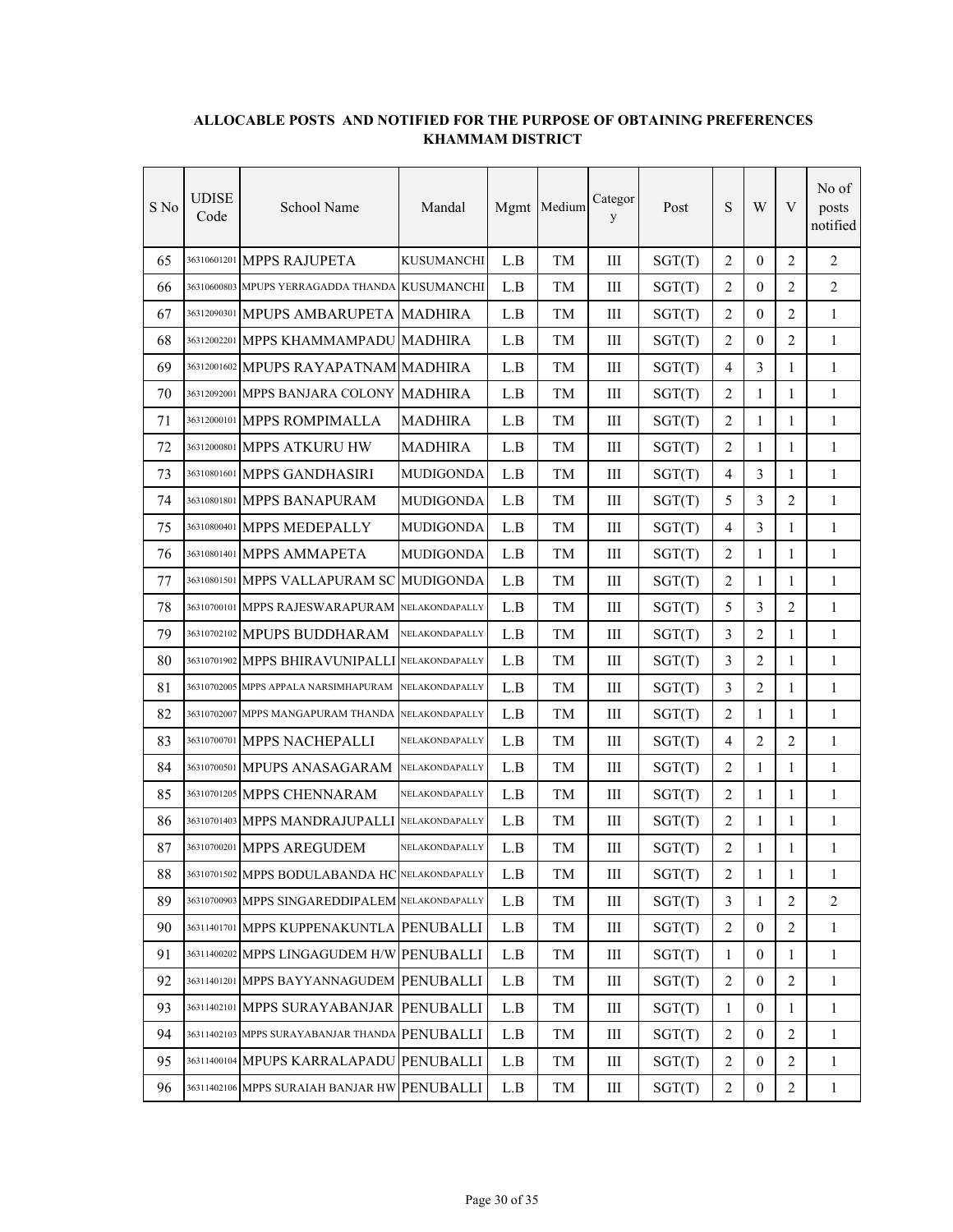| S No | UDISE<br>Code | School Name                                      | Mandal            |                         | Mgmt Medium | Categor<br>y | Post   | S                | W              | V              | No of<br>posts<br>notified |
|------|---------------|--------------------------------------------------|-------------------|-------------------------|-------------|--------------|--------|------------------|----------------|----------------|----------------------------|
| 97   |               | 36311400802 MPPS CHOWDAVARAM EAST                | PENUBALLI         | L.B                     | TM          | III          | SGT(T) | $\mathbf{1}$     | $\theta$       | $\mathbf{1}$   | $\mathbf{1}$               |
| 98   |               | 36311400302 MPPS RANGARAO BANJAR                 | <b>PENUBALLI</b>  | L.B                     | TМ          | Ш            | SGT(T) | 1                | $\mathbf{0}$   | 1              | 1                          |
| 99   |               | 36311401702 MPPS KUPPENAKUNTLA HW                | <b>PENUBALLI</b>  | L.B                     | TM          | Ш            | SGT(T) | 2                | $\mathbf{0}$   | 2              | 1                          |
| 100  |               | 36311400701 MPUPS YERUGHATLA                     | PENUBALLI         | L.B                     | TМ          | Ш            | SGT(T) | 4                | 3              | 1              | 1                          |
| 101  |               | 36311400601 MPPS LANKAPALLI                      | PENUBALLI         | L.B                     | TM          | III          | SGT(T) | 3                | $\overline{c}$ | 1              | $\mathbf{1}$               |
| 102  |               | 36311401803 MPPS CHINTHAGUDEM PENUBALLI          |                   | L.B                     | TM          | III          | SGT(T) | 3                | 2              | 1              | $\mathbf{1}$               |
| 103  |               | 36311400904 MPPS VANGA MUTHYALA BANJAR PENUBALLI |                   | L.B                     | TM          | III          | SGT(T) | 3                | 2              | 1              | $\mathbf{1}$               |
| 104  |               | 36311401502 MPUPS ADAVIMALLELA                   | PENUBALLI         | L.B                     | TM          | Ш            | SGT(T) | 3                | $\mathbf{1}$   | $\overline{2}$ | $\mathbf{1}$               |
| 105  |               | 36311400101 MPPS THALLAPENTA                     | <b>PENUBALLI</b>  | L.B                     | TМ          | Ш            | SGT(T) | 3                | 2              | 1              | 1                          |
| 106  |               | 36311400305 MPUPS UPPALACHALAKA                  | PENUBALLI         | L.B                     | TM          | III          | SGT(T) | $\overline{4}$   | $\mathbf{1}$   | 3              | $\mathbf{1}$               |
| 107  |               | 36311400304 MPUPS GOWRARAM                       | <b>PENUBALLI</b>  | L.B                     | TМ          | Ш            | SGT(T) | 3                | 1              | $\overline{2}$ | 1                          |
| 108  |               | 36311401101 MPUPS THUMMALAPALLI PENUBALLI        |                   | L.B                     | TM          | Ш            | SGT(T) | 3                | 1              | 2              | $\mathbf{1}$               |
| 109  |               | 36311400905 MPPS PENUBALLI                       | PENUBALLI         | L.B                     | TM          | III          | SGT(T) | 3                | $\mathbf{1}$   | 2              | $\mathbf{1}$               |
| 110  |               | 36311401606 MPUPS PATHA KARAIGUDEM PENUBALLI     |                   | L.B                     | TM          | III          | SGT(T) | 4                | $\mathbf{1}$   | 3              | $\mathbf{1}$               |
| 111  |               | 36311401301 MPPS MANDALAPADU HW                  | PENUBALLI         | L.B                     | TM          | III          | SGT(T) | $\overline{2}$   | $\mathbf{1}$   | $\mathbf{1}$   | $\mathbf{1}$               |
| 112  |               | 36311401303 MPPS GOLLAGUDEM MANDALPADU           | <b>PENUBALLI</b>  | L.B                     | TM          | III          | SGT(T) | 2                | 1              | 1              | 1                          |
| 113  |               | 36311401605 MPUPS KOTHURU                        | PENUBALLI         | L.B                     | TM          | III          | SGT(T) | 3                | $\mathbf{1}$   | 2              | $\mathbf{1}$               |
| 114  |               | 36311401004 MPUPS ADAVIGANGADEVIPADU             | <b>PENUBALLI</b>  | L.B                     | TM          | Ш            | SGT(T) | 3                | $\overline{0}$ | 3              | 2                          |
| 115  |               | 36311401902 MPUPS K M VARI BANJARA               | <b>PENUBALLI</b>  | L.B                     | TM          | III          | SGT(T) | 6                | $\mathbf{1}$   | 5              | 2                          |
| 116  |               | 36310300610 MPPS N V BANJARA                     | RAGHUNADHAPALEM   | L.B                     | TM          | III          | SGT(T) | 1                | $\mathbf{0}$   | 1              | $\mathbf{1}$               |
| 117  |               | 36310300618 MPUPS RAMKYATHANDA RAGHUNADHAPALEM   |                   | L.B                     | TM          | III          | SGT(T) | 5                | $\overline{2}$ | 3              | $\overline{2}$             |
| 118  |               | 36310300605 MPPS SURYA THANDA RN PALEM           |                   | L.B                     | TM          | III          | SGT(T) | $\mathbf{1}$     | $\theta$       | $\mathbf{1}$   | $\mathbf{1}$               |
| 119  |               | 36310300402 MPUPS KOTAPADU                       | <b>RN PALEM</b>   | L.B                     | TM          | Ш            | SGT(T) | 3                | 2              | 1              | $\mathbf{1}$               |
| 120  |               | 36310300601 MPPS MULAGUDEM                       | <b>RN PALEM</b>   | $\mathbf{L}.\mathbf{B}$ | TM          | $\rm III$    | SGT(T) | $\boldsymbol{2}$ | $\mathbf{1}$   | $\mathbf{1}$   | 1                          |
| 121  |               | 36311500304 MPUPS RUDRAKSHAPALL                  | <b>SATHUPALLY</b> | L.B                     | TM          | Ш            | SGT(T) | $\overline{4}$   | 3              | 1              | 1                          |
| 122  |               | 36311500305 MPPS BUGGAPADU                       | SATHUPALLY        | L.B                     | TM          | Ш            | SGT(T) | 3                | $\overline{2}$ | 1              | 1                          |
| 123  |               | 36311501412 MPPS BETHUPALLI                      | SATHUPALLY        | L.B                     | TM          | Ш            | SGT(T) | $\overline{2}$   | 1              | 1              | $\mathbf{1}$               |
| 124  |               | 36311500202 MPUPS REGALLAPADU                    | SATHUPALLY        | L.B                     | TM          | Ш            | SGT(T) | $\mathfrak{Z}$   | $\mathbf{1}$   | $\overline{2}$ | $\mathbf{1}$               |
| 125  |               | 36311501203 MPPS KOTA THUMBUR                    | <b>SATHUPALLY</b> | L.B                     | TM          | Ш            | SGT(T) | $\overline{2}$   | $\mathbf{1}$   | $\mathbf{1}$   | $\mathbf{1}$               |
| 126  |               | 36311500301 MPPS THOGUGUDEM                      | <b>SATHUPALLY</b> | L.B                     | TM          | Ш            | SGT(T) | 2                | $\mathbf{1}$   | $\mathbf{1}$   | $\mathbf{1}$               |
| 127  |               | 36311501003 MPPS REJERLA B C COL                 | <b>SATHUPALLY</b> | L.B                     | TM          | Ш            | SGT(T) | 2                | $\mathbf{1}$   | $\mathbf{1}$   | $\mathbf{1}$               |
| 128  |               | 36311501004 MPPS REJERLA                         | SATHUPALLY        | $\mathbf{L}.\mathbf{B}$ | TM          | $\rm III$    | SGT(T) | $\overline{c}$   | 1              | $\mathbf{1}$   | $\mathbf{1}$               |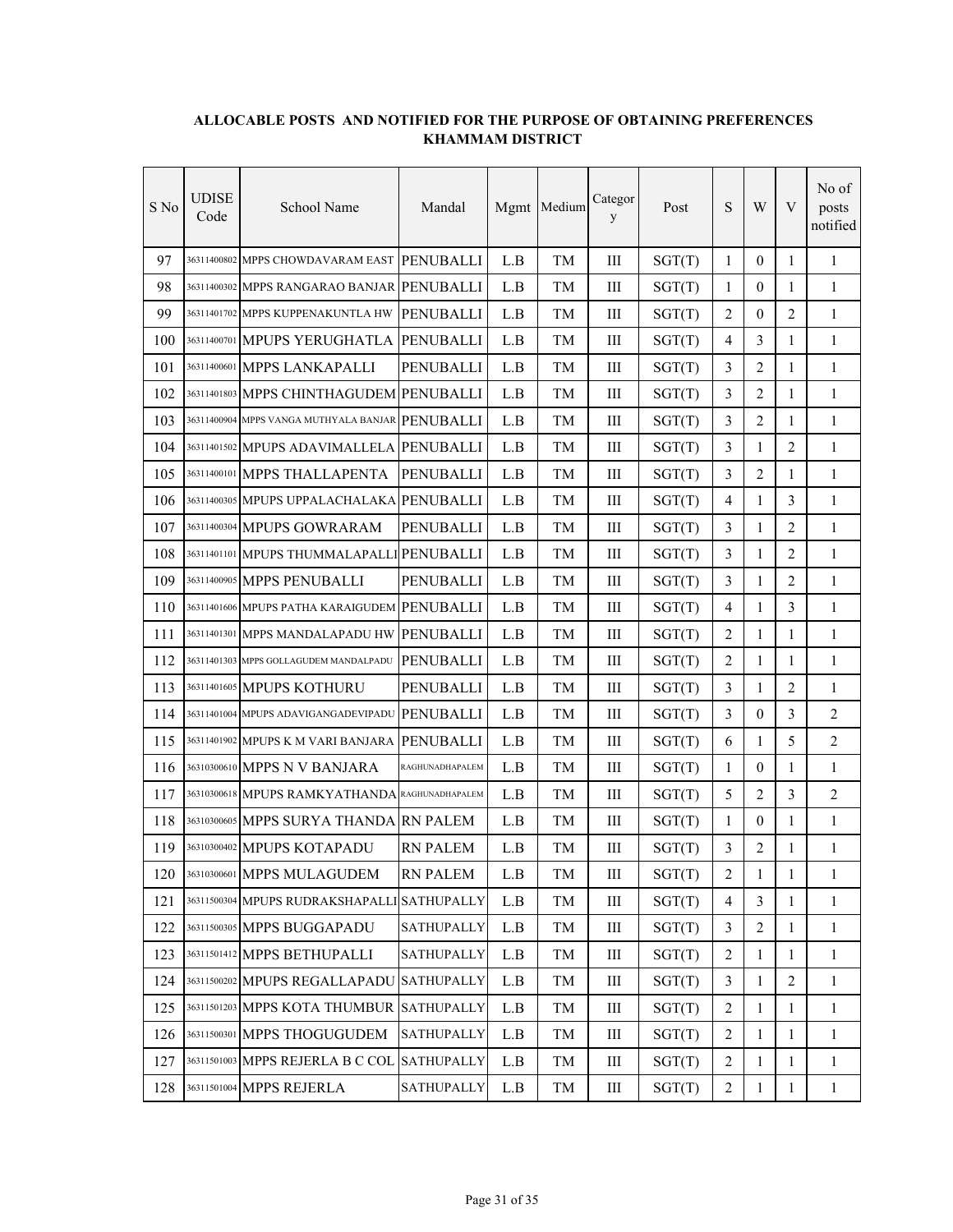| S No | <b>UDISE</b><br>Code | School Name                                           | Mandal           |     | Mgmt Medium | Categor<br>y | Post   | ${\bf S}$      | W                | V              | No of<br>posts<br>notified |
|------|----------------------|-------------------------------------------------------|------------------|-----|-------------|--------------|--------|----------------|------------------|----------------|----------------------------|
| 129  |                      | 36310100602 MPPS CHIMNA THANDA                        | <b>SINGARENI</b> | L.B | TМ          | III          | SGT(T) | 1              | $\theta$         | 1              | 1                          |
| 130  |                      | 36310100306 MPPS ALYATHANDA                           | <b>SINGARENI</b> | L.B | TМ          | Ш            | SGT(T) | 1              | $\overline{0}$   | 1              | 1                          |
| 131  |                      | 36310100805 MPPS VODDUGUDEM                           | <b>SINGARENI</b> | L.B | TM          | Ш            | SGT(T) | 1              | $\Omega$         | 1              | 1                          |
| 132  |                      | 36310100201 MPPS MALLANNAGUDEMM                       | <b>SINGARENI</b> | L.B | TM          | III          | SGT(T) | $\mathbf{1}$   | $\theta$         | 1              | $\mathbf{1}$               |
| 133  |                      | 36310100205 MPPS PERUPALLY                            | <b>SINGARENI</b> | L.B | TM          | III          | SGT(T) | 3              | $\overline{2}$   | $\mathbf{1}$   | 1                          |
| 134  |                      | 36310100315 MPUPS PEDDA THANDA                        | <b>SINGARENI</b> | L.B | TM          | III          | SGT(T) | 3              | 2                | $\mathbf{1}$   | $\mathbf{1}$               |
| 135  |                      | 36310100808 MPUPS GADEPADU                            | <b>SINGARENI</b> | L.B | TM          | III          | SGT(T) | 3              | $\overline{2}$   | $\mathbf{1}$   | $\mathbf{1}$               |
| 136  |                      | 36310101002 MPUPS PATIMEEDIGUMPU                      | <b>SINGARENI</b> | L.B | TM          | III          | SGT(T) | 3              | $\overline{2}$   | 1              | 1                          |
| 137  |                      | 36310100407 MPPS KAREPALLI                            | <b>SINGARENI</b> | L.B | TM          | Ш            | SGT(T) | 3              | $\overline{2}$   | 1              | 1                          |
| 138  |                      | 36310100902 MPPS MANIKYARAM                           | <b>SINGARENI</b> | L.B | TМ          | Ш            | SGT(T) | $\overline{2}$ | 1                | 1              | 1                          |
| 139  |                      | 36310101109 MPPS GETURELAKAYALAPALLY                  | <b>SINGARENI</b> | L.B | TM          | III          | SGT(T) | $\overline{c}$ | $\mathbf{1}$     | 1              | $\mathbf{1}$               |
| 140  |                      | 36310100113 MPUPS MADHARAM                            | <b>SINGARENI</b> | L.B | TM          | III          | SGT(T) | $\overline{2}$ | $\mathbf{1}$     | $\mathbf{1}$   | 1                          |
| 141  |                      | 36310100316 MPUPS THODITHALA GUDEM                    | <b>SINGARENI</b> | L.B | TM          | III          | SGT(T) | $\overline{2}$ | $\mathbf{1}$     | $\mathbf{1}$   | $\mathbf{1}$               |
| 142  |                      | 36310101103 MPPS CHEEMALAPADU                         | <b>SINGARENI</b> | L.B | TМ          | III          | SGT(T) | $\overline{2}$ | $\mathbf{1}$     | $\mathbf{1}$   | $\mathbf{1}$               |
| 143  |                      | 36311701601 MPPS MUDDUNURU HW                         | <b>THALLADA</b>  | L.B | TM          | III          | SGT(T) | 2              | $\theta$         | 2              | $\mathbf{1}$               |
| 144  |                      | 36311701302 MPPS NARAYANA BANJAR                      | <b>THALLADA</b>  | L.B | TM          | Ш            | SGT(T) | $\overline{2}$ | $\overline{0}$   | 2              | $\mathbf{1}$               |
| 145  |                      | 36311700602 MPPS VENKATRAMUNI THANDA                  | <b>THALLADA</b>  | L.B | TM          | Ш            | SGT(T) | $\overline{2}$ | $\mathbf{0}$     | 2              | 1                          |
| 146  |                      | 36311700701 MPPS RANGAM BANJARA                       | <b>THALLADA</b>  | L.B | <b>TM</b>   | III          | SGT(T) | $\mathbf{1}$   | $\mathbf{0}$     | 1              | $\mathbf{1}$               |
| 147  |                      | 36311701303 MPPS KESAVAPURAM                          | <b>THALLADA</b>  | L.B | TМ          | III          | SGT(T) | 1              | $\theta$         | 1              | 1                          |
| 148  |                      | 36311700504 MPPS BILLUPADU                            | THALLADA         | L.B | TM          | III          | SGT(T) | 3              | 2                | $\mathbf{1}$   | $\mathbf{1}$               |
| 149  |                      | 36311701902 MPPS KALAKODIMA                           | THALLADA         | L.B | TM          | III          | SGT(T) | 2              | $\mathbf{1}$     | $\mathbf{1}$   | $\mathbf{1}$               |
| 150  |                      | 36311700303 MPUPS NARASIMHARAOPETA                    | <b>THALLADA</b>  | L.B | TM          | Ш            | SGT(T) | $\overline{2}$ | $\mathbf{1}$     | $\mathbf{1}$   | $\mathbf{1}$               |
| 151  |                      | 36311701701 MPPS KURNAVALLI                           | THALLADA         | L.B | TM          | Ш            | SGT(T) | 3              | 1                | 2              | $\overline{2}$             |
| 152  |                      | 36310501302 MPPS BODA THANDA                          | THIRUMALAYAPALEM | L.B | TM          | Ш            | SGT(T) | 2              | $\boldsymbol{0}$ | 2              | 1                          |
| 153  |                      | 36310500101 MPPS MUJAHIDPURAM                         | THIRUMALAYAPALEM | L.B | TM          | Ш            | SGT(T) | $\overline{c}$ | $\overline{0}$   | 2              | $\mathbf{1}$               |
| 154  |                      | 36310501303 MPPS KASA THANDA                          | THIRUMALAYAPALEM | L.B | TM          | Ш            | SGT(T) | 2              | $\boldsymbol{0}$ | 2              | $\mathbf{1}$               |
| 155  |                      | 36310500802 MPPS Y T THANDA                           | THIRUMALAYAPALEM | L.B | TM          | Ш            | SGT(T) | $\overline{2}$ | $\boldsymbol{0}$ | 2              | $\mathbf{1}$               |
| 156  |                      | 36310500102 MPUPS SUDDA VAGU THANDA                   | THIRUMALAYAPALEM | L.B | TM          | Ш            | SGT(T) | $\overline{2}$ | $\overline{0}$   | $\overline{2}$ | $\mathbf{1}$               |
| 157  |                      | 36310501801 MPPS GOPAIGUDEM                           | THIRUMALAYAPALEM | L.B | TM          | Ш            | SGT(T) | 1              | $\mathbf{0}$     | 1              | $\mathbf{1}$               |
| 158  |                      | 36310502302 MPPS BEESRAJPALLI THANDA THIRUMALAYAPALEM |                  | L.B | TM          | $\rm III$    | SGT(T) | 2              | $\boldsymbol{0}$ | 2              | $\mathbf{1}$               |
| 159  |                      | 36310500401 MPPS MANGYA THANDA THIRUMALAYAPALEM       |                  | L.B | TM          | Ш            | SGT(T) | $\mathbf{1}$   | $\boldsymbol{0}$ | 1              | $\mathbf{1}$               |
| 160  |                      | 36310502502 MPPS GOPALAPURAM                          | THIRUMALAYAPALEM | L.B | TM          | Ш            | SGT(T) | $\mathbf{1}$   | $\boldsymbol{0}$ | $\mathbf{1}$   | $\mathbf{1}$               |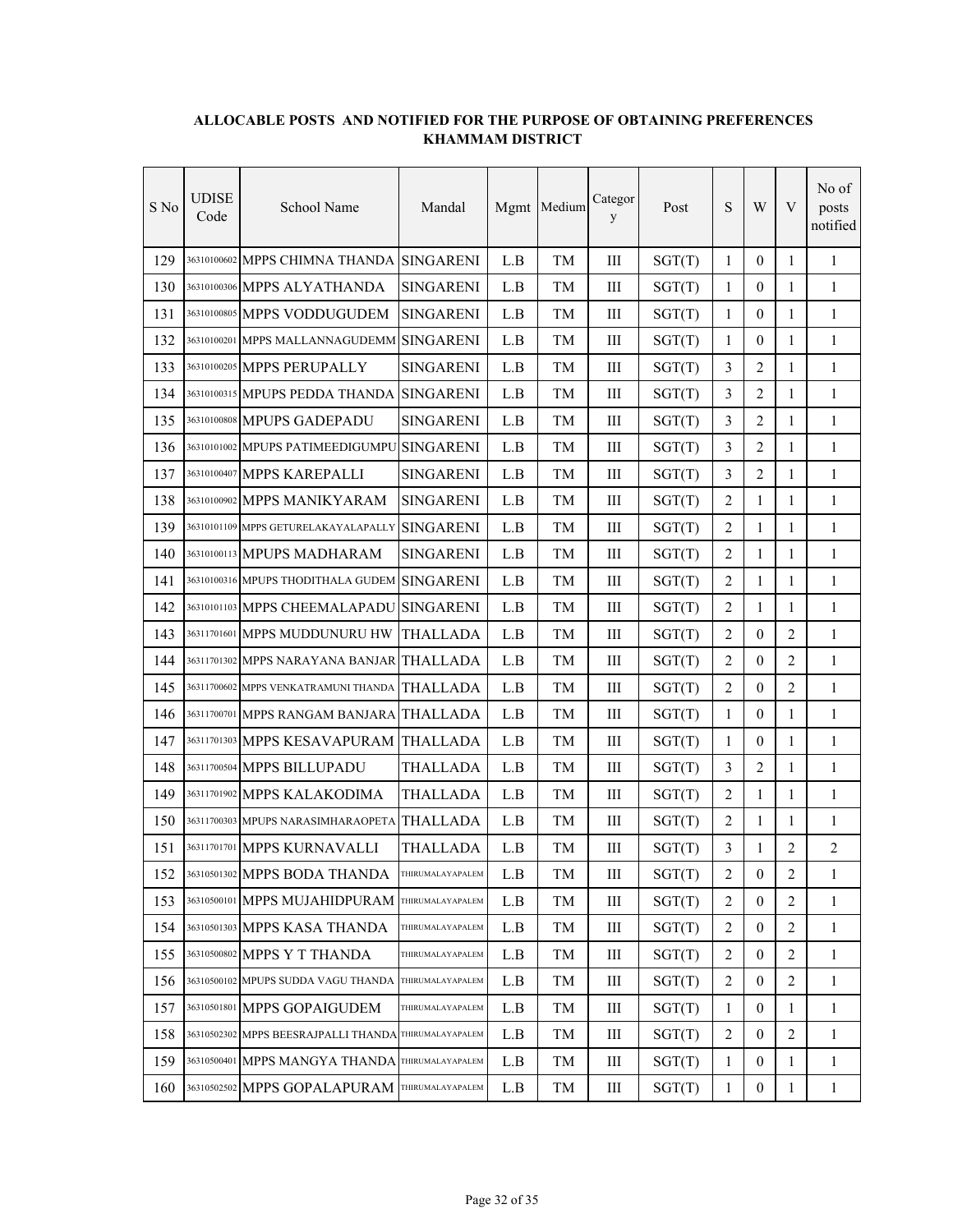| S No | UDISE<br>Code | School Name                               | Mandal           |     | Mgmt Medium | Categor<br>y | Post   | ${\bf S}$      | W                | V              | No of<br>posts<br>notified |
|------|---------------|-------------------------------------------|------------------|-----|-------------|--------------|--------|----------------|------------------|----------------|----------------------------|
| 161  |               | 36310501301 MPPS BHUKYA THANDA            | THIRUMALAYAPALEM | L.B | <b>TM</b>   | III          | SGT(T) | $\mathbf{1}$   | $\theta$         | $\mathbf{1}$   | 1                          |
| 162  |               | 36310501201 MPPS SUBLAID                  | THIRUMALAYAPALEM | L.B | TМ          | Ш            | SGT(T) | 6              | 3                | 3              | $\mathbf{1}$               |
| 163  |               | 36310501901 MPPS JALLEPALLI               | THIRUMALAYAPALEM | L.B | TM          | Ш            | SGT(T) | 5              | 3                | 2              | 1                          |
| 164  |               | 36310500501 MPUPS RAJARAM                 | THIRUMALAYAPALEM | L.B | TМ          | III          | SGT(T) | 3              | $\overline{2}$   | 1              | 1                          |
| 165  |               | 36310501101 MPPS HASNABAD                 | THIRUMALAYAPALEM | L.B | TМ          | III          | SGT(T) | 3              | $\overline{2}$   | 1              | 1                          |
| 166  |               | 36310500402 MPUPS SOLIPURAM               | THIRUMALAYAPALEM | L.B | TM          | III          | SGT(T) | $\overline{3}$ | 1                | 2              | $\mathbf{1}$               |
| 167  |               | 36310501305 MPUPS MOHAMMADAPURAM          | THIRUMALAYAPALEM | L.B | TМ          | III          | SGT(T) | 3              | 1                | $\overline{2}$ | 1                          |
| 168  |               | 36310502002 MPPS PADAMATI THANDA          | THIRUMALAYAPALEM | L.B | TМ          | Ш            | SGT(T) | $\overline{2}$ | 1                | 1              | $\mathbf{1}$               |
| 169  |               | 36310500303 MPPS PAINAMPALLI              | THIRUMALAYAPALEM | L.B | TМ          | Ш            | SGT(T) | 2              | 1                | 1              | 1                          |
| 170  |               | 36310500201 MPPS KAKARVAI                 | THIRUMALAYAPALEM | L.B | TM          | Ш            | SGT(T) | 5              | $\mathbf{1}$     | 4              | 2                          |
| 171  |               | 36310501805 MPUPS CHANDRU THANDA          | THIRUMALAYAPALEM | L.B | TМ          | Ш            | SGT(T) | 3              | 1                | 2              | 2                          |
| 172  |               | 36311600905 MPUPS BEERAPALLI              | <b>VEMSOOR</b>   | L.B | TМ          | Ш            | SGT(T) | 2              | $\Omega$         | 2              | 1                          |
| 173  |               | 36311600801 MPPS KONDRUGATLAMALLELA       | <b>VEMSOOR</b>   | L.B | TM          | III          | SGT(T) | $\overline{2}$ | $\mathbf{0}$     | 2              | $\mathbf{1}$               |
| 174  |               | 36311600802 MPPS JAYA LAXMI PURAM VEMSOOR |                  | L.B | TМ          | Ш            | SGT(T) | $\overline{2}$ | $\Omega$         | 2              | $\mathbf{1}$               |
| 175  |               | 36311600103 MPPS RAMANNAPALEM             | <b>VEMSOOR</b>   | L.B | TM          | III          | SGT(T) | $\overline{2}$ | $\boldsymbol{0}$ | 2              | $\mathbf{1}$               |
| 176  |               | 36311600702 MPPS YERRASANIVARI B          | <b>VEMSOOR</b>   | L.B | TМ          | Ш            | SGT(T) | 2              | $\overline{0}$   | 2              | 1                          |
| 177  |               | 36311600803 MPPS CHINNAMALLELA VEMSOOR    |                  | L.B | TM          | Ш            | SGT(T) | 2              | $\mathbf{0}$     | 2              | 1                          |
| 178  |               | 36311600904 MPPS BEERAPALLI               | VEMSOOR          | L.B | TМ          | Ш            | SGT(T) | 2              | $\overline{0}$   | 2              | 1                          |
| 179  |               | 36311601202 MPPS TUNGAVARI COLONY         | <b>VEMSOOR</b>   | L.B | TМ          | Ш            | SGT(T) | $\mathbf{1}$   | $\boldsymbol{0}$ | 1              | 1                          |
| 180  |               | 36311600804 MPPS NAYAKULAGUDEM VEMSOOR    |                  | L.B | TM          | III          | SGT(T) | 1              | $\mathbf{0}$     | 1              | $\mathbf{1}$               |
| 181  |               | 36311600901 MPPS KUNCHAPARTHI VEMSOOR     |                  | L.B | TМ          | III          | SGT(T) | $\overline{2}$ | $\theta$         | 2              | $\mathbf{1}$               |
| 182  |               | 36311600805 MPPS J L PURAM SC COL VEMSOOR |                  | L.B | TM          | Ш            | SGT(T) | $\overline{2}$ | $\boldsymbol{0}$ | $\overline{2}$ | $\mathbf{1}$               |
| 183  |               | 36311600501 MPPS VEMSOOR                  | <b>VEMSOOR</b>   | L.B | TM          | Ш            | SGT(T) | 3              | 2                | 1              | 1                          |
| 184  |               | 36311601302 MPUPS DUDDIPUDI               | <b>VEMSOOR</b>   | L.B | TM          | $\rm III$    | SGT(T) | $\overline{2}$ | $\mathbf{1}$     | $\mathbf{1}$   | 1                          |
| 185  |               | 36311600101 MPPS ADASARLAPADU             | <b>VEMSOOR</b>   | L.B | TM          | Ш            | SGT(T) | 2              | 1                | 1              | 1                          |
| 186  |               | 36311600903 MPPS KUNCHAPARTHI HW          | <b>VEMSOOR</b>   | L.B | TM          | Ш            | SGT(T) | $\mathfrak{Z}$ | $\mathbf{1}$     | 2              | $\mathbf{1}$               |
| 187  |               | 36311600806 MPUPS KONDRUGATLAMALLELA      | <b>VEMSOOR</b>   | L.B | $\rm TM$    | Ш            | SGT(T) | $\mathfrak{Z}$ | $\boldsymbol{0}$ | 3              | $\overline{2}$             |
| 188  |               | 36311600104 MPUPS RAMANNAPALEM            | <b>VEMSOOR</b>   | L.B | TM          | $\rm III$    | SGT(T) | $\overline{2}$ | $\boldsymbol{0}$ | 2              | $\overline{2}$             |
| 189  |               | 36311601005 MPUPS AMMAPALEM               | <b>VEMSOOR</b>   | L.B | TM          | $\rm III$    | SGT(T) | $\overline{3}$ | $\boldsymbol{0}$ | 3              | $\overline{2}$             |
| 190  |               | 36311600509 MPUPS KURAMGUDEM              | <b>VEMSOOR</b>   | L.B | TM          | $\rm III$    | SGT(T) | $\mathfrak{Z}$ | 1                | 2              | $\overline{2}$             |
| 191  |               | 36311801901 MPPS GANNAVARAM               | <b>WYRA</b>      | L.B | TM          | Ш            | SGT(T) | $\overline{4}$ | 3                | 1              | 1                          |
| 192  |               | 36312100303 MPPS BHEEMAVARAM              | YERRUPALEM       | L.B | TM          | Ш            | SGT(T) | $\overline{2}$ | $\boldsymbol{0}$ | $\overline{c}$ | $\mathbf{1}$               |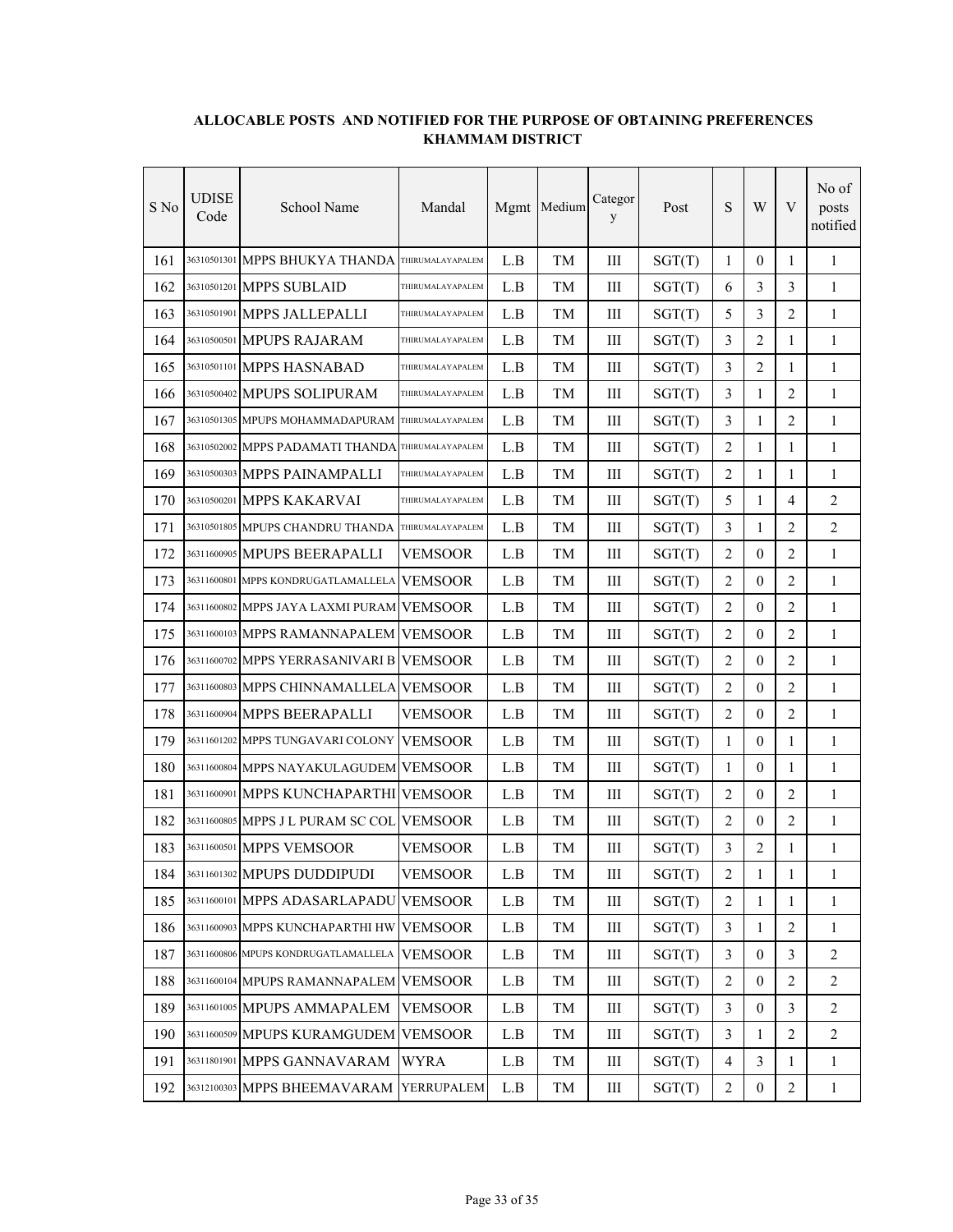| S No | <b>UDISE</b><br>Code | School Name                                       | Mandal            |     | Mgmt Medium | Categor<br>y       | Post   | S              | W              | V              | No of<br>posts<br>notified |
|------|----------------------|---------------------------------------------------|-------------------|-----|-------------|--------------------|--------|----------------|----------------|----------------|----------------------------|
| 193  |                      | 36312101101 MPPSCHOPPAKATLAPALEM HW               | YERRUPALEM        | L.B | TМ          | Ш                  | SGT(T) | 2              | $\Omega$       | 2              | $\mathbf{1}$               |
| 194  |                      | 36312100302 MPPS BHEEMAVARAM BC                   | YERRUPALEM        | L.B | TМ          | $\mathop{\rm III}$ | SGT(T) | $\overline{2}$ | $\theta$       | $\overline{2}$ | $\mathbf{1}$               |
| 195  |                      | 36312101805 MPPS SATYANARAYANANAPURAM             | <b>YERRUPALEM</b> | L.B | TM          | Ш                  | SGT(T) | $\overline{2}$ | $\Omega$       | $\overline{2}$ | $\mathbf{1}$               |
| 196  |                      | 36312101501 MPPS BANJARA                          | YERRUPALEM        | L.B | TМ          | Ш                  | SGT(T) | $\overline{2}$ | $\theta$       | 2              | $\mathbf{1}$               |
| 197  |                      | 36312101402 MPUPS PEGALLAPADU                     | <b>YERRUPALEM</b> | L.B | TМ          | $\mathop{\rm III}$ | SGT(T) | 1              | $\theta$       | 1              | $\mathbf{1}$               |
| 198  |                      | 36312100605 MPPS BUCHIREDDYPALEM HW               | <b>YERRUPALEM</b> | L.B | TM          | Ш                  | SGT(T) | 2              | $\Omega$       | $\overline{2}$ | $\mathbf{1}$               |
| 199  |                      | 36312102303 MPPS LAXMINAGAR                       | YERRUPALEM        | L.B | TM          | Ш                  | SGT(T) | 1              | $\theta$       | 1              | $\mathbf{1}$               |
| 200  |                      | 36312102201 MPPS KESIREDDY PALLI                  | <b>YERRUPALEM</b> | L.B | TM          | $\rm III$          | SGT(T) | $\overline{2}$ | $\theta$       | $\overline{2}$ | $\mathbf{1}$               |
| 201  |                      | 36312101801 MPPS JAMALAPURAM                      | <b>YERRUPALEM</b> | L.B | TM          | Ш                  | SGT(T) | 2              | $\Omega$       | $\overline{2}$ | $\mathbf{1}$               |
| 202  |                      | 36312100308 MPPS BHAVANIPURAM YERRUPALEM          |                   | L.B | TM          | Ш                  | SGT(T) | 1              | $\theta$       | 1              | $\mathbf{1}$               |
| 203  |                      | 36312102101 MPPS YERRUPALEM                       | YERRUPALEM        | L.B | TM          | III                | SGT(T) | 4              | $\overline{2}$ | $\overline{2}$ | $\mathbf{1}$               |
| 204  |                      | 36312102102 MPPS RAMCHANDRAPURAM                  | <b>YERRUPALEM</b> | L.B | TМ          | Ш                  | SGT(T) | 3              | $\mathbf{1}$   | 2              | $\mathbf{1}$               |
| 205  |                      | 36312101603 MPPS VENKATAPURAM YERRUPALEM          |                   | L.B | TM          | Ш                  | SGT(T) | 3              | $\mathbf{1}$   | 2              | $\mathbf{1}$               |
| 206  |                      | 36312101102 MPPS CHOPPAKATLAPALEM YERRUPALEM      |                   | L.B | TМ          | III                | SGT(T) | $\overline{2}$ | 1              | 1              | $\mathbf{1}$               |
| 207  |                      | 36312100601 MPPS NARSIMHAPURAM YERRUPALEM         |                   | L.B | TМ          | Ш                  | SGT(T) | $\overline{2}$ | 1              | 1              | 1                          |
| 208  |                      | 36312100901 MPPS SAKHUNAVEEDU YERRUPALEM          |                   | L.B | TМ          | Ш                  | SGT(T) | $\overline{2}$ | 1              | 1              | $\mathbf{1}$               |
| 209  |                      | 36312101601 MPPS NARAYANAPURAM YERRUPALEM         |                   | L.B | TМ          | III                | SGT(T) | 2              | 1              | 1              | 1                          |
| 210  |                      | 36312100603 MPPS MAMUNURU                         | YERRUPALEM        | L.B | TМ          | Ш                  | SGT(T) | 2              | $\Omega$       | 2              | 2                          |
| 211  |                      | 36312100101 MPPS GOSAVEEDU                        | YERRUPALEM        | L.B | TМ          | Ш                  | SGT(T) | 2              | $\overline{0}$ | 2              | 2                          |
| 212  |                      | 36312100501 MPUPS KACHAVARAM                      | <b>YERRUPALEM</b> | L.B | TМ          | Ш                  | SGT(T) | 2              | $\mathbf{0}$   | 2              | 2                          |
| 213  |                      | 36312102304 MPUPS KOTHAPALEM                      | <b>YERRUPALEM</b> | L.B | TM          | Ш                  | SGT(T) | 3              | $\mathbf{1}$   | 2              | 2                          |
| 214  |                      | 36312100202 MPPS AYYAVARIGUDEM                    | <b>YERRUPALEM</b> | L.B | TM          | Ш                  | SGT(T) | 3              | 1              | 2              | 2                          |
| 215  |                      | 36312100602 MPPS MAMUNURU HW                      | YERRUPALEM        | L.B | TМ          | Ш                  | SGT(T) | 3              | $\mathbf{1}$   | 2              | 2                          |
| 216  |                      | 36312100402 MPUPS GUNTUPALLI GOPAVARAM YERRUPALEM |                   | L.B | TM          | Ш                  | SGT(T) | 4              | 1              | 3              | 2                          |
|      |                      |                                                   | <b>TOTAL</b>      |     |             |                    |        |                |                |                | 244                        |

**District Educational Officer, District Collector,**